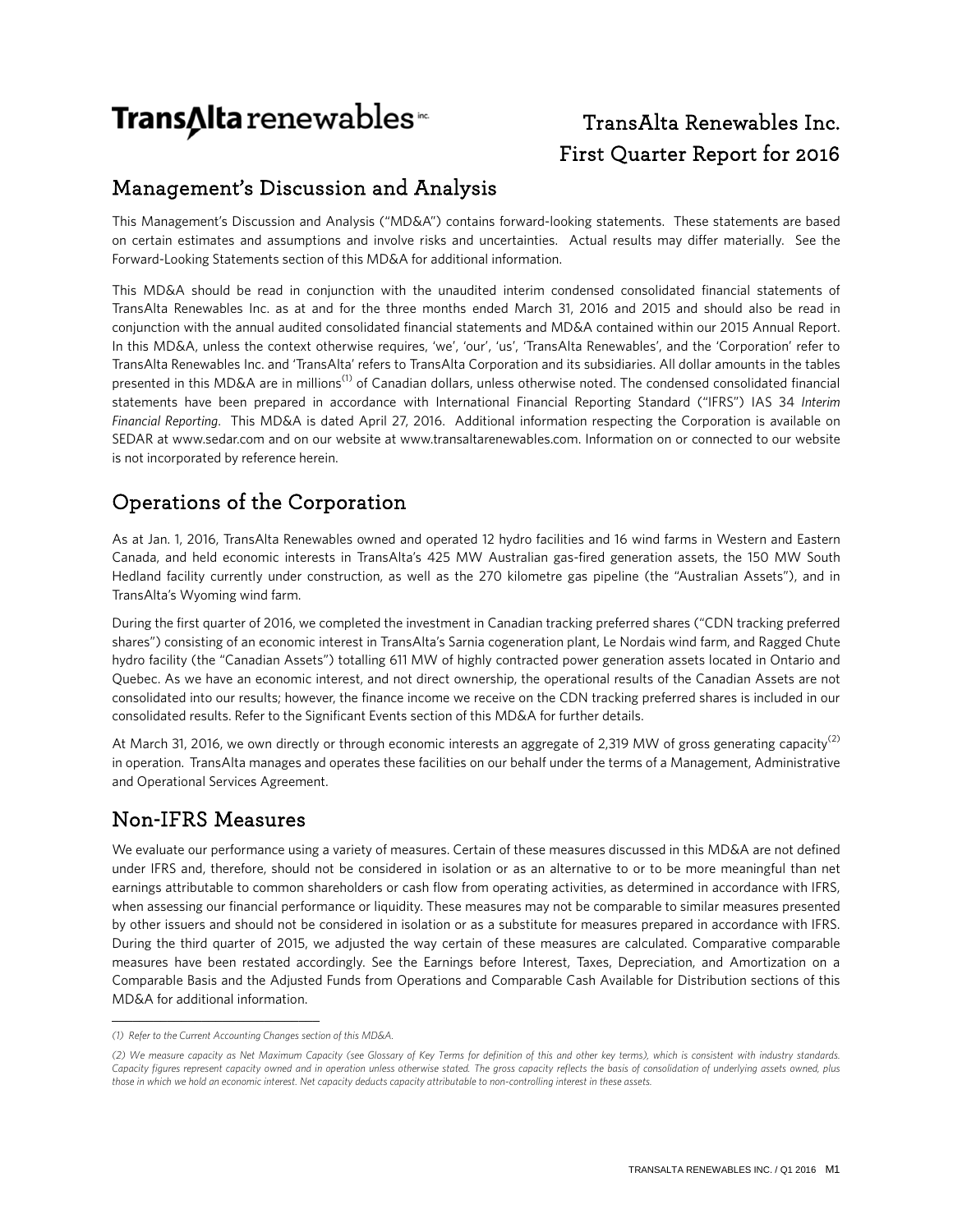## Additional IFRS Measures

An additional IFRS measure is a line item, heading, or subtotal that is relevant to an understanding of the financial statements but is not a minimum line item mandated under IFRS, or the presentation of a financial measure that is relevant to an understanding of the financial statements but is not presented elsewhere in the financial statements. We have included line items entitled "gross margin" and "operating income" in our Condensed Consolidated Statements of Earnings. Presenting these line items provides management and investors with a measure of ongoing operating performance that is readily comparable from period to period.

## Forward-Looking Statements

This MD&A and other reports and filings made with securities regulatory authorities include forward-looking statements. All forward-looking statements are based on our beliefs as well as assumptions based on information available at the time the assumptions were made and on management's experience and perception of historical trends, current conditions, and expected future developments, as well as other factors deemed appropriate in the circumstances. Forward-looking statements are not facts, but only predictions and generally can be identified by the use of statements that include phrases such as "may", "will", "believe", "expect", "anticipate", "intend", "plan", "foresee", "potential", "enable", "continue", or other comparable terminology. These statements are not guarantees of our future performance and are subject to risks, uncertainties, and other important factors that could cause our actual performance to be materially different from that projected.

In particular, this MD&A contains forward-looking statements pertaining to our business and anticipated financial performance including, but not limited to: spending on growth and sustaining capital and productivity projects, including sustaining capital expenditures of subsidiaries of TransAlta in which we have an economic interest; expectations in terms of the cost of operations, capital spending, and maintenance, including maintenance performed by third parties, and including the variability of those costs; expectations related to future earnings and cash flow from operating and contracting activities; incentive levels from government assistance; the payment of future dividends; expectations in respect of generation availability, capacity, and production; the timing and completion and commissioning of projects under development, including the South Hedland project and the costs thereof and the funding of such costs; expected governmental regulatory regimes and legislation such as Alberta's Climate Leadership Plan and their expected impact on us, as well as the cost of complying with resulting regulations and laws and the value of offsets generated by our wind facilities; estimates of future tax rates, future tax expense, and the adequacy of tax provisions; accounting estimates; expectations regarding operations, maintenance and administration costs; anticipated growth rates in our markets; potential legal and contractual claims; expectations for the ability to access capital markets on reasonable terms; the estimated or potential impact of changes in interest rates and expense and changes in the value of the Canadian dollar relative to the US dollar and the Australian dollar; the monitoring of our exposure to liquidity risk; expectations regarding the impact of the slowdown in the oil and gas sector, and the general slowdown of the Australian economy; expectations regarding entering into additional financial instruments; and expectations regarding borrowing rates and our credit practices.

Factors that may adversely impact our forward-looking statements include risks relating to: changes in general economic conditions, including interest rates; operational risks involving our facilities, including unplanned outages at such facilities; risks pertaining to the timing and cost of the construction and commissioning of the South Hedland project; disruptions in the transmission and distribution of electricity; the effects of weather; disruptions in the source of water, wind, or gas required to operate our facilities; natural disasters; the threat of domestic terrorism, cyberattacks, and other man-made disasters; equipment failure and our ability to carry out repairs in a cost-effective or timely manner; industry risk and competition; fluctuations in the value of foreign currencies; the need for additional financing and the ability to access financing at a reasonable cost; structural subordination of securities; counterparty credit risk; insurance coverage; our provision for income taxes; legal and contractual proceedings involving the Corporation; reliance on key personnel; the regulatory and political environments in the jurisdictions in which we operate; increasingly stringent environmental requirements and changes in, or liabilities under, these requirements; and development projects and acquisitions. The foregoing risk factors, among others, are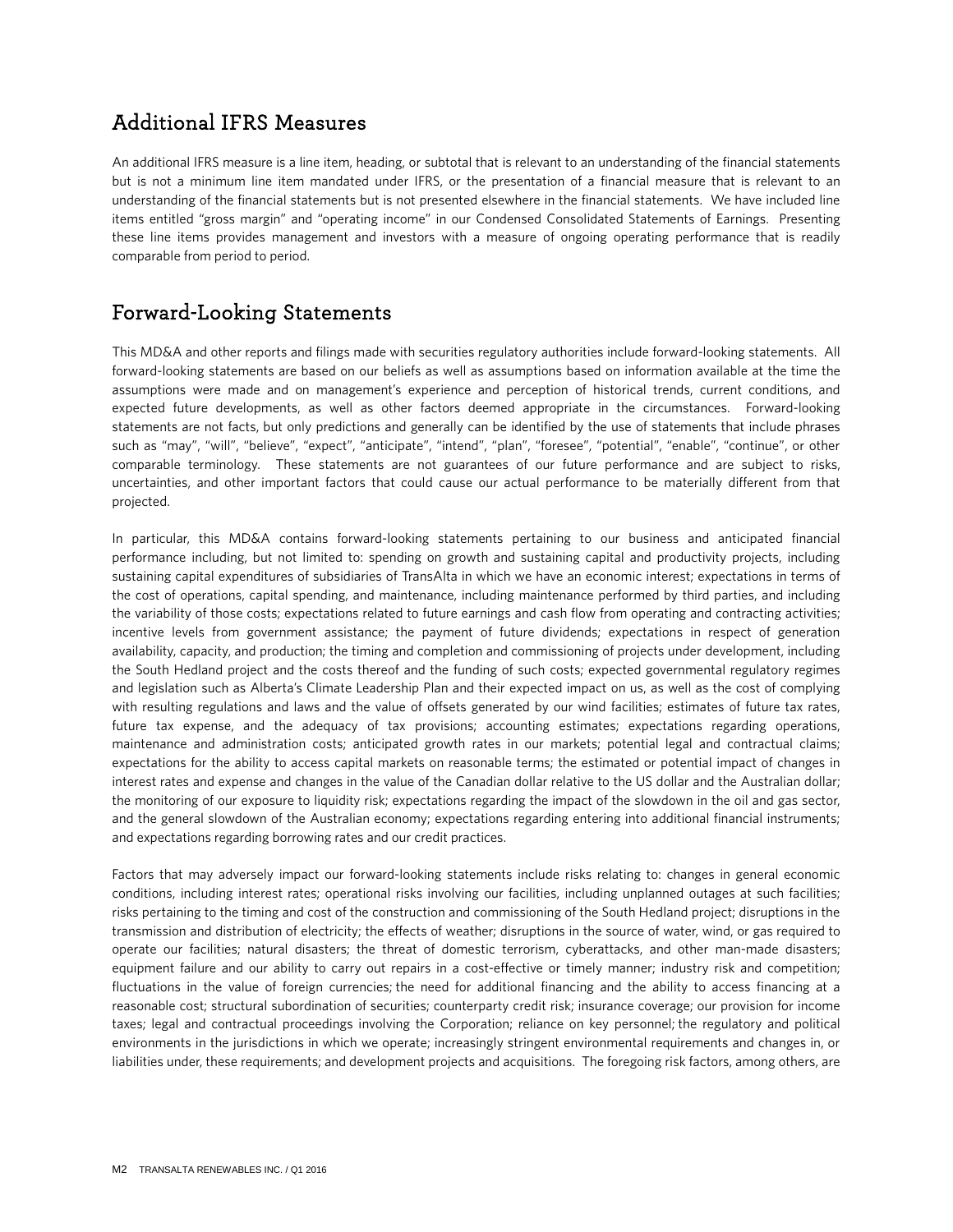described in further detail in the Risk Factors section of our 2016 Annual Information Form and our annual MD&A for the year ended Dec. 31, 2015. All documents are available on SEDAR at www.sedar.com.

Readers are urged to consider these factors carefully in evaluating the forward-looking statements and are cautioned not to place undue reliance on these forward-looking statements. The forward-looking statements included in this document are made only as of the date hereof and we do not undertake to publicly update these forward-looking statements to reflect new information, future events, or otherwise, except as required by applicable laws. In light of these risks, uncertainties, and assumptions, the forward-looking events might occur to a different extent or at a different time than we have described, or might not occur. We cannot assure that projected results or events will be achieved.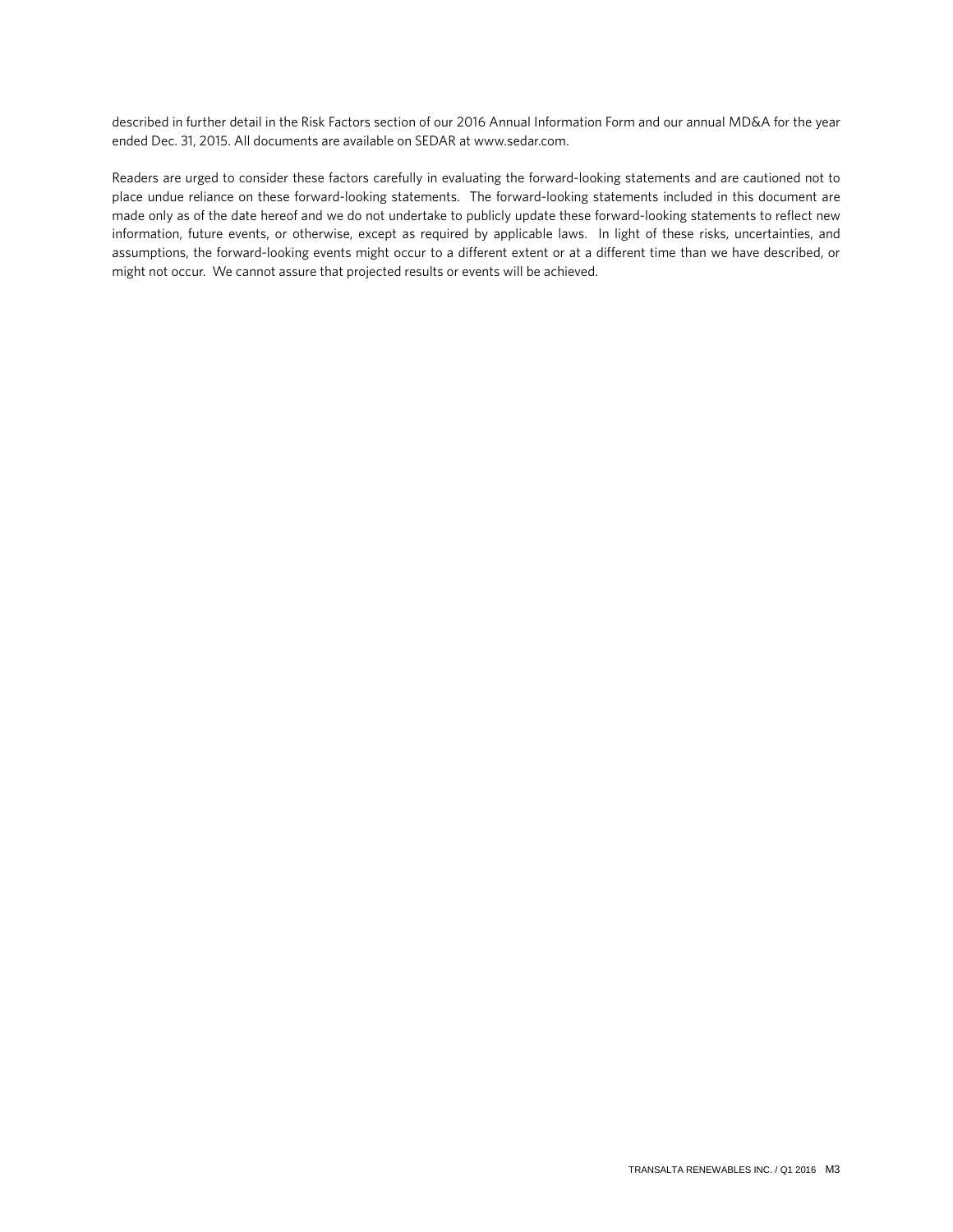## Highlights

### Consolidated Financial Highlights

| 3 months ended March 31                                                                                | 2016           | 2015          |
|--------------------------------------------------------------------------------------------------------|----------------|---------------|
| Renewable energy production (GWh) <sup>(1)</sup>                                                       | 1,081          | 958           |
| Revenues                                                                                               | 68             | 68            |
| Net earnings (loss) attributable to common shareholders                                                | (36)           | 20            |
| Comparable EBITDA <sup>(2)</sup>                                                                       | 114            | 55            |
| Adjusted funds from operations <sup>(2)</sup>                                                          | 82             | 43            |
| Cash flow from operating activities                                                                    | 81             | 41            |
| Comparable cash available for distribution <sup>(2)</sup>                                              | 82             | 32            |
| Net earnings (loss) per share attributable to common shareholders, basic and<br>diluted <sup>(3)</sup> | (0.16)         | 0.17          |
| Adjusted funds from operations per share <sup>(2)(3)</sup>                                             | 0.37           | 0.37          |
| Comparable cash available for distribution per share <sup>(2)(3)</sup>                                 | 0.37           | 0.28          |
| Dividends declared per common share <sup>(3)</sup>                                                     | 0.22           | 0.19          |
| Dividends paid per common share <sup>(3)</sup>                                                         | 0.22           | 0.19          |
| As at                                                                                                  | March 31, 2016 | Dec. 31, 2015 |
| Gas installed capacity (MW)                                                                            | 931            | 425           |
| Renewables installed capacity (MW)                                                                     | 1,388          | 1,283         |
| Total assets                                                                                           | 3,840          | 3,336         |

 Comparable earnings before interest, taxes, depreciation, and amortization ("EBITDA") increased \$59 million in the quarter compared to the same period last year, primarily due to the acquisition of the economic interests in the Australian Assets and Canadian Assets, which contributed \$58 million.

Total long-term liabilities 1,120

 Adjusted Funds from Operations ("AFFO") increased \$39 million in the first quarter of 2016 compared to the same period in 2015, primarily due to the increase in comparable EBITDA, partially offset by an increase in long term accounts receivable and by sustaining capital expenditures of the Australian Assets and Canadian Assets.

 Reported net earnings (loss) attributable to common shareholders decreased by \$56 million, primarily due to the change in fair value of our Class B shares due to the increase in our common share price, foreign exchange losses associated with our economic interest in foreign assets and an economic hedge on our commitment for future investment, partially offset by the increase in finance income following the investment in the Australian Assets and Canadian Assets.

\_\_\_\_\_\_\_\_\_\_\_\_\_\_\_\_\_\_\_\_\_\_\_\_\_

*<sup>(1)</sup> Includes production from Wyoming Wind, Le Nordais, and Ragged Chute and excludes Australian and Canadian gas-fired generation.*

*<sup>(2)</sup> These items are not defined under IFRS and the way they are calculated changed during 2015. Presenting these items from period to period provides management and investors with the ability to evaluate earnings and cash flow trends more readily in comparison with prior periods' results. Refer to the Non-IFRS Measures section and to "Adjusted Funds from Operations and Comparable Cash Available for Distribution" within the Highlights section of this MD&A for further discussion of these Items, including, where applicable, reconciliations to measures calculated in accordance with IFRS.* 

*<sup>(3)</sup> Amounts in this and other tables are presented in whole dollars to the nearest two decimals.*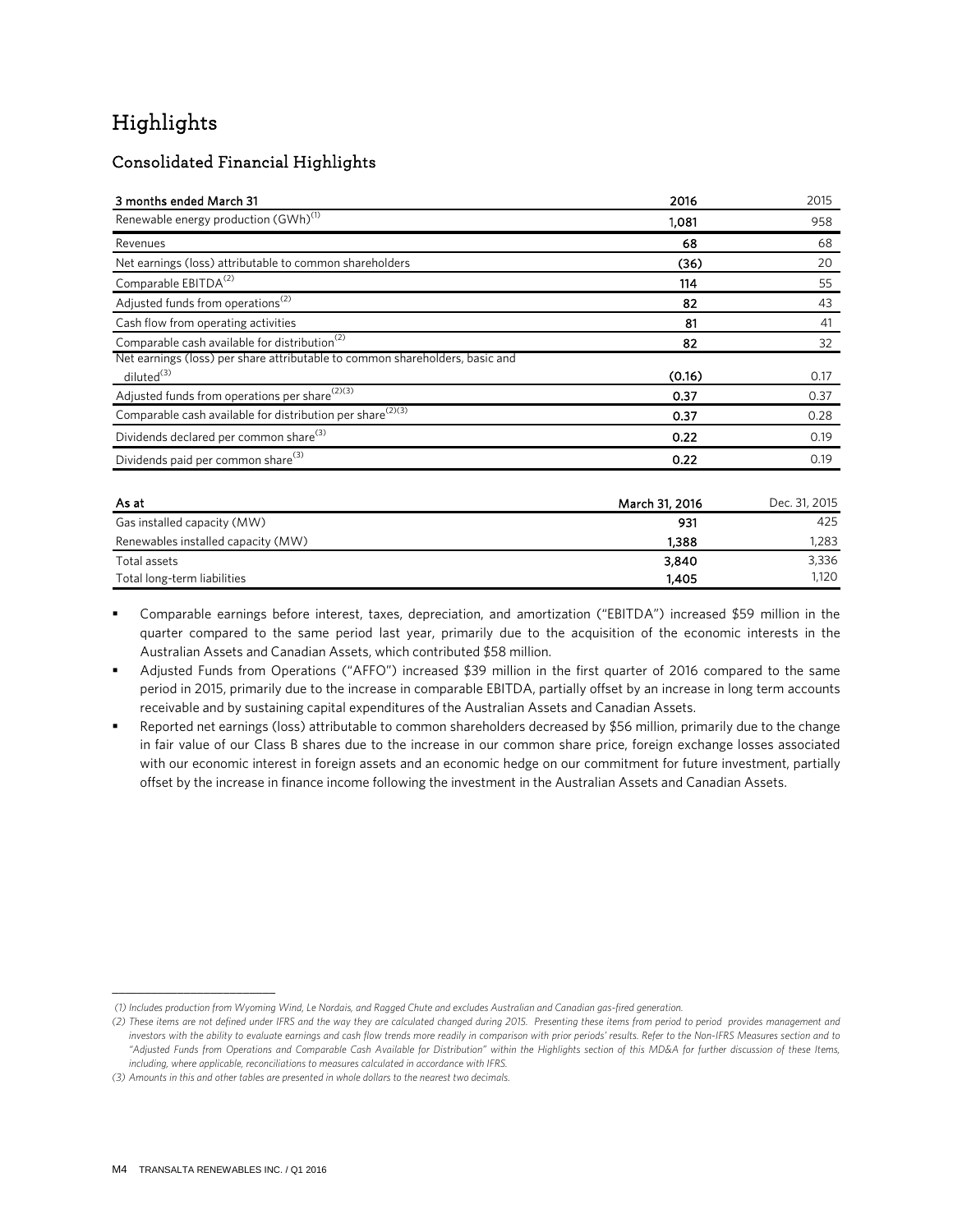### Operational Results

|                               | Long-term average<br>renewable energy | Production (GWh) |                          | Comparable EBITDA |     |  |  |
|-------------------------------|---------------------------------------|------------------|--------------------------|-------------------|-----|--|--|
| 3 months ended March 31       | production (GWh) <sup>(1)</sup>       | 2016             | 2016<br>2015<br>2015     |                   |     |  |  |
| Canadian Wind <sup>(2)</sup>  | 848                                   | 903              | 820                      | 56                | 53  |  |  |
| Canadian Hydro <sup>(3)</sup> | 44                                    | 58               | 40                       | 2                 |     |  |  |
| US Wind                       | 109                                   | 120              | 98                       | 6                 | 4   |  |  |
| Total - Renewable energy      | 1.001                                 | 1,081            | 958                      | 64                | 58  |  |  |
| Canadian Gas                  |                                       | 275              | $\overline{\phantom{a}}$ | 22                |     |  |  |
| Australian Gas                |                                       | 372              | $\overline{\phantom{a}}$ | 32                | ٠   |  |  |
| Corporate                     |                                       |                  |                          | (4)               | (3) |  |  |
| Total                         |                                       | 1.728            | 958                      | 114               | 55  |  |  |

- Canada Wind: Comparable EBITDA increased \$3 million compared to 2015, primarily due to the addition of the economic interest of Le Nordais in Eastern Canada, and higher production in Western Canada.
- Canada Hydro: Comparable EBITDA increased \$1 million compared to 2015, primarily due to higher production from our investment in the economic interest of Ragged Chute in 2016.
- U.S. Wind: Comparable EBITDA increased \$2 million compared to 2015, primarily due to higher wind resource.
- Canadian Gas: Comparable EBITDA since our acquisition of the CDN tracking preferred shares on Jan. 6, 2016 was \$22 million. Business operations and results have been in line with expectations when we acquired the interest in the facility.
- Australian Gas: Comparable EBITDA for the first quarter was \$32 million and in line with expectations from the business when we acquired the interest in the Australian facilities.
- Corporate: Consists primarily of contracted management costs from TransAlta for Canadian operations.

### Adjusted Funds from Operations and Comparable Cash Available for Distribution

AFFO and Comparable Cash Available for Distribution ("Comparable CAFD") provide investors with a proxy for the amount of cash generated from operating activities and investments in subsidiaries of TransAlta before changes in working capital, and provide the ability to evaluate cash flow trends more readily in comparison with results from prior periods.

Beginning in the third quarter of 2015, AFFO includes sustaining capital expenditures and distributions to non-controlling interests, and both AFFO and Comparable CAFD exclude the effects of timing and working capital on distributions from subsidiaries of TransAlta in which we hold an economic interest. The comparative period has been restated to reflect this methodology.

\_\_\_\_\_\_\_\_\_\_\_\_\_\_\_\_\_\_\_\_\_\_\_

*<sup>(</sup>*1*) Long-term average is calculated on an annualized basis from the average annual energy yield predicted from our simulation model based on historical inflow data performed over a period of typically 15 years for wind and 30 years for hydro.*

*<sup>(</sup>*2*) Includes our economic interest in Le Nordais.*

*<sup>(</sup>*3*) Includes our economic interest in Ragged Chute.*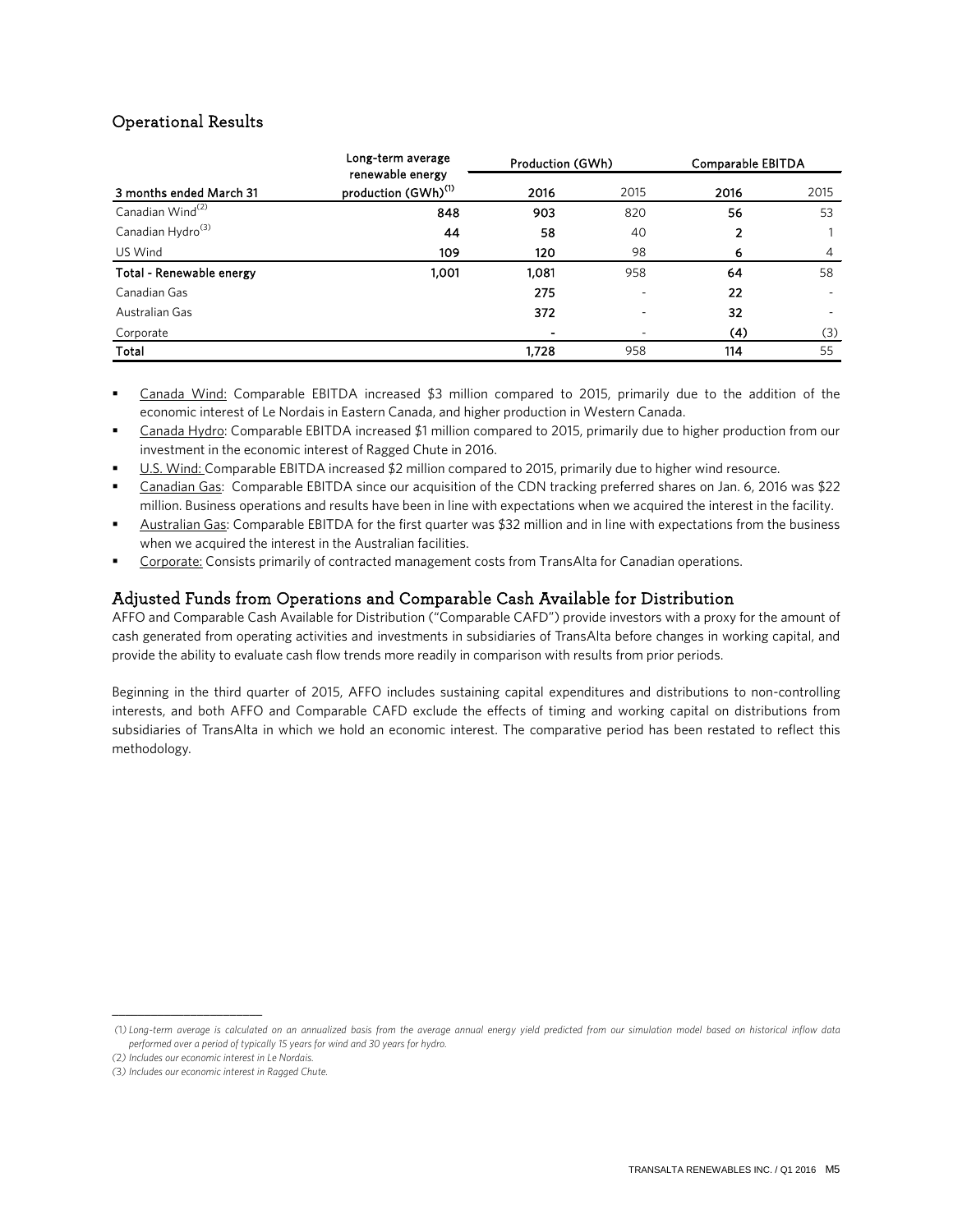AFFO per share and Comparable CAFD per share are calculated as follows using the weighted average number of common shares outstanding during the period.

| 3 months ended March 31                                                       | 2016 | 2015 |
|-------------------------------------------------------------------------------|------|------|
| Cash flow from operating activities                                           | 81   | 41   |
| Change in non-cash operating working capital balances                         | 4    | 4    |
| Change in non-cash operating working capital of Wyoming Wind LLC              | 2    |      |
| Adjusted cash flow from operations before changes in working capital          | 87   | 46   |
| Adjustments:                                                                  |      |      |
| Sustaining capital expenditures                                               | (1)  | (2)  |
| Distributions paid to subsidiaries' non-controlling interest                  | (2)  | (1)  |
| Effect of timing on finance income the economic interests                     | (2)  |      |
| <b>AFFO</b>                                                                   | 82   | 43   |
| Deduct:                                                                       |      |      |
| Principal repayments of amortizing debt                                       |      | (11) |
| <b>Comparable CAFD</b>                                                        | 82   | 32   |
| Weighted average number of common shares outstanding in the period (millions) | 221  | 115  |
| AFFO per share                                                                | 0.37 | 0.37 |
| Comparable CAFD per share                                                     | 0.37 | 0.28 |

A reconciliation of comparable EBITDA to AFFO is as follows:

| 3 months ended March 31                                      | 2016 | 2015 |
|--------------------------------------------------------------|------|------|
| Comparable EBITDA                                            | 114  | 55   |
| Interest expense                                             | (12) | (9)  |
| Long term receivable - economic interests                    | (9)  |      |
| Sustaining capital expenditures - owned assets               | (1)  | (2)  |
| Sustaining capital expenditures - economic interests         | (4)  |      |
| Current income tax expense - economic interests              | (3)  |      |
| Distributions paid to subsidiaries' non-controlling interest | (2)  | (1)  |
| Unrealized risk management gain - economic interests         | (1)  |      |
| Currency adjustment - economic interests                     | (1)  |      |
| Other                                                        |      |      |
| <b>AFFO</b>                                                  | 82   | 43   |

AFFO increased \$39 million in the first quarter of 2016 compared to the same period in 2015, primarily due to the increase in comparable EBITDA, partially offset by an increase in long term accounts receivable and by sustaining capital expenditures of the Australian Assets and Canadian Assets.

Comparable CAFD for the three months ended March 31, 2016 increased \$50 million compared to 2015, primarily due to the increase in AFFO. Last year, CAFD also included \$11 million of principal repayments. As we transition financing towards nonrecourse project-level debt, we expect the principal repayments to more closely mirror the contractual profile of our assets.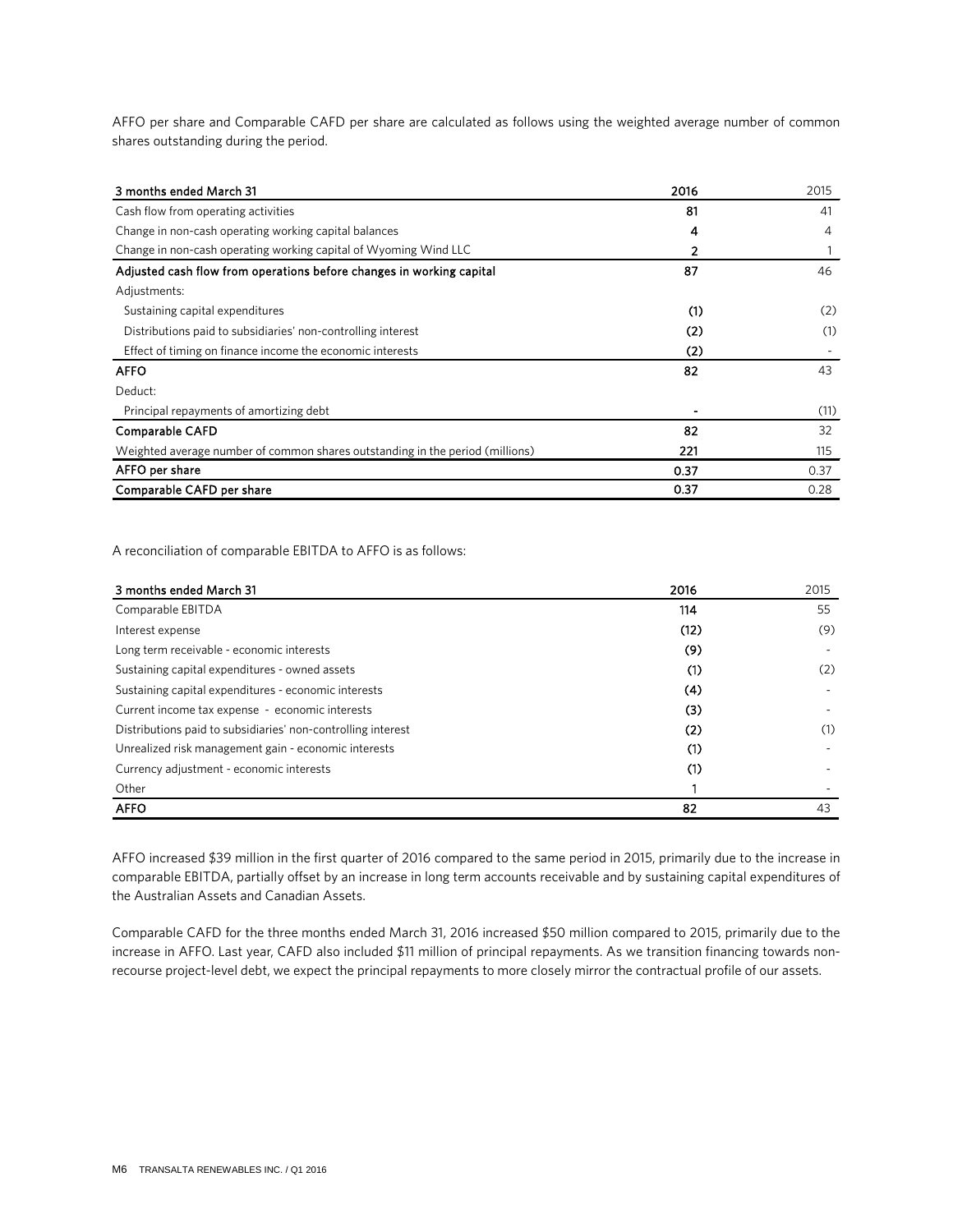## Significant Events

### Investment in TransAlta's Sarnia Cogeneration Plant, Le Nordais Wind Farm, and Ragged Chute Hydro Facility

On Jan. 6, 2016, we invested in an economic interest based on the cash flows of the Canadian Assets for a combined value of approximately \$540 million. The Canadian Assets consist of approximately 611 MW of highly contracted power generation assets located in Ontario and Quebec. Our investment consists of the acquisition of CDN tracking preferred shares of a subsidiary of TransAlta that will provide us with an economic interest based on cash flows broadly equal to the underlying net distributable profits of the entities that own the Canadian Assets. The transaction was originally announced on Nov. 23, 2015. TransAlta continues to own, manage, and operate the Canadian Assets.

In addition to the cash consideration of \$173 million paid to TransAlta, we issued 15,640,583 common shares with a value as of Nov. 23, 2015 of \$152 million, and issued a \$215 million convertible unsecured subordinated debenture to TransAlta. The debenture is on an interest-only basis at a coupon of 4.5 per cent per annum payable semi-annually in arrears on June 30th and Dec. 31st and matures on Dec. 31, 2020. On the maturity date, TransAlta will have the right, at its sole option, to convert the outstanding principal amount of the debenture, in whole or in part, into common shares of the Corporation at a conversion price of \$13.16 per common share. The debenture is a direct unsecured obligation of the Corporation ranking subordinate to all liabilities, except liabilities which by their terms rank in right of payment equally with or subordinate to the debenture. The debenture ranks equal with all subordinate debentures issued by us from time to time.

We funded the cash consideration of the purchase price through the issuance of 17,692,750 subscription receipts at a price of \$9.75 per subscription receipt. On Jan. 6, 2016, and upon the closing of the transaction, each holder of subscription receipts received one common share of the Corporation and a cash dividend equivalent payment of \$0.07 for each subscription receipt held. As a result, we issued 17,692,750 common shares and paid a total dividend equivalent of \$1 million.

### South Hedland Power Project

We continued to advance the construction of the South Hedland power project. Major equipment has been arriving on schedule. The bulk of the major equipment has arrived at site. We continue to expect the project to be delivered on schedule and on budget in mid-2017.

### Environmental Regulation Updates

Refer to the Environmental Legislation section of our 2015 Annual MD&A for further details that supplement the recent developments discussed below.

### *Alberta*

In March 2016, Alberta began the development of its renewable energy procurement process designed to procure a first block of renewable generation projects to be in-service by mid-2019.

### *Ontario*

On Feb. 25, 2016, Ontario released draft regulations for its greenhouse gas cap and trade program. The regulations are to become effective Jan. 1, 2017, and will apply to all fossil fuel used for electricity generation. We do not anticipate that our economic interest in the Sarnia gas-fired facility in Ontario will be significantly impacted by virtue of change-in-law provisions within the contracts. Further details of the regulation are being developed with public consultation, in which TransAlta is participating.

A separate offset regulation will be drafted later in 2016.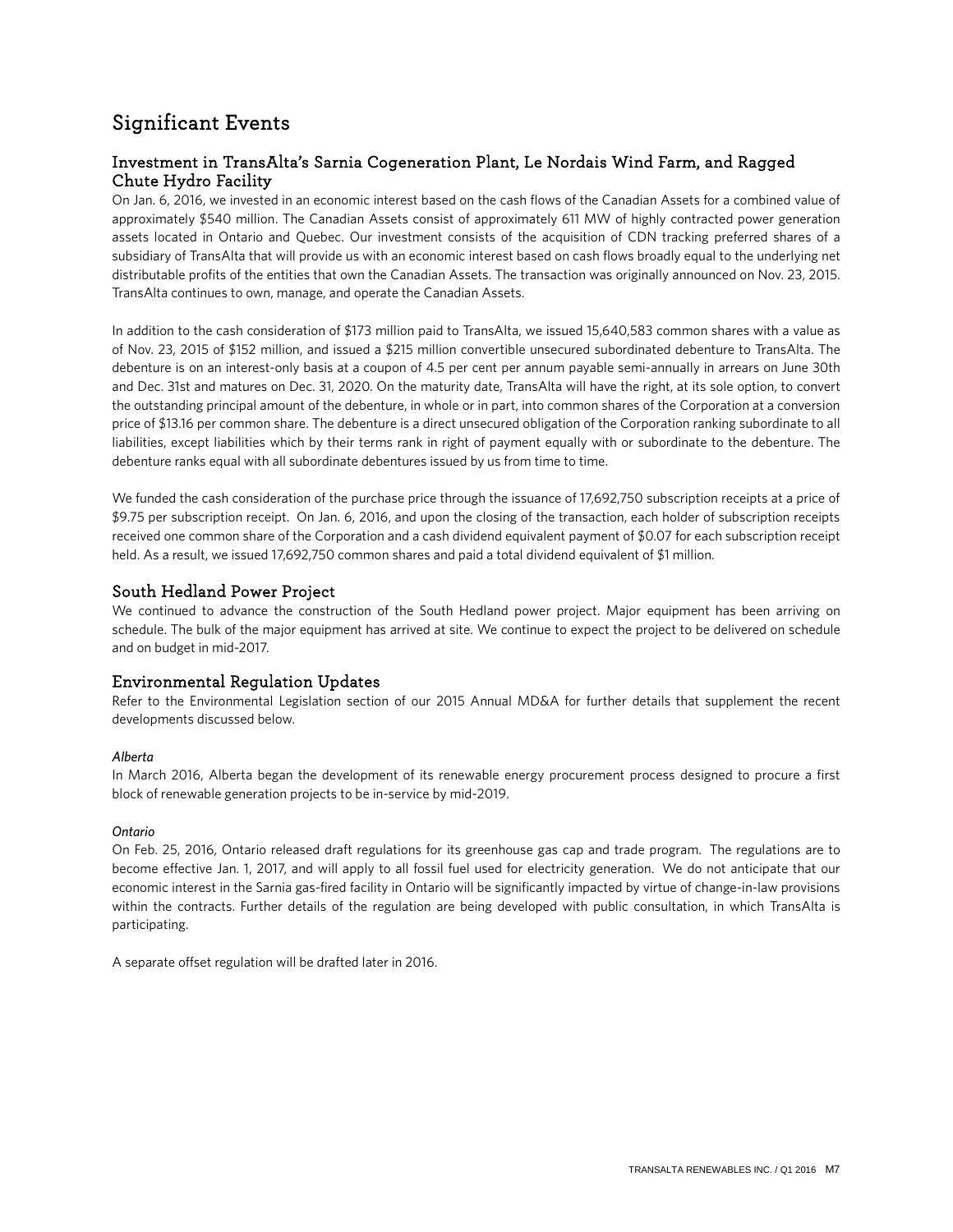## Discussion of Additional Information

### Canadian Wind

| 3 months ended March 31                     | 2016  | 2015  |
|---------------------------------------------|-------|-------|
| Production (GWh)                            | 903   | 820   |
| Gross installed capacity (MW)               | 1,132 | 1,034 |
| Revenues                                    | 69    | 66    |
| Royalties and other costs of sales          |       |       |
| Comparable gross margin                     | 66    | 62    |
| Operations, maintenance, and administration | 8     |       |
| Taxes, other than income taxes              |       |       |
| Comparable EBITDA                           | 56    | 53    |

Production for the three months ended March 31, 2016 increased 83 GWh compared to 2015 due to the addition of an economic interest in the Le Nordais facility and higher wind volumes in Western Canada. As a result, comparable EBITDA for the three months ended March 31, 2016 increased \$3 million compared to 2015. This was offset partially by the timing of green attribute sales in 2016.

### Canadian Hydro

| 3 months ended March 31                     | 2016 | 2015 |
|---------------------------------------------|------|------|
| Production (GWh)                            | 58   | 40   |
| Gross installed capacity (MW)               | 112  | 105  |
| Revenues                                    |      |      |
| Royalties and other costs of sales          |      |      |
| Comparable gross margin                     |      |      |
| Operations, maintenance, and administration |      |      |
| Comparable EBITDA                           |      |      |

Production for the three months ended March 31, 2016 increased 18 GWh compared to 2015, primarily due to the addition of an economic interest in the Ragged Chute facility and increased generation from higher water resources. As a result, comparable EBITDA for the three months ended March 31, 2016 increased \$1 million compared to 2015.

| U.S. Wind                                                  |      |      |
|------------------------------------------------------------|------|------|
| 3 months ended March 31                                    | 2016 | 2015 |
| Production (GWh)                                           | 120  | 98   |
| Gross installed capacity (MW)                              | 144  | 144  |
| Revenues and gross margin                                  |      |      |
| Operations, maintenance, and administration <sup>(1)</sup> |      |      |
| Comparable EBITDA                                          |      |      |

Production for the three months ended March 31, 2016 increased 22 GWh compared to 2015, primarily due to better wind resource, resulting in an increase in approximately \$2 million in comparable EBITDA.

\_\_\_\_\_\_\_\_\_\_\_\_\_\_\_\_\_\_\_\_\_\_\_\_

*<sup>(1)</sup> Includes the effect of contractually fixed management costs.*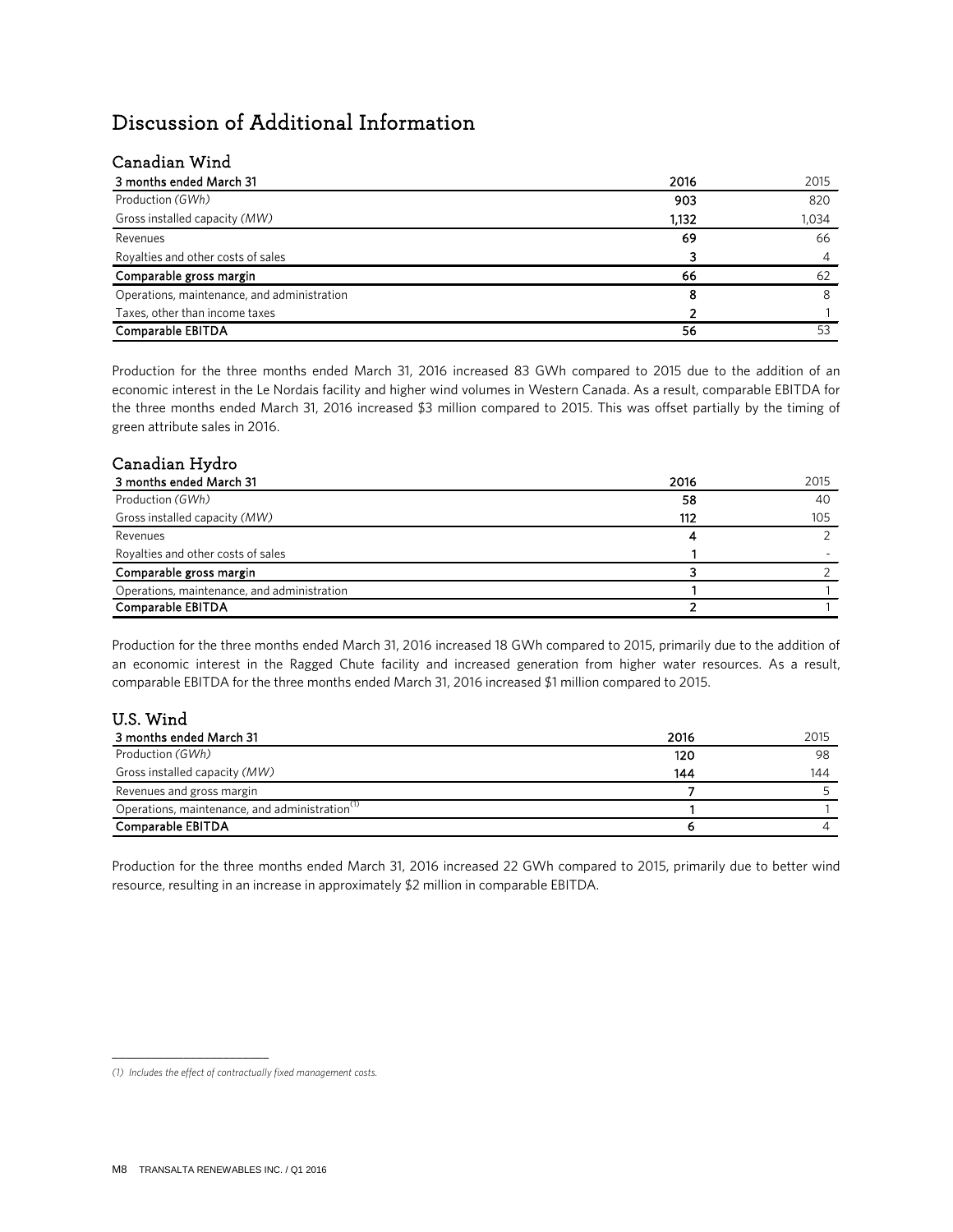### Canadian Gas

| Period from Jan. 6 to March 31              | 2016 | 2015 |
|---------------------------------------------|------|------|
| Production (GWh)                            | 275  |      |
| Gross installed capacity (MW)               | 506  |      |
| Revenue                                     | 47   |      |
| Fuel and purchased power                    | 19   |      |
| Comparable gross margin                     | 28   |      |
| Operations, maintenance, and administration |      |      |
| Comparable EBITDA                           | 22   |      |

We completed the acquisition of an economic interest in the Sarnia cogeneration facility on Jan. 6, 2016.

The Sarnia facility performed in line with our expectations during the quarter as the facility is highly contracted.

| <b>Australian Gas</b>                                      |      |      |
|------------------------------------------------------------|------|------|
| 3 months ended March 31                                    | 2016 | 2015 |
| Production (GWh)                                           | 372  |      |
| Gross installed capacity (MW)                              | 425  |      |
| Revenues                                                   | 30   |      |
| Finance lease income <sup>(1)</sup>                        | 13   |      |
| Fuel and purchased power                                   | (6)  |      |
| Comparable gross margin                                    | 37   |      |
| Operations, maintenance, and administration <sup>(2)</sup> |      |      |
| Comparable EBITDA                                          | 32   |      |

The Australian Assets performed in line with expectations since such facilities are fully contracted.

### Corporate

Corporate costs for the three months ended March 31, 2016 have increased \$1 million to \$4 million compared to 2015, primarily due to higher administrative fees following the investment in the economic interest of the Canadian Assets.

## Other Consolidated Results

### Net Interest Expense

\_\_\_\_\_\_\_\_\_\_\_\_\_\_\_\_\_\_\_\_\_\_\_\_

The components of net interest expense are shown below:

| 3 months ended March 31           | 2016 | 2015 |
|-----------------------------------|------|------|
| Interest on debt                  | 10   |      |
| Interest on convertible debenture |      |      |
| Net interest expense              |      |      |

For the three months ended March 31, 2016, net interest expense increased compared to 2015, primarily due to the issuance of the convertible debenture.

*<sup>(1)</sup> Finance lease income adjusted for change in finance lease receivable amount.*

*<sup>(2)</sup> Includes the effect of contractually fixed management costs.*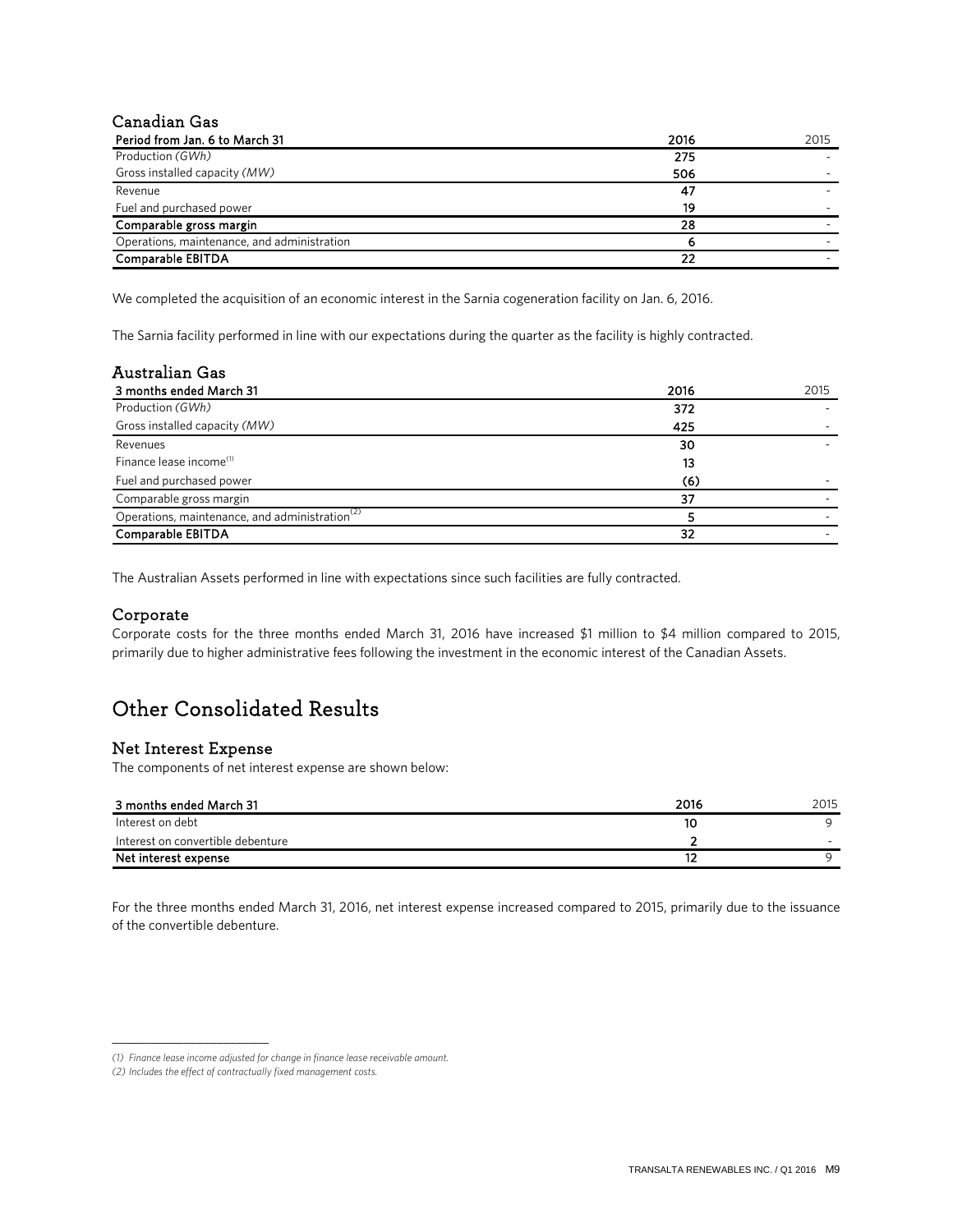### Class B Shares

As at March 31, 2016, 26 million Class B shares were outstanding (Dec. 31, 2015 – 26 million). As Class B shares are convertible into common shares at a variable rate, they are classified as liabilities and their change in value is recognized in net earnings. The increase in value of Class B shares of \$64 million recognized this quarter is unrealized and relates to the change in value of the underlying common shares during the period (net of the effect of estimated foregone dividends, as discounted using a risk-free rate for the period to conversion). Additional information on Class B shares is presented in Note 11 of our interim condensed consolidated financial statements.

### Income Taxes

A reconciliation of income taxes and effective tax rates on earnings is presented below:

| 3 months ended March 31                                     | 2016 | 2015 |
|-------------------------------------------------------------|------|------|
| Earnings before income taxes                                | (32) |      |
| Income attributable to non-controlling interest             |      | (1)  |
| Earnings attributable to common shareholders subject to tax | (33) | 26   |
| Income tax expense                                          |      | h    |
| Effective tax rate on earnings attributable to              |      |      |
| common shareholders (%)                                     | (9)  |      |

Income tax expense for the three months ended March 31, 2016 decreased compared to the same period in 2015 primarily due to a decrease in earnings. Certain earnings and deductions from investments in subsidiaries of TransAlta are not subject to tax.

The effective tax rate on earnings attributable to common shareholders for the three months ended March 31, 2016 decreased compared to the same period in 2015, primarily due to the effect of certain earnings and deductions not subject to tax.

### Other Comprehensive Income ("OCI")

As part of the investment in the economic interest in TransAlta's Canadian Assets in the quarter, we acquired CDN tracking preferred shares (see the Significant Events and Financial Instruments sections of this MD&A). Under IFRS accounting requirements, we designated these shares as available-for-sale financial assets with the result that changes in the fair value of these shares are recognized in OCI each period.

During the three months ended March 31, 2016, we recognized a \$2 million decrease in fair value in OCI. The changes in the fair value of available-for-sale instruments during the quarter are primarily attributable to changes in foreign exchange from the Australian tracking preferred shares.

### Sustaining Capital Expenditures

Actual sustaining capital expenditures for our owned assets, as well as the facilities in which we own economic interests, is noted below for the three months ended March 31, 2016 and 2015:

| 3 months ended March 31       |                                       | 2016             |                          |                          |                 |                   |       |
|-------------------------------|---------------------------------------|------------------|--------------------------|--------------------------|-----------------|-------------------|-------|
| Category                      | Description                           | Canadian<br>Wind | Canadian<br>Hydro        | U.S<br>Wind              | Canadian<br>Gas | Australian<br>Gas | Total |
| Routine capital               | Expenditures to maintain our existing |                  |                          |                          |                 |                   |       |
|                               | generating capacity                   |                  | $\overline{\phantom{a}}$ | $\overline{\phantom{a}}$ |                 |                   |       |
| Planned maintenance           | Regularly scheduled maintenance       |                  | $\overline{\phantom{a}}$ |                          |                 |                   | Δ     |
| Total sustaining expenditures |                                       |                  | $\,$                     |                          |                 |                   |       |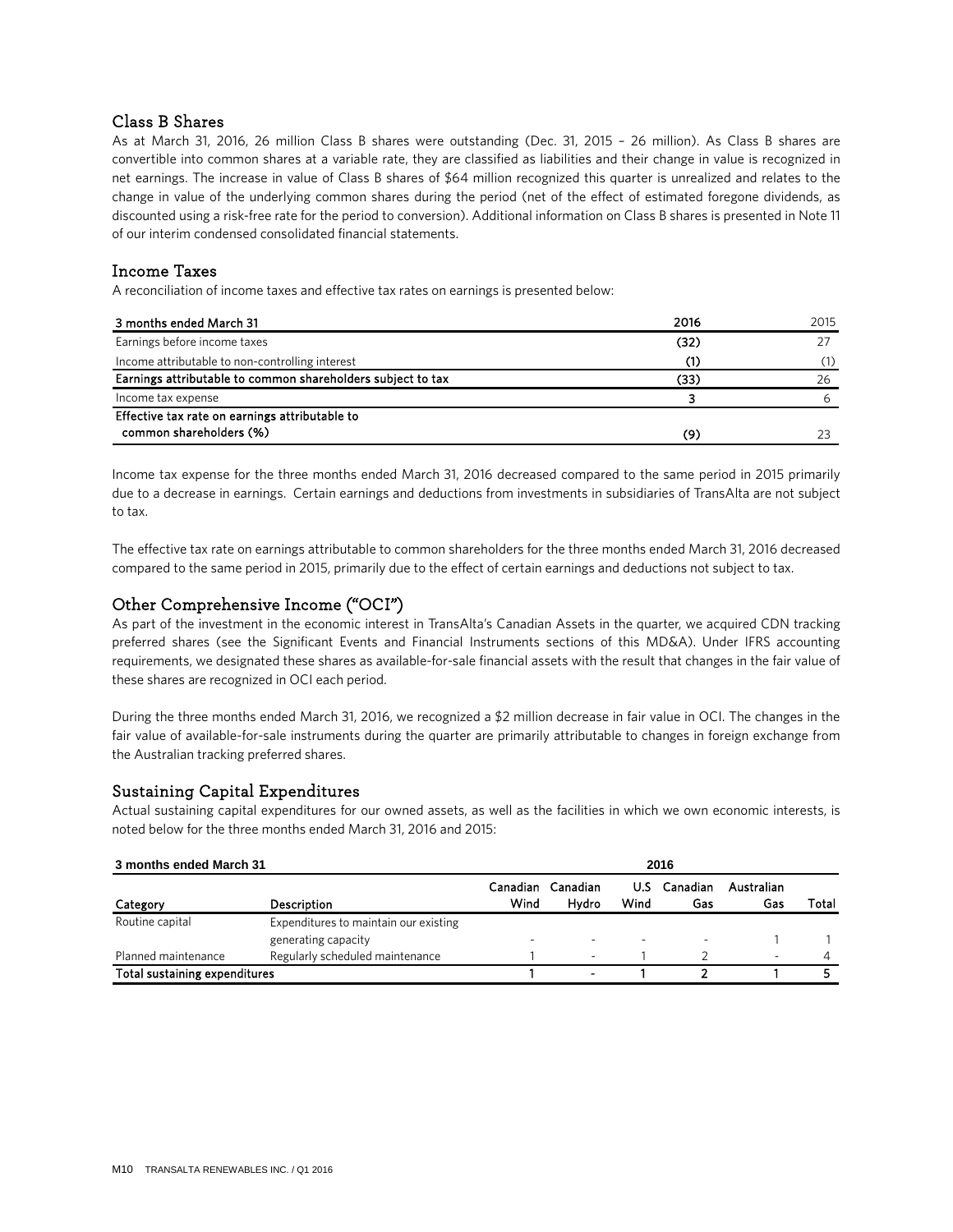| 3 months ended March 31       |                                       | 2015             |                          |                          |                 |                   |       |
|-------------------------------|---------------------------------------|------------------|--------------------------|--------------------------|-----------------|-------------------|-------|
| Category                      | Description                           | Canadian<br>Wind | Canadian<br>Hvdro        | U.S<br>Wind              | Canadian<br>Gas | Australian<br>Gas | Total |
| Routine capital               | Expenditures to maintain our existing |                  |                          |                          |                 |                   |       |
|                               | generating capacity                   |                  | $\overline{\phantom{a}}$ | $\overline{\phantom{a}}$ |                 | ۰                 |       |
| Planned maintenance           | Regularly scheduled maintenance       |                  | $\overline{\phantom{a}}$ | -                        |                 | -                 |       |
| Total sustaining expenditures |                                       |                  | -                        | -                        |                 | -                 |       |

Sustaining capital spend for the period ended March 31, 2016 has increased by \$3 million compared to 2015, primarily due to the investments in the economic interests of the Australian Assets and Canadian Assets.

## Liquidity and Capital Resources

Liquidity risk arises from our ability to meet general funding needs, engage in hedging activities, and manage the assets, liabilities, and capital structure of the Corporation. Liquidity risk is managed by maintaining sufficient liquid financial resources to fund obligations as they come due in the most cost-effective manner.

Our liquidity needs are met through a variety of sources, including cash generated from operations, capital markets, and funding from TransAlta. Our primary uses of funds are operational expenses, capital expenditures, distributions to the noncontrolling interest, interest and principal payments on debt, and dividends.

### Financial Position

The following chart highlights significant changes in the Condensed Consolidated Statements of Financial Position from Dec. 31, 2015 to March 31, 2016:

|                                                | Increase/<br>(decrease) | Primary factors explaining change                                                                                                               |
|------------------------------------------------|-------------------------|-------------------------------------------------------------------------------------------------------------------------------------------------|
| Cash and cash equivalents                      | (2)                     | Timing of receipts and payments                                                                                                                 |
| Accounts receivable                            | 16                      | Finance income receivable following investment in Canadian<br>Assets                                                                            |
| Property, plant, and equipment, net            | (16)                    | Depreciation                                                                                                                                    |
| Investments in subsidiaries of TransAlta       | 509                     | Increase due to the acquisition of economic interest in the<br>Canadian Assets, partially offset by unfavourable changes in<br>foreign exchange |
| Risk management assets (current and long-term) | (7)                     | Decrease in value of the hedge on contribution commitment                                                                                       |
| Deferred income tax assets                     | 6                       | Decrease taxable temporary differences and Increase in<br>deductible temporary difference of share issuance costs                               |
| Accounts payable and accrued liabilities       | 11                      | Timing of payments                                                                                                                              |
| Dividends payable                              | 6                       | Issuance of common shares as part of the Canadian Assets<br>investment                                                                          |
| Long-term debt (including current portion)     | (24)                    | Decrease in borrowings under the credit facility                                                                                                |
| Convertible debenture                          | 215                     | Issuance of convertible debenture as part of the Canadian Assets<br>investment                                                                  |
| Class B shares liability                       | 64                      | Change in value of the Class B shares related to the increased<br>value of the underlying common shares                                         |
| Deferred income tax liabilities                | 7                       | Decrease in tax loss carryforwards                                                                                                              |
| Equity attributable to shareholders            | 227                     | Common shares issued, partially offset by the net loss for the<br>period and by dividends declared                                              |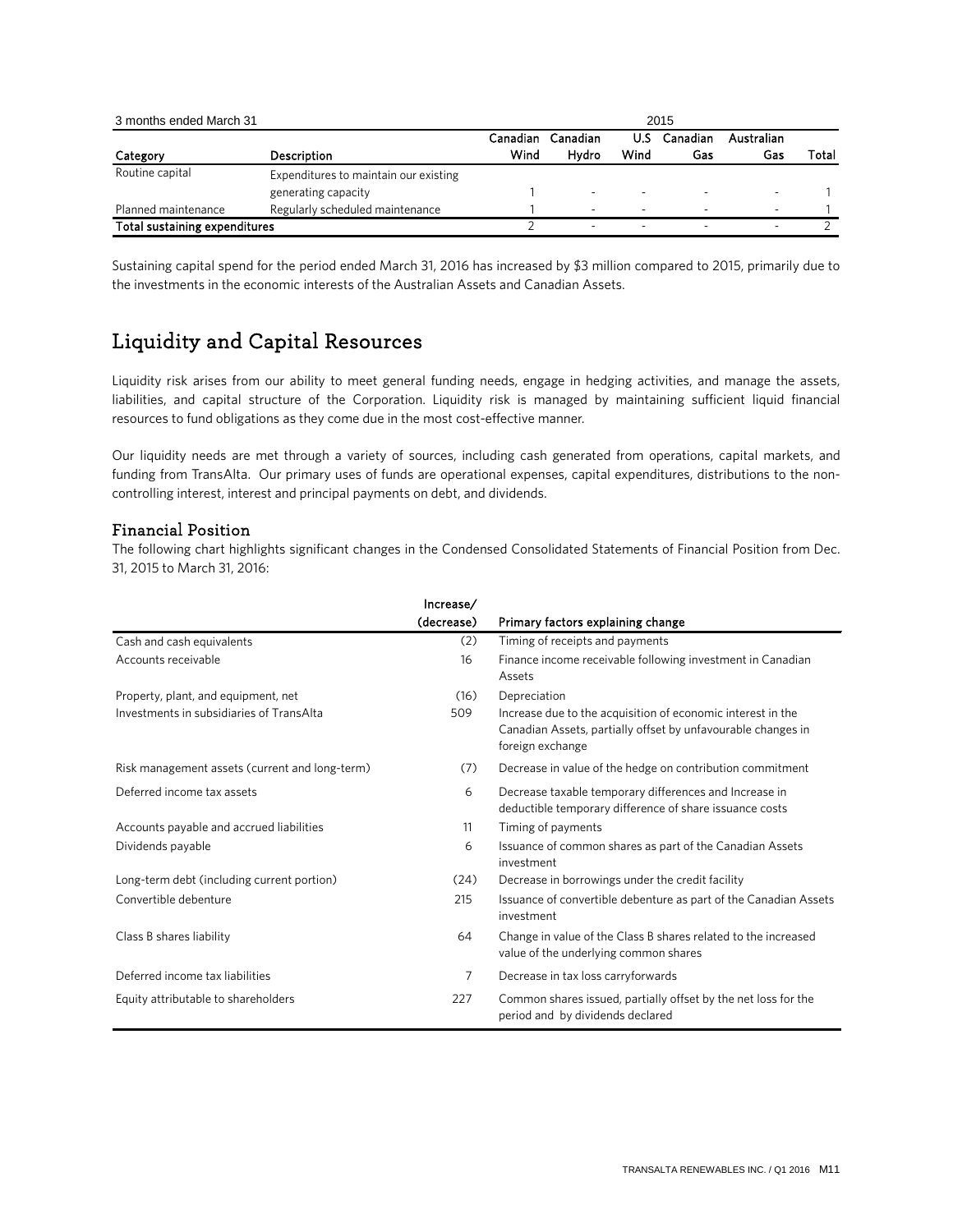### Cash Flows

The following chart highlights significant changes in the Consolidated Statements of Cash Flows for the three months ended March 31, 2016 compared to the same period in 2015:

| 3 months ended March 31                        | 2016  | 2015 | Primary factors explaining change                                                                                                                                                                                  |
|------------------------------------------------|-------|------|--------------------------------------------------------------------------------------------------------------------------------------------------------------------------------------------------------------------|
| Cash and cash equivalents, beginning of period |       | 24   |                                                                                                                                                                                                                    |
| Provided by (used in):                         |       |      |                                                                                                                                                                                                                    |
| Operating activities                           | 81    | 41   | Higher cash earnings of \$40 million                                                                                                                                                                               |
| Investing activities                           | (174) |      | (3) Increase in investment in subsidiaries of TransAlta of \$173<br>million                                                                                                                                        |
| Financing activities                           | 91    |      | (25) Net proceeds on issuance of common shares of \$162 million,<br>partially offset by repayments of the credit facility of \$23 million<br>and an increase in dividends paid on common shares of \$24<br>million |
| Cash and cash equivalents, end of period       |       | 37   |                                                                                                                                                                                                                    |

#### **Debt**

Debt, including amounts owing to TransAlta, totalled \$988 million as at March 31, 2016 compared to \$797 million as at Dec. 31, 2015. Debt increased from Dec. 31, 2015, primarily due to the issuance of the convertible debenture as part of the acquisition of the economic interest in the Canadian Assets.

At March 31, 2016, including our credit facility and the convertible debenture, \$278 million of our debt was due to TransAlta (Dec. 31, 2015 – \$86 million).

We have a \$350 million unsecured credit facility with TransAlta available to us for general corporate purposes, including financing ongoing working capital requirements, construction capital requirements, growth opportunities and for repayment of outstanding borrowings. At March 31, 2016, \$63 million was drawn on the facility (Dec. 31, 2015 – \$86 million) to support the construction of the South Hedland project.

### **Share Capital**

On March 31, 2016 and April 27, 2016, we had 224.1 million common shares and 26.1 million Class B shares issued and outstanding, as well as a \$215 million convertible debenture. At Dec. 31, 2015 we had 190.8 million common shares and 26.1 million Class B shares issued and outstanding.

During the quarter we issued 33 million common shares and the convertible debenture as part of the investment in the economic interest of the Canadian Assets.

The convertible debenture will mature on Dec. 31, 2020. On the maturity date, TransAlta will have the right, at its sole option, to convert the outstanding principal amount of the convertible debenture, in whole or in part, into common shares of the Corporation at a conversion price of \$13.16 per common share. If on the maturity date TransAlta exercises its conversion option in full, 16.3 million common shares will be issued by us. If TransAlta does not exercise its conversion option, we may satisfy the principal obligation through issuance of common shares with a unit value corresponding to 95 per cent of the thencurrent common share value.

### Unconsolidated Structured Entities or Arrangements

Disclosure is required of all unconsolidated structured entities or arrangements such as transactions, agreements, or contractual arrangements with unconsolidated entities, structured finance entities, special purpose entities, or variable interest entities that are reasonably likely to materially affect liquidity or the availability of, or requirements for, capital resources. We currently have no such unconsolidated structured entities or arrangements.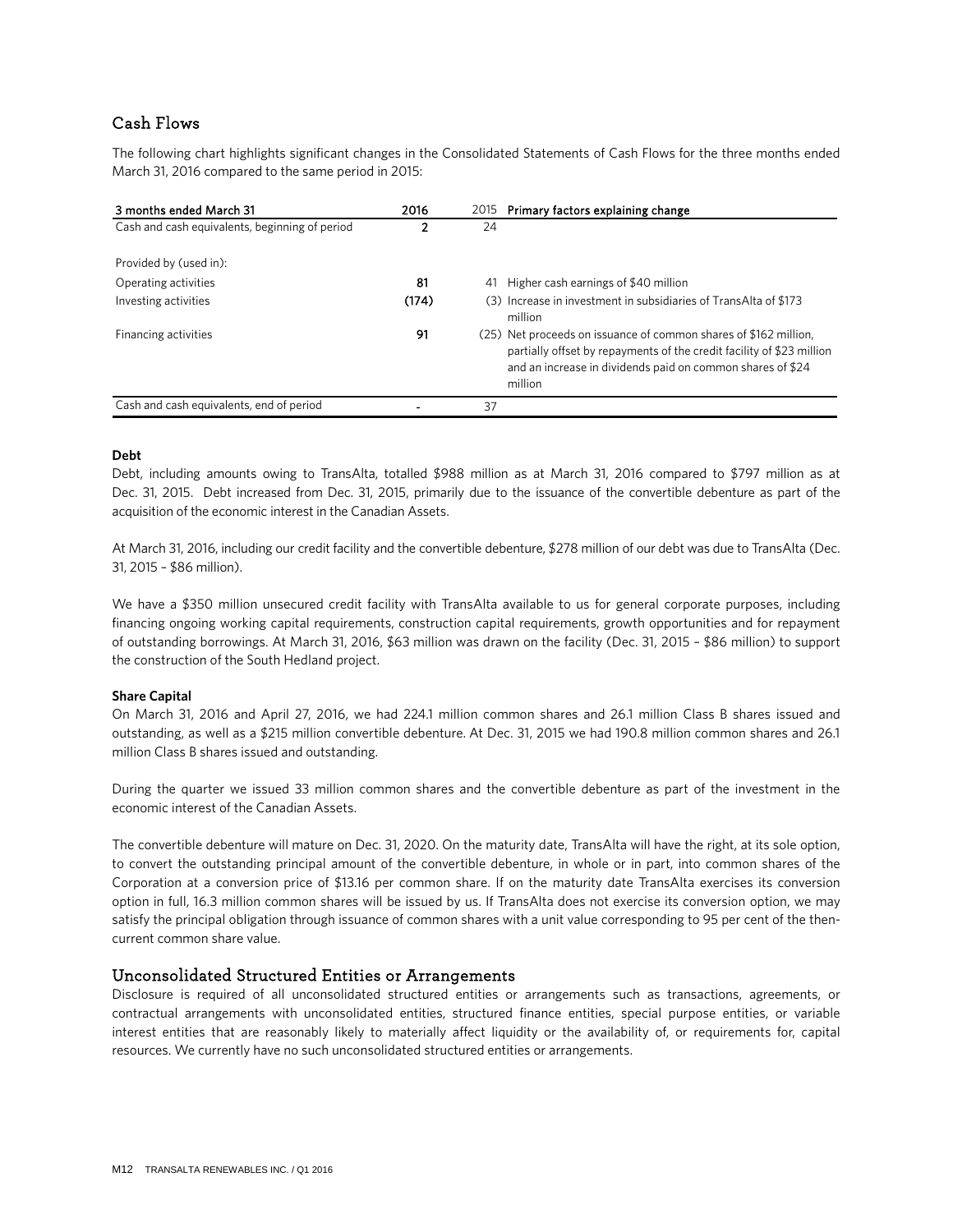## 2016 Outlook

### Business Environment

### **Economic Environment**

Through the use of PPAs, including TransAlta PPAs, substantially all of our owned facilities and the Canadian Assets and Australian Assets are currently contracted, and we therefore expect to see no significant impact of the slowing Western Canada and Australian economies on our business.

Counterparty credit risk is monitored and we operate in accordance with our established risk management policies. We do not anticipate any material change to our existing credit practices and continue to deal primarily with investment grade counterparties.

### **Environmental Legislation**

As noted in the Significant Events section of our most recent annual MD&A, Alberta's current GHG program has been renewed and expanded. We expect value realized from our green attributes generated in the province in 2016 to be consistent with 2015. Revenue from green attributes generated in Alberta amounted to \$11 million in 2015 and is expected to be consistent in 2016. The GHG offsets created by our Alberta wind facilities are expected to increase in value through 2017.

As part of the Climate Leadership Plan, the Government of Alberta has stated its intention to establish a new system of obligations and allowances, benchmarked against highly efficient gas generation, beginning in 2018. The initial compliance price would be set at \$30 per tonne.

### Operations

### **Production**

We expect renewable energy production from our wind and hydro assets in 2016 to be in the range of 3,500 to 3,850 GWh. This includes expected generation from economic interests in the renewable Canadian Assets acquired on Jan. 6, 2016. The gas-fired generation primarily provides compensation for capacity, and accordingly, production is not a significant performance indicator of that business.

### **Contracted Cash Flows**

Through the use of PPAs, including the TransAlta PPAs, our facilities and those in which we have an economic interest have a weighted average contractual life remaining of approximately 15 years.

### **Operating Costs**

We have established long-term service agreements with suppliers to stabilize operations, maintenance and administration costs. Most of our generation from gas is sold under contract with pass-through provisions for fuel. For gas generation with no pass-through provision, we purchase natural gas coincident with production, thereby minimizing our exposure to changes in price.

### **Exposure to Fluctuations in Foreign Currencies**

We are exposed to fluctuations in the exchange rate between the Canadian and the Australian and US dollars as a result of our economic interest in the Wyoming wind farm and the Australian Assets (including the remaining construction costs for South Hedland). The securities acquired from TransAlta and the related dividends received are denominated in Canadian, Australian, and US dollars. TransAlta has provided the Corporation with protection against fluctuations in the exchange rates on the first five years of cash flows from the Australian Assets and for the cost of constructing the South Hedland Power Station, which is expected to be completed in 2017. Any changes in foreign investments or foreign-denominated debt may change our exposure. All of our other assets are located in Canada. We may acquire equipment from foreign suppliers in various foreign currencies for future capital projects, which could create exposure to fluctuations in the value of the Canadian dollar related to these currencies.

Our strategy is to mitigate foreign exchange risk on foreign denominated cash flows to ensure our ability to meet dividend requirements. Cash flows relating to the Australian Assets are predominately hedged under agreements with TransAlta. In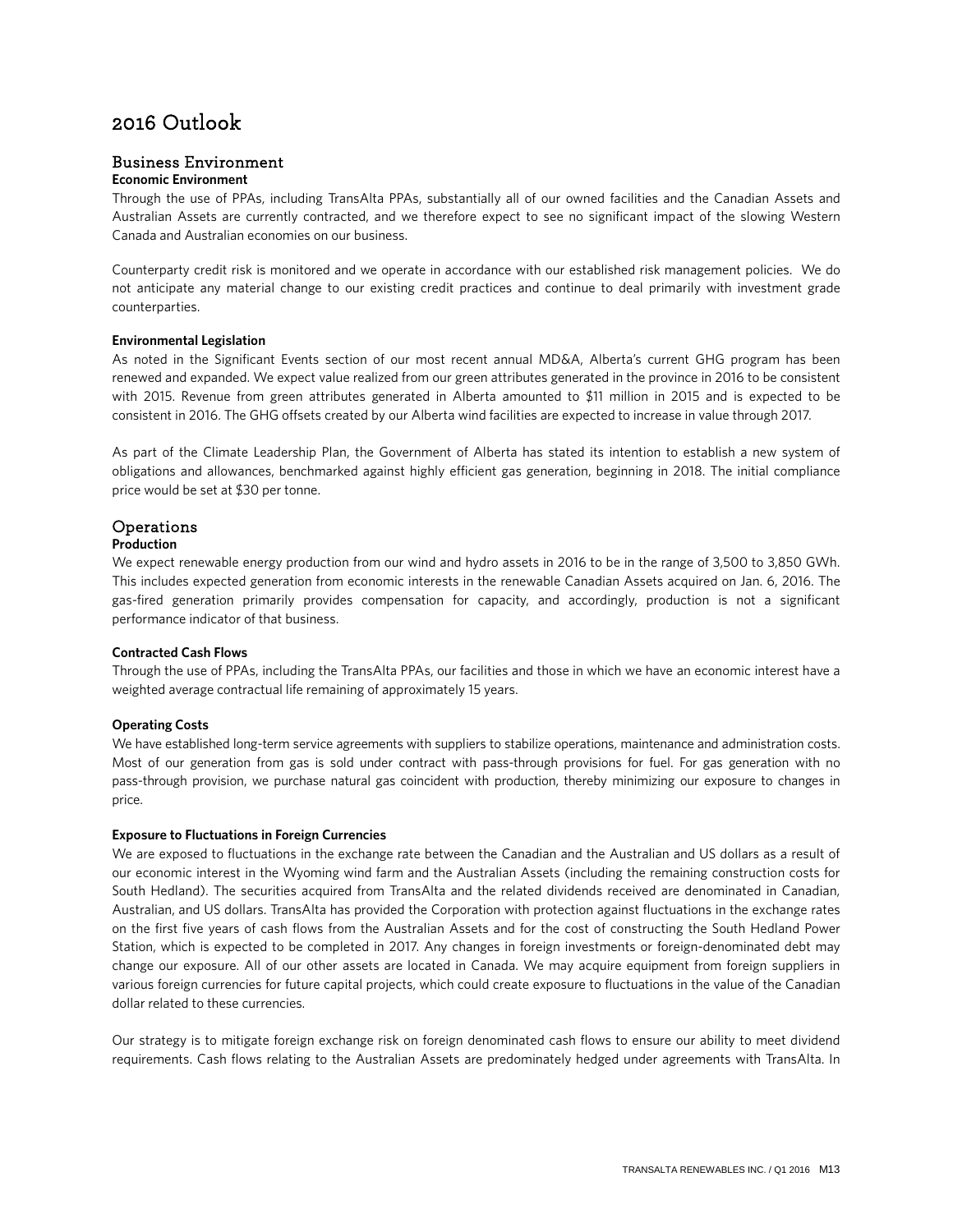addition, we entered into foreign exchange forwards to hedge US dollar cash flows primarily related to the Wyoming Wind assets.

#### **Net Interest Expense**

Exposure to interest rate risk is not significant as interest rates on long-term debt are largely fixed. Net interest for 2016 is expected to be higher than 2015, due to a higher volume of debt.

#### **Liquidity and Capital Resources**

If there are low wind volumes, low hydro resource, or unexpected maintenance costs, we may need additional liquidity in the future. We expect to maintain adequate available liquidity under our credit facility with TransAlta.

The Corporation manages liquidity risk associated with debentures due in 2016 and beyond by preparing and revising long-term external financing plans reflecting business plans and market availability of capital. The Corporation anticipates refinancing its maturing debt based on reasonable commercial terms.

#### **Income Taxes**

The effective tax rate on earnings excluding non-comparable items for 2016 is expected to be approximately 8 to 13 per cent, which is lower than the statutory tax rate of 26.7 per cent primarily due to certain earnings that are not subject to tax. Finance income earned in relation to our economic interests in subsidiaries of TransAlta is net of certain tax amounts.

### Capital Expenditures

#### **Sustaining Capital**

Our sustaining capital is comprised of the ongoing capital costs associated with maintaining the existing generating capacity of our facilities. The facilities of TransAlta in which we own economic interests also incur sustaining capital expenditures. While we are not required to fund these expenditures, they reduce the finance income from these investments.

For 2016, our estimate for total sustaining capital expenditures for owned assets and those in which we own an economic interest is allocated among the following:

|                               |                                                           | Expected spend in |
|-------------------------------|-----------------------------------------------------------|-------------------|
| Category                      | Description                                               | 2016              |
| Routine capital               | Expenditures to maintain our existing generating capacity | 18 - 21           |
| Planned maintenance           | Regularly scheduled maintenance                           | $20 - 23$         |
| Total sustaining expenditures |                                                           | $38 - 44$         |

We have reduced our estimate by \$6 million compared to the previously disclosed range, due to deferral of a major maintenance project to 2017.

#### **Construction of South Hedland**

In 2016, we anticipate investing \$100 million in the construction of the South Hedland project. We have invested \$175 million to date in the construction of South Hedland. We expect that the power station will be commissioned in the second quarter of 2017.

#### **Financing**

Financing for these capital expenditures is expected to be provided by cash flow from operating activities, debt capital markets and a drawdown on the credit facility provided by TransAlta.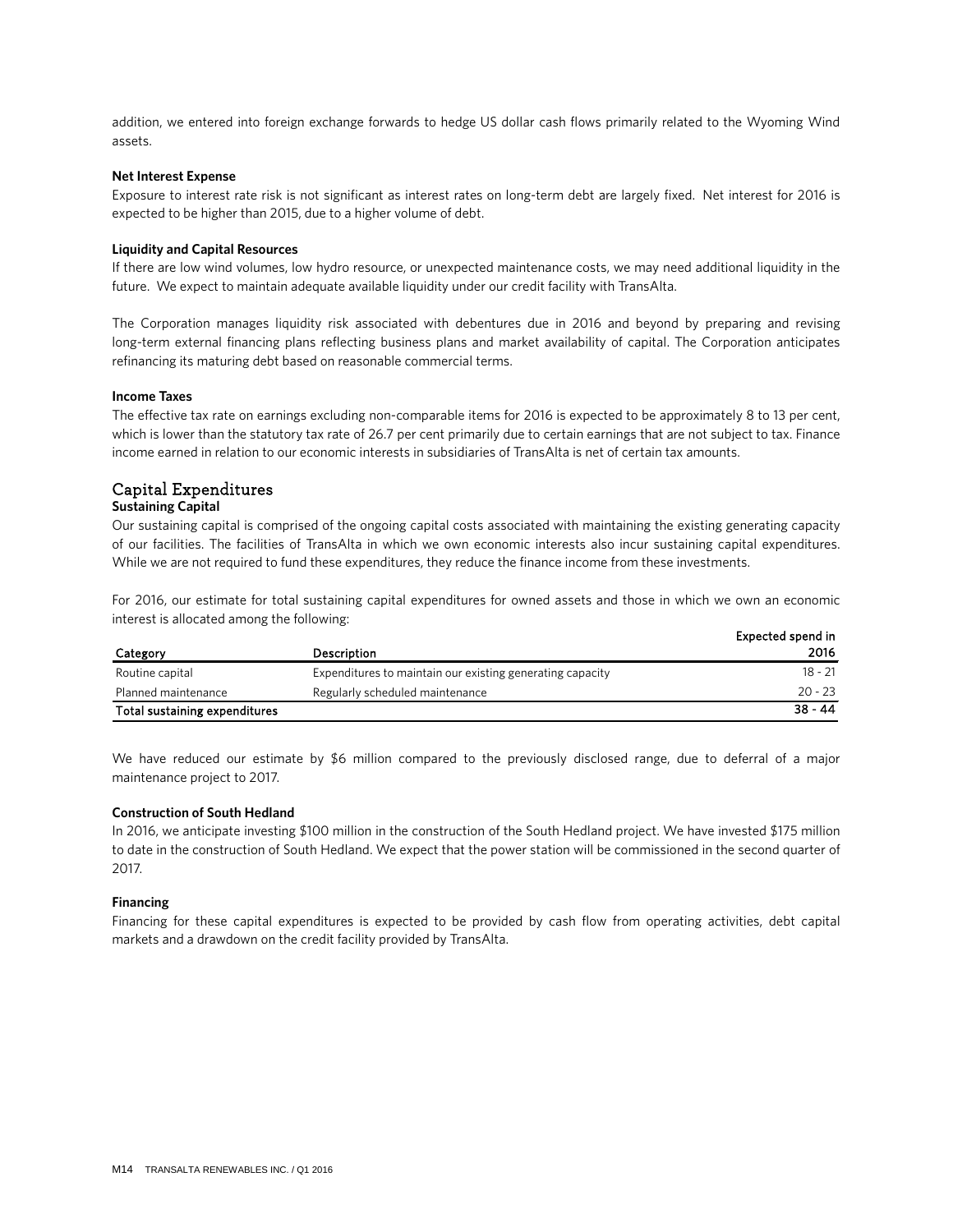## Financial Instruments

Refer to *Note 12* of our most recent annual consolidated financial statements and Note 7 of our interim condensed consolidated financial statements for the three months ended March 31, 2016 for details on Financial Instruments. Also refer to the Financial Instruments section of our most recent annual MD&A for additional details. Our risk management profile and practices have not changed materially since Dec. 31, 2015.

As part of our investment in the Canadian Assets, we acquired CDN tracking preferred shares of a subsidiary of TransAlta which have been designated as available-for-sale financial assets and are measured at fair value with changes recognized in OCI.

At March 31, 2016, Level III financial instruments were comprised of financial assets with a carrying value of \$1,342 million (Dec. 31, 2015 - \$804 million) and financial liabilities with a carrying value of \$306 million (Dec. 31, 2015 - \$242 million). The changes are attributable, respectively, to the investment in CDN tracking preferred shares, and to change in value of the Class B shares liability. Refer to the condensed consolidated financial statements for additional information on these measurements.

## Related-Party Transactions and Balances

### Related-Party Transactions

\_\_\_\_\_\_\_\_\_\_\_\_\_\_\_\_\_\_\_\_\_\_\_\_

Amounts recognized from transactions with TransAlta or subsidiaries of TransAlta, excluding those described in the Significant Events section of this MD&A, are as follows:

| 3 months ended March 31                             | 2016 | 2015 |
|-----------------------------------------------------|------|------|
| Revenue from TransAlta PPAs                         | 12   | 11   |
| Revenue from green attributes <sup>(1)</sup>        |      |      |
| Finance income related to subsidiaries of TransAlta | 46   |      |
| <b>G&amp;A Reimbursement Fee</b>                    |      |      |
| Interest expense                                    | з    |      |

*<sup>(1)</sup> The value of green attributes was determined by reference to market information for similar instruments, including historical transactions with third parties, with the transaction ultimately reviewed and approved by the Corporation's independent members of the Board of Directors.*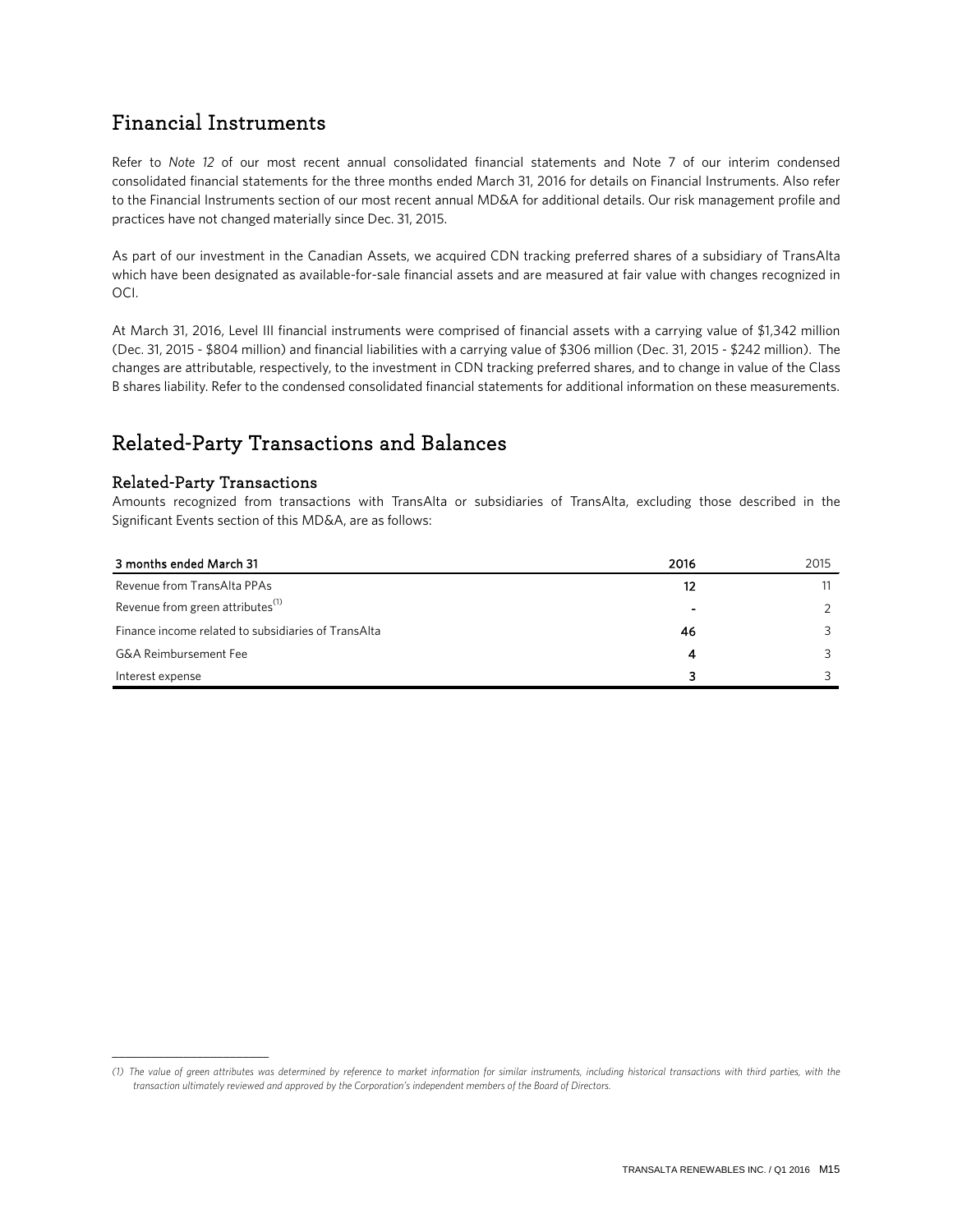### Related-Party Balances

Related-party balances include the following:

| As at                                                              | March 31, 2016 | Dec. 31, 2015 |
|--------------------------------------------------------------------|----------------|---------------|
| Trade and other receivables                                        | 50             | 30            |
| Trade and interest payable                                         | 7              | 4             |
| Dividends payable                                                  | 19             | 17            |
| Investments in subsidiaries of TransAlta                           | 2,074          | 1,565         |
| Net risk management assets                                         | 2              | 9             |
| Convertible debenture                                              | 215            |               |
| Class B shares liability                                           | 306            | 242           |
| Credit facility                                                    | 63             | 86            |
| Letters of credit issued by TransAlta on behalf of the Corporation | 32             | 31            |
| Guarantees provided by TransAlta on behalf of the Corporation      | 40             | 226           |
| Indemnification guarantee provided by the Corporation to TransAlta | 980            | 1,013         |

All of these balances are with TransAlta or subsidiaries of TransAlta.

## EBITDA on a Comparable Basis

Presenting comparable EBITDA from period to period provides management and investors with a proxy for the amount of cash generated from operating activities before net interest expense, non-controlling interest, income taxes, and the impacts of timing and sustaining capital expenditures on finance income from subsidiaries of TransAlta.

Beginning in the third quarter of 2015, comparable operating income and EBITDA also include the comparable EBITDA of the facilities in which we hold an economic interest. In prior periods we used to reclassify all the finance income from these sources into comparable EBITDA. Adjustments for comparative and cumulative periods have been restated to reflect the current methodology.

A reconciliation of comparable EBITDA to reported results is as follows:

| 3 months ended March 31                                    |          | 2016      |            |          | 2015      |            |
|------------------------------------------------------------|----------|-----------|------------|----------|-----------|------------|
|                                                            |          | Economic  | Comparable |          | Economic  | Comparable |
|                                                            | Reported | interests | total      | Reported | interests | total      |
| Revenues <sup>(1)</sup>                                    | 68       | 102       | 170        | 68       |           | 73         |
| Royalties and other costs of sales                         |          | 26        | 29         | 4        |           |            |
| Gross margin                                               | 65       | 76        | 141        | 64       |           | 69         |
| Operations, maintenance, and administration <sup>(2)</sup> | 13       | 12        | 25         | 12       |           |            |
| Taxes, other than income taxes                             |          |           | 2          |          |           |            |
| Earnings before interest, taxes, depreciation,             |          |           |            |          |           |            |
| and amortization                                           | 50       | 64        | 114        | 51       | 4         | 55         |

\_\_\_\_\_\_\_\_\_\_\_\_\_\_\_\_\_\_\_\_\_\_\_\_

*<sup>(1)</sup> Includes finance lease income adjusted for change in finance lease receivable amount.*

*<sup>(2)</sup> Includes the effect of contractually fixed management costs.*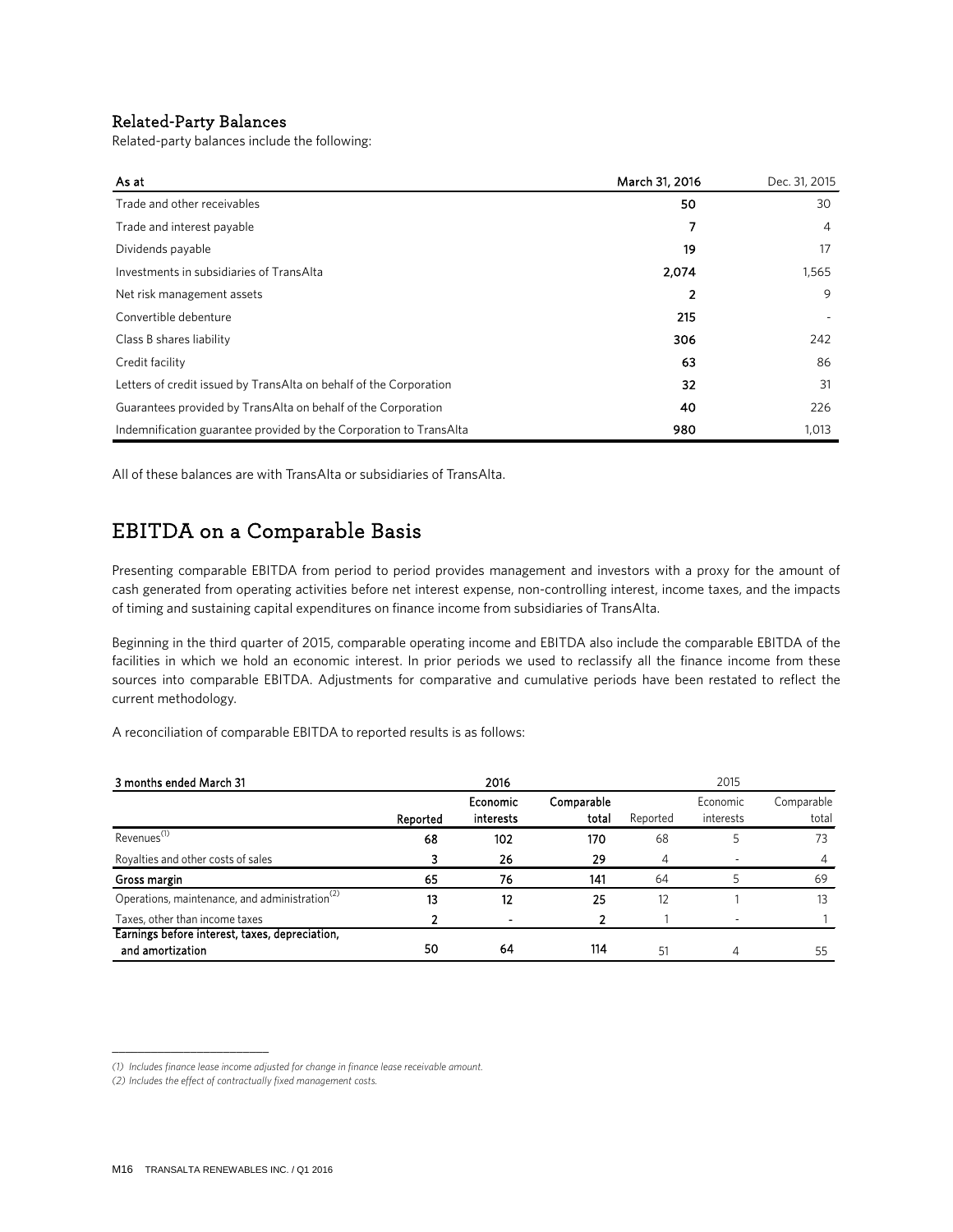| The following table reconciles EBITDA from economic interests to reported finance income by source: |  |  |  |  |
|-----------------------------------------------------------------------------------------------------|--|--|--|--|
|-----------------------------------------------------------------------------------------------------|--|--|--|--|

| 3 months ended March 31                         | 2016             |                          |                          |                 |                   |       | 2015                     |
|-------------------------------------------------|------------------|--------------------------|--------------------------|-----------------|-------------------|-------|--------------------------|
|                                                 | Canadian<br>Wind | Canadian<br>Hydro        | U.S.<br>Wind             | Canadian<br>Gas | Australian<br>Gas | Total | U.S.<br>Wind             |
| <b>EBITDA</b>                                   | 4                | $\blacksquare$           | 6                        | 22              | 32                | 64    | 4                        |
| Sustaining capital                              |                  | $\overline{\phantom{0}}$ | (1)                      | (2)             | (1)               | (4)   | $\overline{\phantom{0}}$ |
| Long term receivable                            |                  |                          | $\overline{\phantom{a}}$ |                 | (9)               | (9)   | $\blacksquare$           |
| Current income tax expense                      |                  |                          | ٠                        | (3)             |                   | (3)   | $\blacksquare$           |
| Unrealized risk management gain                 | -                |                          |                          | (1)             | ۰                 | (1)   | $\blacksquare$           |
| Currency adjustment                             |                  |                          |                          | $\blacksquare$  | (1)               | (1)   |                          |
| <b>AFFO</b>                                     | 4                | ۰                        | 5                        | 16              | 21                | 46    | 4                        |
| Effects of changes in working capital and other |                  |                          |                          |                 |                   |       |                          |
| timing on finance income                        | (1)              |                          | (2)                      |                 | 3                 | ٠     | (1)                      |
| <b>Finance income</b>                           | 3                |                          | 3                        | 16              | 24                | 46    | 3                        |

## Accounting Changes

### Critical Accounting Estimates

The critical accounting estimates were made consistent with our most recent annual MD&A for Dec. 31, 2015, and the transaction value in respect of the investment in the economic interests of the Canadian Assets on Jan. 6, 2016, as disclosed in Notes 3, 4 and 10 of the interim condensed consolidated financial statements.

### Current Accounting Changes

During the quarter, we changed the presentation of our financial information from rounding in thousands to rounding in millions. Comparative period information presented has been restated accordingly.

### Future Accounting Changes

Accounting standards that have been previously issued by the International Accounting Standards Board but are not yet effective, and have not been applied by the Corporation include IFRS 9 *Financial Instruments*, IFRS 15 *Revenue from Contracts with Customers, and IFRS 16 Leases*. Refer to the Future Accounting Changes section of our most recent annual MD&A for information regarding the requirements of these accounting standards.

We continue to assess the impact of adopting these standards on the consolidated financial statements.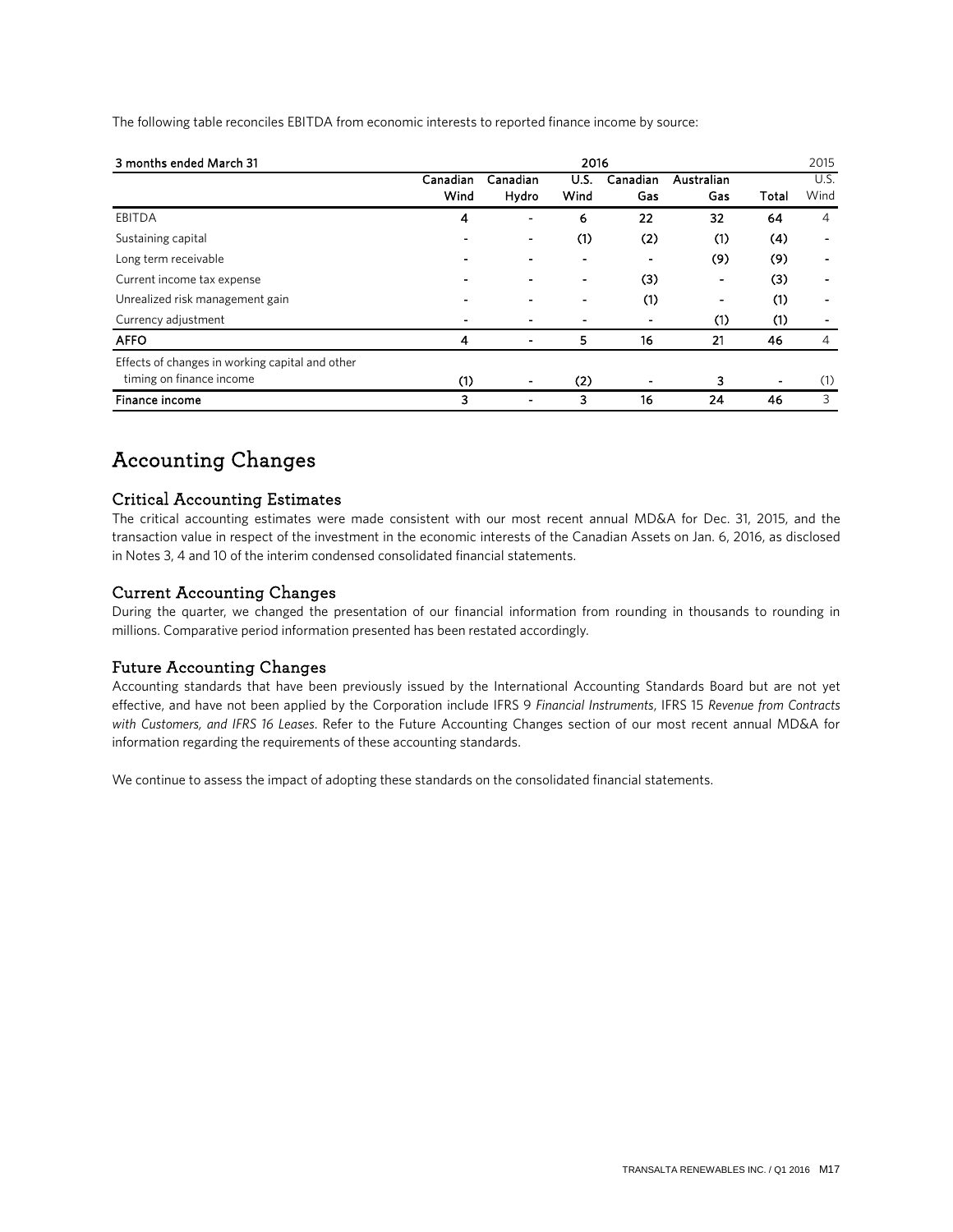## Selected Quarterly Information

|                                                                                         | Q2 2015 | Q3 2015 | Q4 2015 | Q1 2016 |
|-----------------------------------------------------------------------------------------|---------|---------|---------|---------|
| Revenue                                                                                 | 51      | 41      | 75      | 68      |
| Net earnings (loss) attributable to common shareholders                                 | 7       | 61      | 107     | (36)    |
| Comparable AFFO                                                                         | 40      | 39      | 79      | 82      |
| Comparable CAFD                                                                         | 40      | 27      | 79      | 82      |
| Net earnings (loss) per share attributable to common<br>shareholders, basic and diluted | 0.04    | 0.32    | 0.56    | (0.16)  |
| Comparable CAFD per share                                                               | 0.25    | 0.14    | 0.41    | 0.37    |
|                                                                                         | Q2 2014 | Q3 2014 | Q4 2014 | Q1 2015 |
| Revenue                                                                                 | 50      | 43      | 73      | 68      |
| Net earnings attributable to common shareholders                                        | 6       |         | 22      | 20      |
| Comparable AFFO                                                                         | 23      | 18      | 45      | 42      |
| Comparable CAFD                                                                         | 23      | 7       | 45      | 31      |
| Net earnings per share attributable to common shareholders,<br>basic and diluted        | 0.05    |         | 0.19    | 0.17    |
| Comparable CAFD per share                                                               | 0.20    | 0.06    | 0.39    | 0.27    |

Our business results fluctuate with seasonal variations, with the first and fourth quarters seeing the largest wind volumes and the second and third quarters recording higher hydro volumes. As wind forms a larger part of our renewable fleet, higher revenues and earnings are expected in the first and fourth quarters. On Jan. 6, 2016, we acquired an economic interest in the Canadian Assets, adding 611 MW to our existing capacity. In May 2015, we acquired an economic interest in the Australian Assets, and approximately doubled our capitalization. The earnings after this investment include various effects arising from financial instruments:

- Favourable changes in the fair value of the Class B shares in the third quarter of 2015, and unfavourable changes in the second and fourth quarters of 2015, and in the first quarter of 2016.
- Foreign exchange gains on Australian-dollar-denominated instruments in the fourth quarter of 2015 and losses in the second and third quarters of 2015, and in the first quarter of 2016.

## Controls and Procedures

Management has evaluated, with the participation of our designated Chief Executive Officer and Chief Financial Officer, the effectiveness of our disclosure controls and procedures as of the end of the period covered by this report. Disclosure controls and procedures include, without limitation, controls and procedures designed to ensure that information required to be disclosed by us in our report is accumulated and communicated to management, including our designated Chief Executive Officer and Chief Financial Officer, as appropriate, to allow timely decisions regarding our required disclosure. In designing and evaluating our disclosure controls and procedures, management is required to apply its judgment in evaluating and implementing possible controls and procedures.

There has been no change in the internal control over financial reporting during the period covered by this report that has materially affected, or is reasonably likely to materially affect, our internal control over financial reporting. Based on the foregoing evaluation, our designated Chief Executive Officer and Chief Financial Officer have concluded that, as of March 31, 2016, the end of the period covered by this report, our disclosure controls and procedures and our internal controls over financial reporting were effective.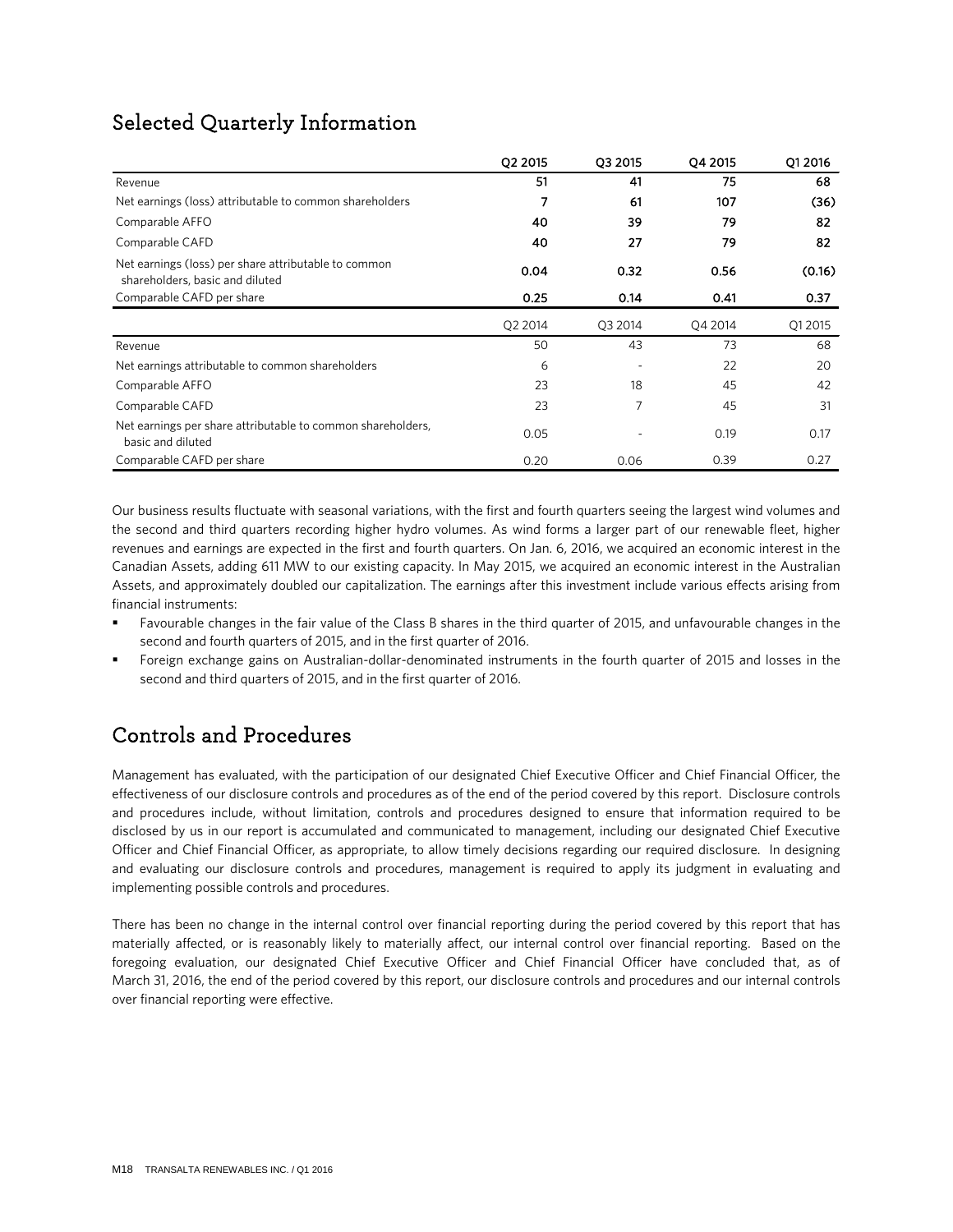## TransAlta Renewables Inc. Condensed Consolidated Statements of Earnings (Loss)

(in millions of Canadian dollars, except as otherwise noted)

|                                                              |        | 3 months ended March 31 |
|--------------------------------------------------------------|--------|-------------------------|
| Unaudited                                                    | 2016   | 2015                    |
| Revenues                                                     | 54     | 55                      |
| Government incentives                                        | 7      | 6                       |
| Lease revenue                                                | 7      | 7                       |
| <b>Total revenue</b>                                         | 68     | 68                      |
| Royalties and other costs of sales                           | 3      | 4                       |
| Gross margin                                                 | 65     | 64                      |
| Operations, maintenance, and administration                  | 13     | 12                      |
| Depreciation and amortization                                | 18     | 18                      |
| Taxes, other than income taxes                               | 2      |                         |
| <b>Operating income</b>                                      | 32     | 33                      |
| Finance income related to subsidiaries of TransAlta (Note 4) | 46     | 3                       |
| Net interest expense (Note 5)                                | (12)   | (9)                     |
| Change in fair value of Class B shares (Note 11)             | (64)   |                         |
| Foreign exchange loss                                        | (34)   |                         |
| Earnings (loss) before income taxes                          | (32)   | 27                      |
| Income tax expense (Note 6)                                  | 3      | 6                       |
| Net earnings (loss)                                          | (35)   | 21                      |
| Net earnings (loss) attributable to:                         |        |                         |
| Common shareholders                                          | (36)   | 20                      |
| Non-controlling interest                                     |        |                         |
|                                                              | (35)   | 21                      |
| Weighted average number of common shares                     |        |                         |
| outstanding in the period (millions) (Note 12)               | 221    | 115                     |
| Net earnings (loss) per share attributable to common         |        |                         |
| shareholders, basic and diluted (Note 12)                    | (0.16) | 0.17                    |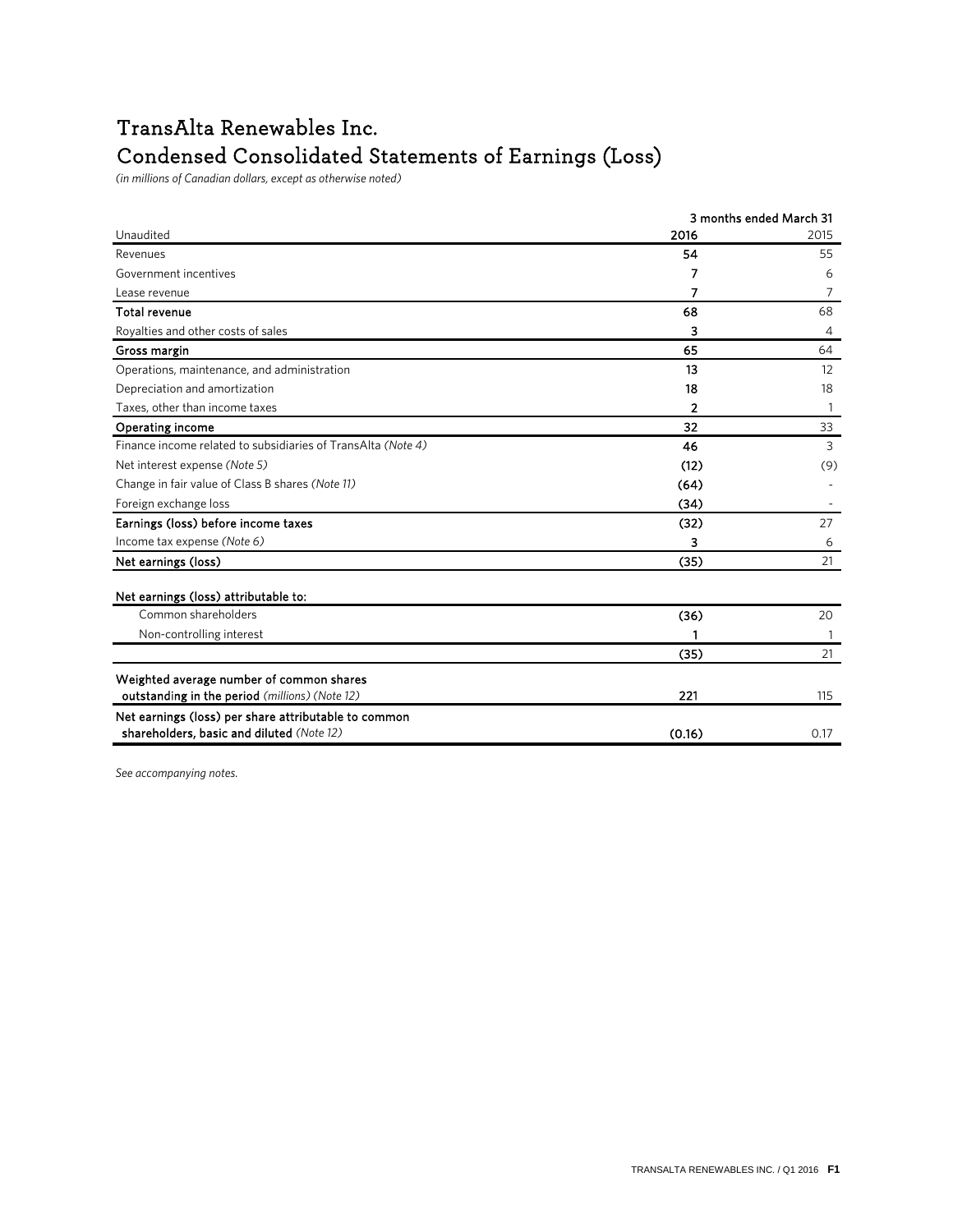## TransAlta Renewables Inc.

## Condensed Consolidated Statements of Comprehensive Income (Loss)

*(ns rnllntss tf Cdsdhnds htlldws)*

|                                                                                                         | 3 months ended March 31 |      |  |
|---------------------------------------------------------------------------------------------------------|-------------------------|------|--|
| Unaudited                                                                                               | 2016                    | 2015 |  |
| Net earnings (loss)                                                                                     | (35)                    | 21   |  |
| Losses on derivatives designated as cash flow hedges, net of tax                                        | (2)                     |      |  |
| Reclassification of losses on derivatives designated as<br>cash flow hedges to net earnings, net of tax | $\overline{2}$          |      |  |
| Available-for-sale financial assets - net change in fair value (Note 4)                                 | (2)                     |      |  |
| Total items that will be reclassified subsequently to net earnings                                      | (2)                     |      |  |
| Other comprehensive loss                                                                                | (2)                     |      |  |
| Total comprehensive income (loss)                                                                       | (37)                    | 21   |  |
| Total comprehensive income (loss) attributable to:                                                      |                         |      |  |
| Common shareholders                                                                                     | (38)                    | 20   |  |
| Non-controlling interest                                                                                |                         |      |  |
|                                                                                                         | (37)                    | 21   |  |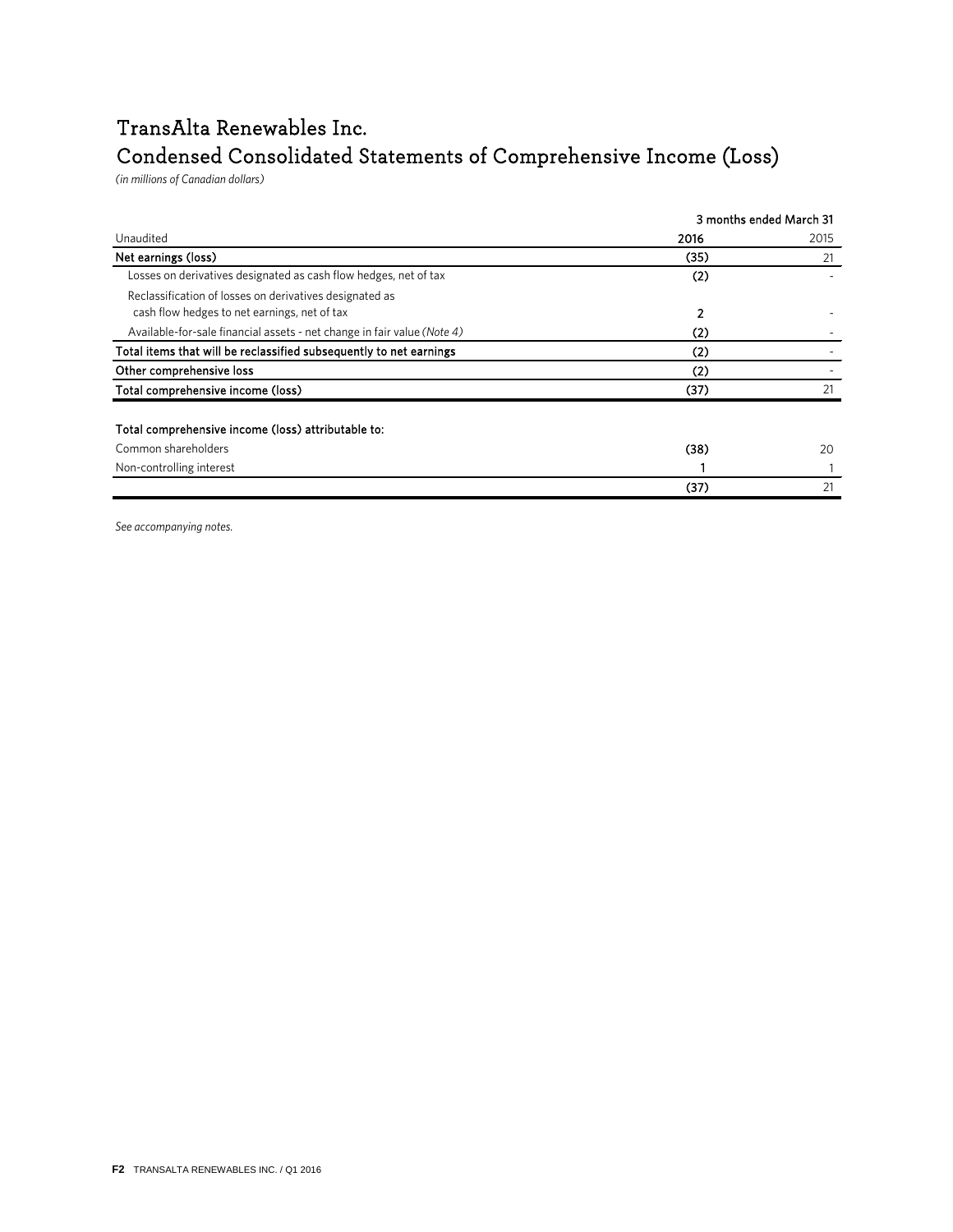## TransAlta Renewables Inc. Condensed Consolidated Statements of Financial Position

*(ns rnllntss tf Cdsddnds dtlldws)*

| Unaudited                                         | March 31, 2016 | Dec. 31, 2015  |
|---------------------------------------------------|----------------|----------------|
| Cash and cash equivalents                         |                | 2              |
| Trade and other receivables                       | 78             | 62             |
| Prepaid expenses                                  | $\overline{2}$ | $\overline{2}$ |
| Risk management assets (Note 7)                   | 2              | 4              |
| Income taxes receivable                           | 1              | $\mathbf{1}$   |
| Inventory                                         | 3              | 3              |
|                                                   | 86             | 74             |
| Property, plant, and equipment (Note 8)           |                |                |
| Cost                                              | 2,012          | 2,012          |
| Accumulated depreciation                          | (459)          | (443)          |
|                                                   | 1,553          | 1,569          |
| Intangible assets                                 | 90             | 92             |
| Risk management assets (Note 7)                   | 1              | 6              |
| Other assets                                      | 3              | 3              |
| Investments in subsidiaries of TransAlta (Note 4) | 2,074          | 1,565          |
| Deferred income tax assets                        | 33             | 27             |
| <b>Total assets</b>                               | 3,840          | 3,336          |
|                                                   |                |                |
| Accounts payable and accrued liabilities          | 25             | 14             |
| Dividends payable (Note 12)                       | 33             | 27             |
| Current portion of deferred revenue               |                | $\overline{1}$ |
| Current portion of long-term debt (Note 9)        | 125            | 148            |
|                                                   | 183            | 190            |
| Long-term debt (Note 9)                           | 648            | 649            |
| Convertible debenture (Note 10)                   | 215            |                |
| Class B shares liability (Note 11)                | 306            | 242            |
| Decommissioning provisions                        | 7              | 7              |
| Deferred revenues                                 | 6              | 6              |
| Risk management liabilities (Note 7)              | 1              | $\mathbf{1}$   |
| Deferred income tax liabilities                   | 222            | 215            |
| <b>Total liabilities</b>                          | 1,588          | 1,310          |
| Equity                                            |                |                |
| Common shares (Note 12)                           | 2,469          | 2,152          |
| Deficit                                           | (257)          | (169)          |
| Accumulated other comprehensive income            | 4              | 6              |
| Equity attributable to shareholders               | 2,216          | 1,989          |
| Non-controlling interest                          | 36             | 37             |
| <b>Total equity</b>                               | 2,252          | 2,026          |
| Total liabilities and equity                      | 3,840          | 3,336          |

Commitments and contingencies (Note 13)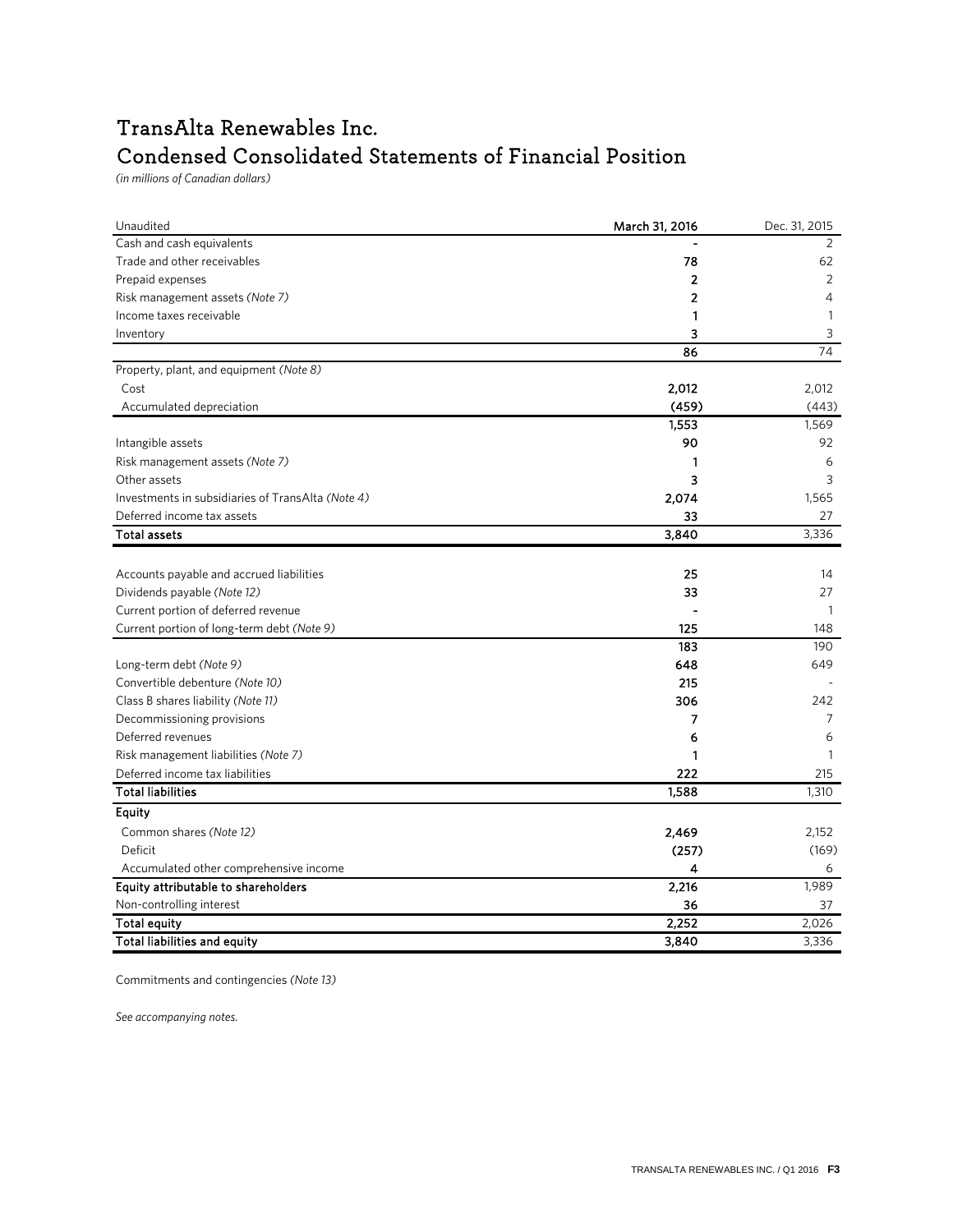## TransAlta Renewables Inc. Condensed Consolidated Statements of Changes in Equity

*(ns rnqqntss tf Cdsdhnds htqqdws)*

|                                                                                                 | <b>Common</b> |                | Accumulated<br>other<br>comprehensive | Attributable to | Attributable to<br>non-controlling |       |
|-------------------------------------------------------------------------------------------------|---------------|----------------|---------------------------------------|-----------------|------------------------------------|-------|
| Unaudited                                                                                       | shares        | <b>Deficit</b> | income                                | shareholders    | interest                           | Total |
| Balance, Dec. 31, 2015                                                                          | 2,152         | (169)          | 6                                     | 1.989           | 37                                 | 2,026 |
| Net earnings (loss)                                                                             |               | (36)           |                                       | (36)            |                                    | (35)  |
| Other comprehensive loss:<br>Net change in fair value of available-for-sale<br>financial assets |               |                | (2)                                   | (2)             |                                    | (2)   |
| Total comprehensive income (loss)                                                               |               | (36)           | (2)                                   | (38)            |                                    | (37)  |
| Common shares issued to TransAlta (Note 3)                                                      | 152           |                |                                       | 152             |                                    | 152   |
| Public offering (Note 3)                                                                        | 165           |                | ۰                                     | 165             | ٠                                  | 165   |
| Common share dividends                                                                          | ۰             | (52)           | ٠                                     | (52)            |                                    | (52)  |
| Distributions to non-controlling interest                                                       |               | ٠              |                                       |                 | (2)                                | (2)   |
| Balance, March 31, 2016                                                                         | 2,469         | (257)          | 4                                     | 2,216           | 36                                 | 2,252 |

|                                             | <b>Common</b> |                | Attributable to | Attributable to<br>non-controlling |       |
|---------------------------------------------|---------------|----------------|-----------------|------------------------------------|-------|
| Unaudited                                   | <b>Shares</b> | <b>Deficit</b> | shareholders    | interest                           | Total |
| Balance, Dec. 31, 2014                      | 1.224         | (221)          | 1.003           | 38                                 | 1,041 |
| Net earnings and total comprehensive income |               | 20             | 20              |                                    |       |
| Common share dividends                      |               | (23)           | (23)            |                                    | (23)  |
| Distributions to non-controlling interest   | -             | $\sim$         |                 |                                    | (1)   |
| Balance, March 31, 2015                     | 1.224         | (224)          | .000            | 38                                 | 1.038 |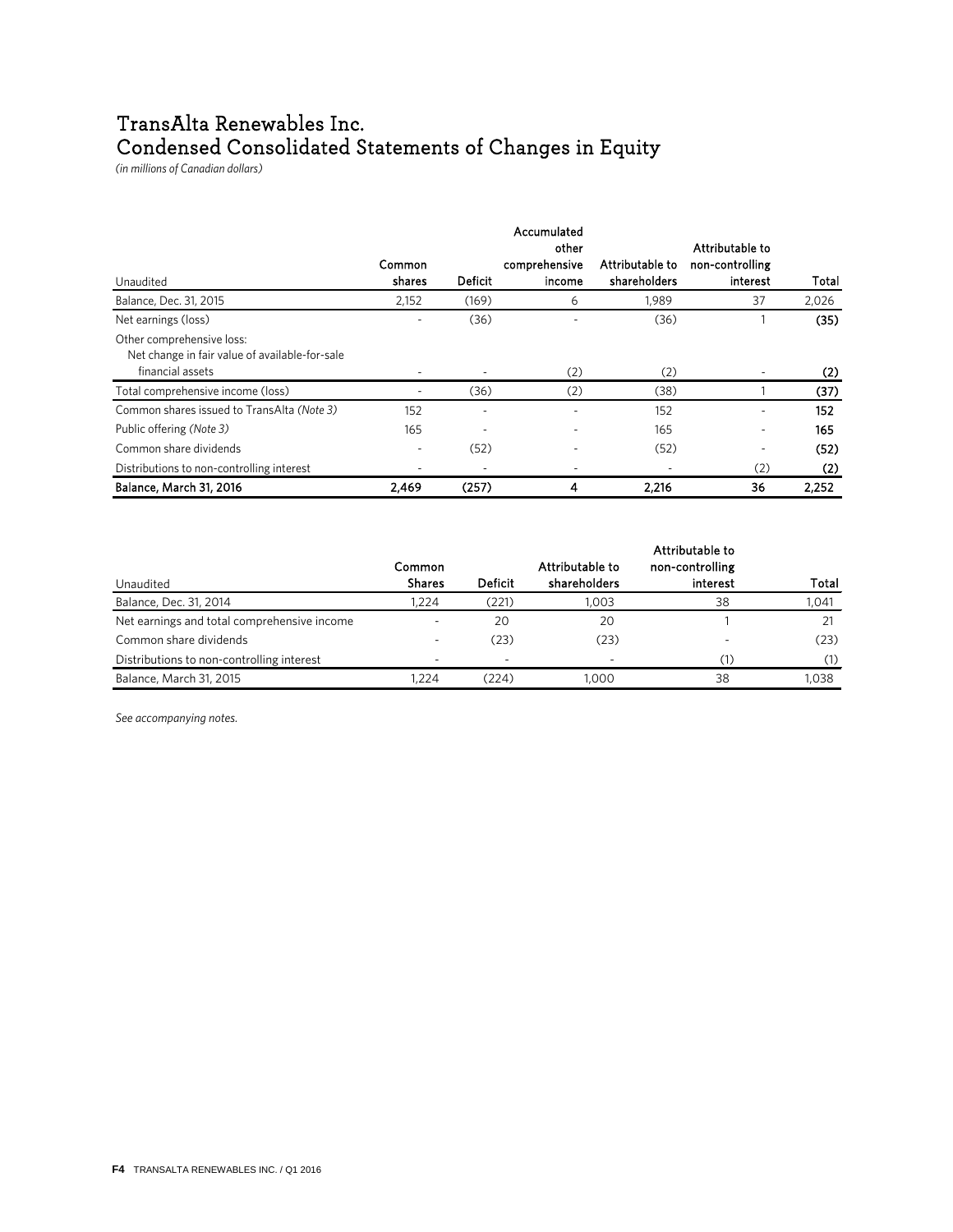## TransAlta Renewables Inc. Condensed Consolidated Statements of Cash Flows

 $(in$  millions of Canadian dollars)

|                                                                         |                | 3 months ended March 31 |
|-------------------------------------------------------------------------|----------------|-------------------------|
| Unaudited                                                               | 2016           | 2015                    |
| <b>Operating activities</b>                                             |                |                         |
| Net earnings (loss)                                                     | (35)           | 21                      |
| Depreciation and amortization                                           | 18             | 18                      |
| Deferred income tax expense (Note 6)                                    | 3              | 6                       |
| Change in fair value of Class B shares (Note 11)                        | 64             |                         |
| Unrealized foreign exchange loss                                        | 35             |                         |
| Cash flow from operations before changes in working capital             | 85             | 45                      |
| Change in non-cash operating working capital balances                   | (4)            | (4)                     |
| Cash flow from operating activities                                     | 81             | 41                      |
| Investing activities                                                    |                |                         |
| Additions to property, plant, and equipment (Note 8)                    | (1)            | (2)                     |
| Investment in subsidiaries of TransAlta (Notes 3 and 4)                 | (173)          |                         |
| Change in non-cash investing working capital balances                   |                | (1)                     |
| Cash flow used in investing activities                                  | (174)          | (3)                     |
| <b>Financing activities</b>                                             |                |                         |
| Net decrease in borrowings under credit facility (Note 9)               | (23)           |                         |
| Issuance of long-term debt                                              |                | 45                      |
| Long-term debt repayments                                               |                | (46)                    |
| Net proceeds on issuance of common shares (Note 3)                      | 162            |                         |
| Dividends paid on common shares (Note 12)                               | (46)           | (22)                    |
| Distributions to non-controlling interest                               | (2)            | (1)                     |
| Other                                                                   |                | (1)                     |
| Cash flow from (used in) financing activities                           | 91             | (25)                    |
| Cash flow from (used in) operating, investing, and financing activities | (2)            | 13                      |
| Increase (decrease) in cash and cash equivalents                        | (2)            | 13                      |
| Cash and cash equivalents, beginning of period                          | 2              | 24                      |
| Cash and cash equivalents, end of period                                | $\blacksquare$ | 37                      |
| Cash income taxes paid                                                  |                | 1                       |
| Cash interest paid                                                      | 10             | 8                       |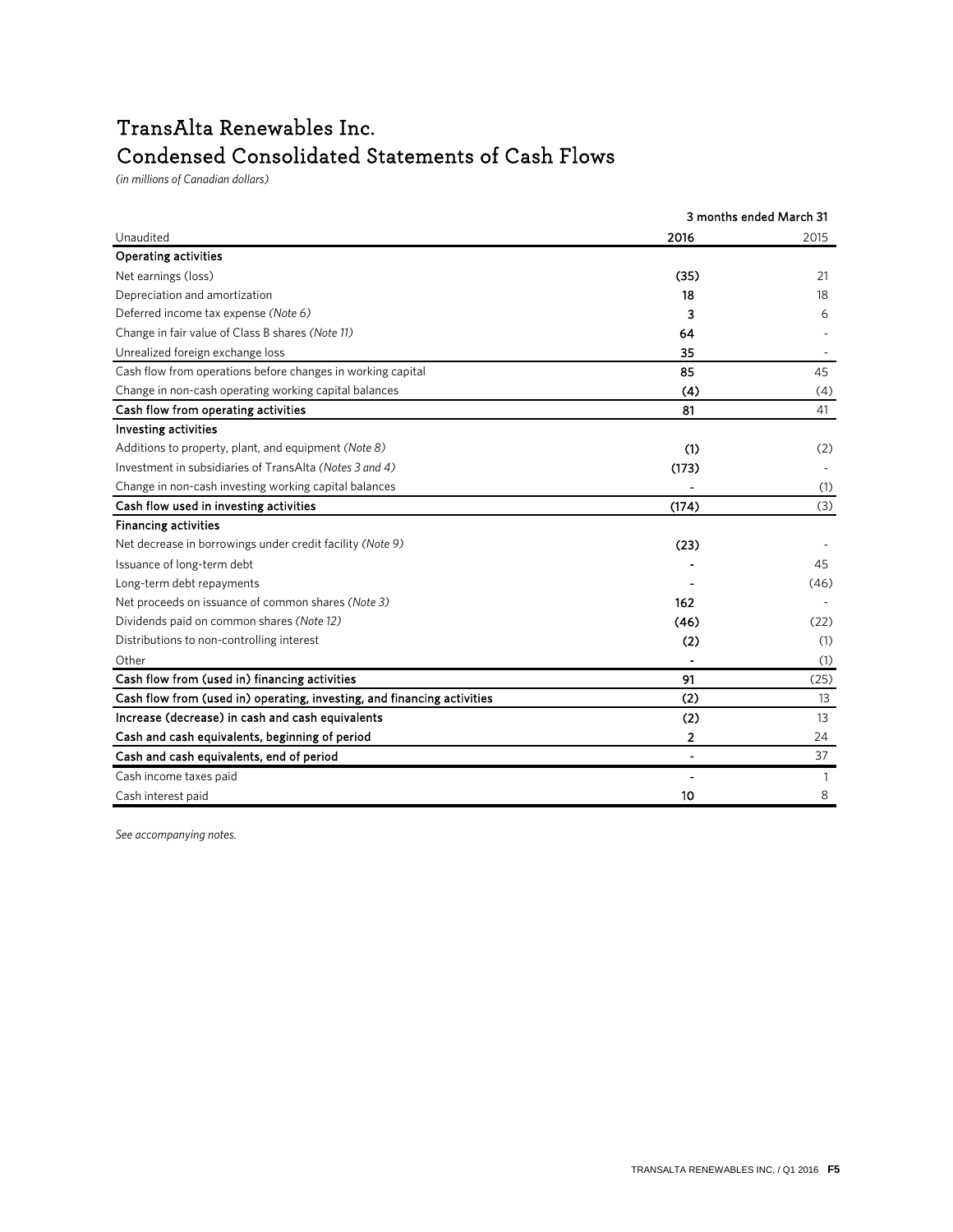# Notes to Condensed Consolidated Financial Statements (Unaudited)

(Tabular amounts in millions of Canadian dollars, except as otherwise noted)

## 1. Background and Accounting Policies

### A. The Corporation

TransAlta Renewables Inc. ("TransAlta Renewables" or the "Corporation"), a subsidiary of TransAlta Corporation ("TransAlta"), owns and operates 12 hydro facilities and 16 wind farms in Western and Eastern Canada with a total installed capacity of 1,139 megawatts ("MW") and holds economic interests in TransAlta's 144 MW Wyoming wind farm and 425 MW Australian gas-fired generation assets, as well as a recently commissioned 270 kilometre gas pipeline. These assets are substantially all contracted. On Jan. 6, 2016, the Corporation acquired economic interests in TransAlta's Sarnia cogeneration plant, Le Nordais wind farm and Ragged Chute hydro facility totalling 611 MW of highly contracted power generation assets located in Ontario and Quebec. The Corporation's head office is located in Calgary, Alberta.

### B. Basis of Preparation

These unaudited interim condensed consolidated financial statements have been prepared by management in compliance with International Accounting Standard ("IAS") 34 *Interim Financial Reporting* using the same accounting policies as those used in the Corporation's most recent annual consolidated financial statements. These unaudited interim condensed consolidated financial statements do not include all of the disclosures included in the Corporation's annual consolidated financial statements. Accordingly, these condensed consolidated financial statements should be read in conjunction with the Corporation's most recent annual consolidated financial statements which are available on SEDAR at www.sedar.com.

The unaudited interim condensed consolidated financial statements include the accounts of the Corporation and the subsidiaries that it controls.

The unaudited interim condensed consolidated financial statements have been prepared on a historical cost basis, except for certain financial instruments, which are stated at fair value.

The condensed consolidated financial statements are presented in Canadian dollars, which is the Corporation's functional and presentation currency.

The unaudited interim condensed consolidated financial statements reflect all adjustments that consist of normal recurring adjustments and accruals that are, in the opinion of management, necessary for a fair presentation of results. The Corporation's results are partly seasonal due to the nature of electricity, which is generally consumed as it is generated; and the nature of wind and run-of-river hydro resources, which fluctuate based on both seasonal patterns and annual weather variation. Typically, run-of-river hydro facilities generate most of their electricity and revenues during the spring and summer months when melting snow starts feeding watersheds and rivers. Inversely, wind speeds are historically greater during the cold winter months and lower in the warm summer months.

These unaudited interim condensed consolidated financial statements were authorized for issue by the Audit Committee on behalf of the Board of Directors on April 27, 2016.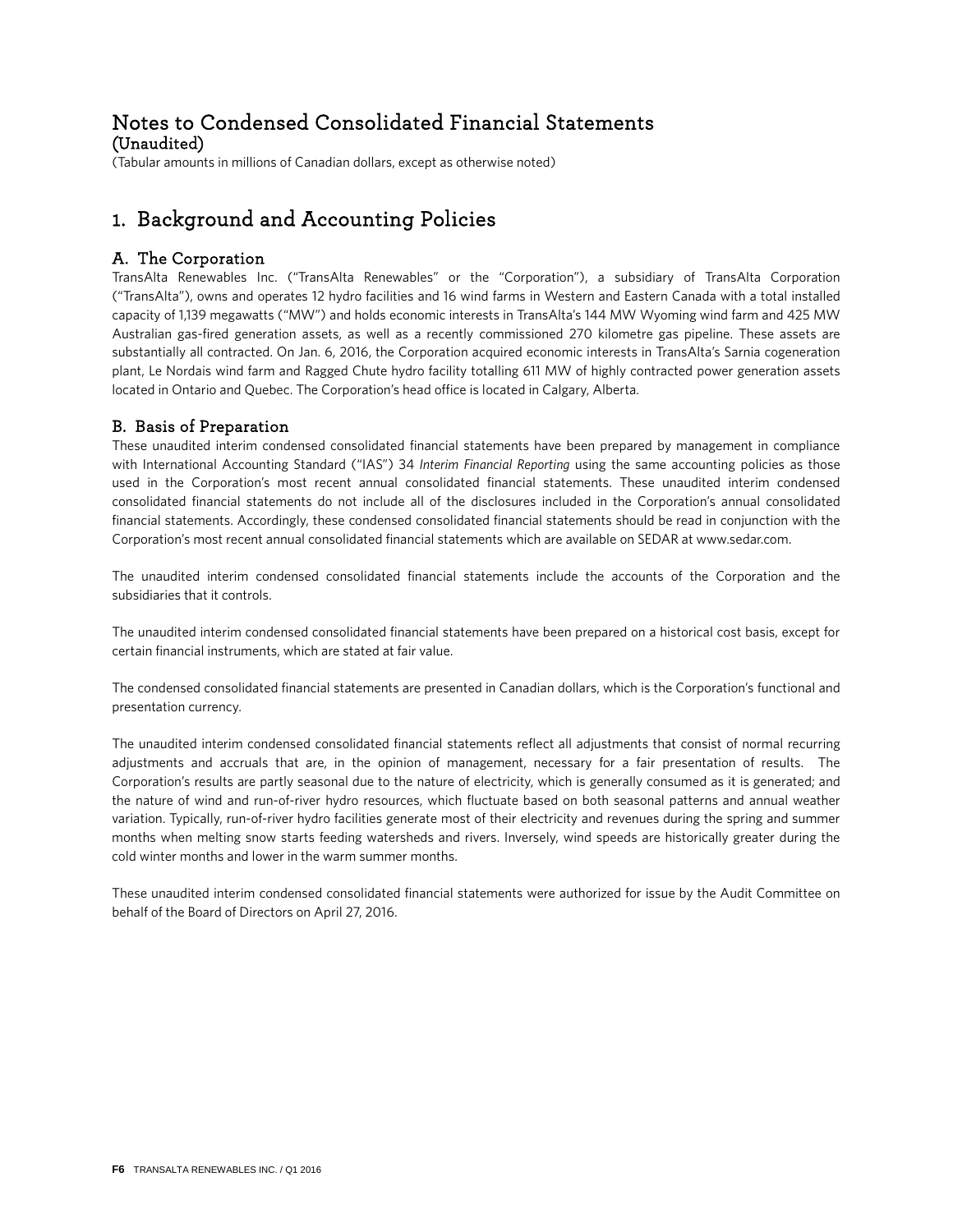### C. Use of Estimates and Significant Judgments

The preparation of these unaudited interim condensed consolidated financial statements in accordance with IAS 34 requires management to use judgment and make estimates and assumptions that could affect the reported amounts of assets, liabilities, revenues, and expenses, and disclosures of contingent assets and liabilities. These estimates are subject to uncertainty. Actual results could differ from these estimates due to factors such as fluctuations in interest rates, foreign exchange rates, inflation and commodity prices, and changes in economic conditions, legislation, and regulations. Refer to Note 2(Q) of the Corporation's most recent annual consolidated financial statements for a more detailed discussion of the significant accounting judgments and key sources of estimation uncertainty.

### 2. Accounting Changes

### A. Current Accounting Changes

During the quarter, the Corporation changed the presentation of its financial information from rounding in thousands to rounding in millions. Comparative period information presented has been restated accordingly.

### B. Future Accounting Changes

Accounting standards that have been previously issued by the International Accounting Standards Board but are not yet effective, and have not been applied by the Corporation, include IFRS 9 *Financial Instruments*, IFRS 15 *Revenue from Contracts with Customers,* and IFRS 16 *Leases*. Refer to Note 3 of the Corporation's most recent annual consolidated financial statements for information regarding the requirements of these accounting standards.

The Corporation continues to assess the impact of adopting these standards on its consolidated financial statements.

## 3. Significant Events

### **Investment in TransAlta's Sarnia Cogeneration Plant, Le Nordais Wind Farm, and Ragged Chute Hydro Facility**

On Jan. 6, 2016, the Corporation invested in an economic interest based on the cash flows of TransAlta's Sarnia cogeneration plant, Le Nordais wind farm, and Ragged Chute hydro facility (the "Canadian Assets") for a combined value of approximately \$540 million. The Canadian Assets consist of approximately 611 MW of highly contracted power generation assets located in Ontario and Quebec. The Corporation's investment consists of the acquisition of tracking preferred shares of a subsidiary of TransAlta that will provide the Corporation with an economic interest based on cash flows broadly equal to the underlying net distributable profits of the entities that own the Canadian Assets. The transaction was originally announced on Nov. 23, 2015. TransAlta will continue to own, manage, and operate the Canadian Assets.

As consideration, the Corporation provided to TransAlta, \$173 million in cash, issued 15,640,583 common shares with a value of \$152 million, and issued a \$215 million convertible unsecured subordinated debenture as discussed in Note 10.

The Corporation funded the cash consideration of the purchase price primarily through the issuance of 17,692,750 subscription receipts at a price of \$9.75 per subscription receipt. Upon the closing of the transaction, each holder of subscription receipts received one common share of the Corporation and a cash dividend equivalent payment of \$0.07 for each subscription receipt held. As a result, the Corporation issued 17,692,750 common shares and paid a total dividend equivalent of \$1 million. Share issuance costs amounted to \$8 million, net of a \$2 million income tax recovery.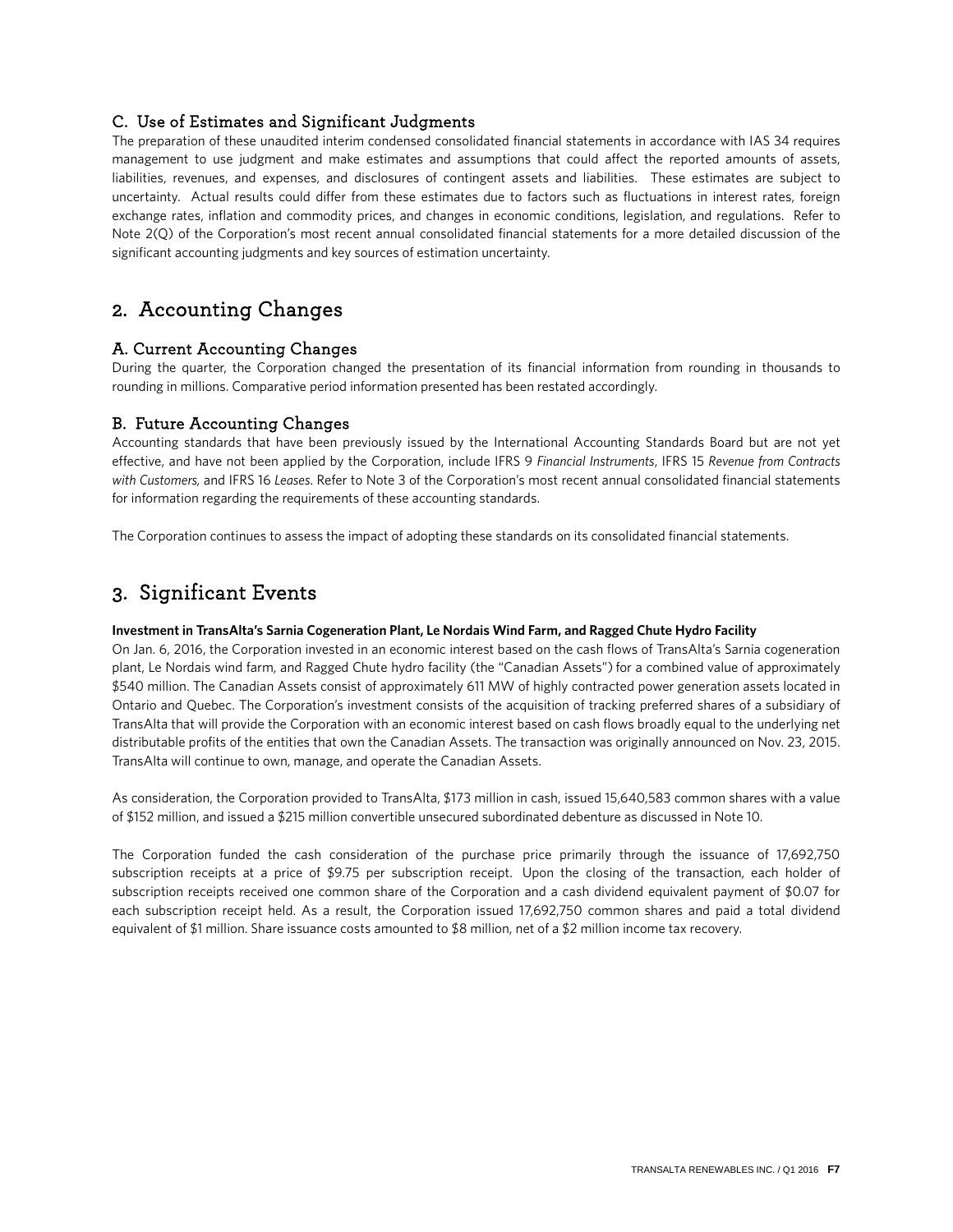## 4. Finance Income Related to Subsidiaries of TransAlta

Finance income related to subsidiaries of TransAlta is comprised of income from various interests that in aggregate and over time indirectly provide the Corporation with cash flows based on those of TransAlta Energy (Australia) Pty Ltd ("TEA"), the Canadian Assets and Trans Alta Wyoming Wind LLC, respectively.

|                                                          | 3 months ended March 31 |      |
|----------------------------------------------------------|-------------------------|------|
|                                                          | 2016                    | 2015 |
| Interest income from investment in mandatory redeemable  |                         |      |
| preferred shares of TEA                                  | 10                      |      |
| Dividend income from investment in preferred shares      | 8                       |      |
| Fee income from indirect guarantee of TEA obligations    |                         |      |
| Total finance income related to TEA                      | 24                      |      |
| Dividend income from investment in preferred shares      |                         |      |
| tracking adjusted Canadian Assets amounts                | 19                      |      |
| Dividend income from investment in preferred shares      |                         |      |
| tracking earnings and distributions of TransAlta Wyoming |                         |      |
| Wind LLC                                                 | ٦                       |      |
| Total                                                    | 46                      |      |

A summary of investments in subsidiaries of Trans Alta is as follows:

| As at                                                                    | March 31, 2016 | Dec. 31, 2015 |
|--------------------------------------------------------------------------|----------------|---------------|
| Investment in mandatory redeemable preferred shares of TEA               | 570            | 589           |
| Investment in preferred shares tracking adjusted TEA amounts             | 801            | 804           |
| Investment in preferred shares of TEA                                    | 29             | 29            |
| Total investments in subsidiaries related to TEA                         | 1,400          | 1.422         |
| Investment in preferred shares tracking adjusted Canadian Assets amounts | 541            |               |
| Investment in preferred shares tracking earnings and                     |                |               |
| distributions of TransAlta Wyoming Wind LLC                              | 133            | 143           |
| Total investment in subsidiaries of TransAlta                            | 2.074          | 1.565         |

The Corporation estimated the fair value of the preferred shares tracking adjusted TEA amounts utilizing significant unobservable inputs such as TEA's long-range forecast as part of a discounted cash flow model, as outlined in Note 7(B)(I)(c).

Key assumptions in respect of significant unobservable inputs used in the fair value measurement include the discount rate and the quarterly cash flows from the instrument and guarantee fees. The model extends over 32 years. The table below summarizes quantitative data regarding these unobservable inputs:

| Unobservable input   | March 31, 2016    | Dec. 31, 2015     |
|----------------------|-------------------|-------------------|
| Discount rate        | 7.6 per cent      | 7.6 per cent      |
| Quarterly cash flows | Average of \$15.6 | Average of \$15.6 |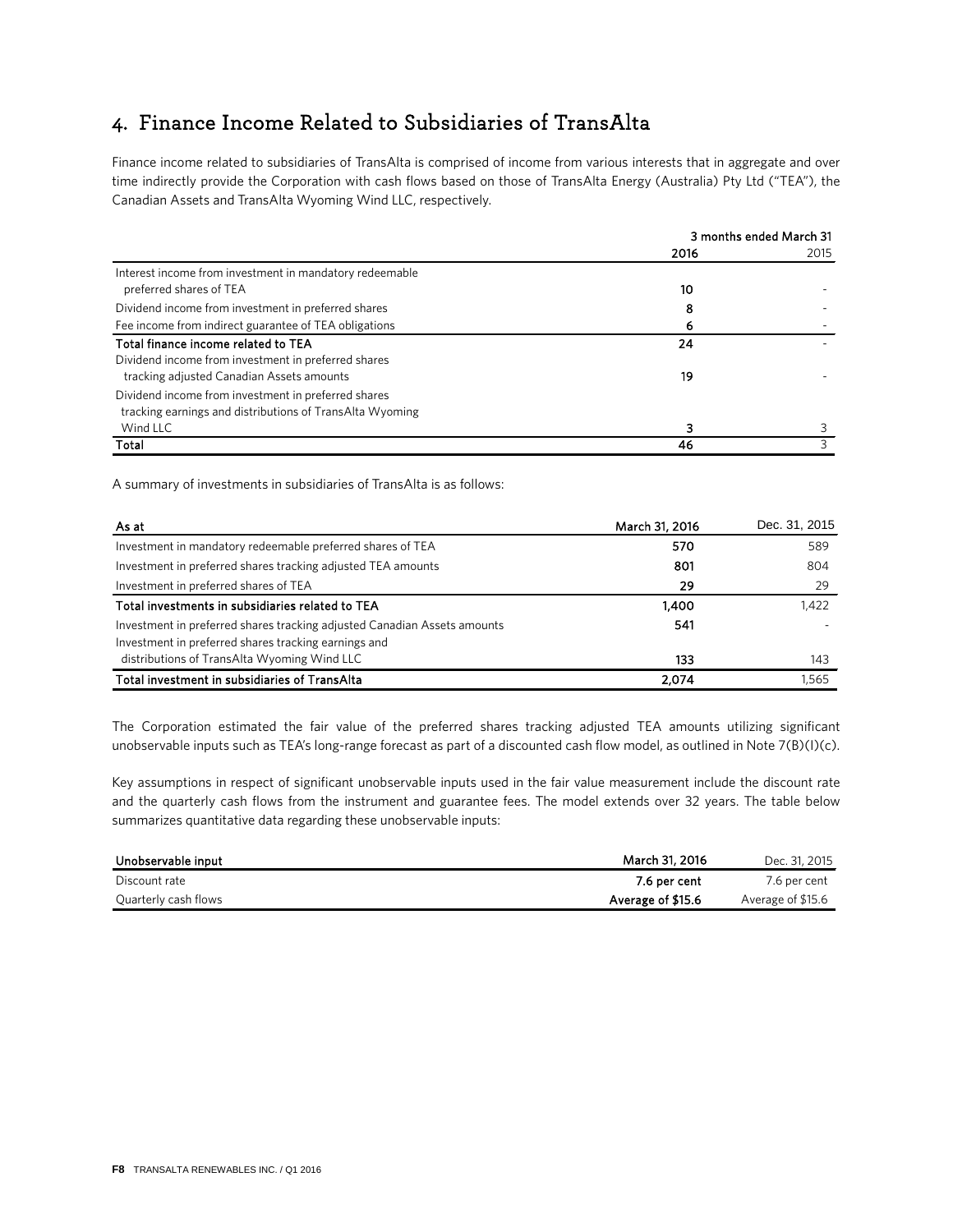The following table summarizes the impact on the fair value measurement of a change in the above unobservable inputs to reflect reasonably possible alternative assumptions:

| Unobservable input                   | Alternative<br>assumption | Change in fair value as at<br>March 31, 2016 |
|--------------------------------------|---------------------------|----------------------------------------------|
| Basis point change in discount rates | -10 basis points decrease |                                              |
|                                      | +10 basis points increase | (7.0)                                        |
| Quarterly cash flows                 | +1% increase              | 8.0                                          |
|                                      | - 1% decrease             | (8.0)                                        |

Changes in the investments in subsidiaries of TransAlta that relate to TEA are detailed as follows:

|                                                           | Mandatory<br>Redeemable<br><b>Preferred Shares of</b><br>$TEA^{(1)}$ | <b>Preferred shares</b><br>tracking adjusted<br><b>TEA amounts</b> | Preferred<br>shares of<br>$TFA^{(2)}$ | Total |
|-----------------------------------------------------------|----------------------------------------------------------------------|--------------------------------------------------------------------|---------------------------------------|-------|
| Investment balance at Dec. 31, 2015                       | 589                                                                  | 804                                                                | 29                                    | 1,422 |
| Unrealized foreign exchange losses recognized in earnings | (19)                                                                 |                                                                    |                                       | (19)  |
| Net change in fair value recognized in OCI                | -                                                                    | (3)                                                                |                                       | (3)   |
| Investment balance at March 31, 2016                      | 570                                                                  | 801                                                                | 29                                    | 1.400 |

(1) Principal amount as at Dec. 31, 2015 and March 31, 2016 was AUD\$592 million.

*(2) Psjodjpam anovou at au Dfd. 31, 2915 aoe Masdi 31, 2916 wat AUD\$32 njmmjoo.*

The change in the fair value of the preferred shares tracking adjusted TEA amounts during the quarter are primarily attributable to losses on foreign exchange, partially offset by the benefit of delayed capital spending.

Changes in the investment in subsidiaries of TransAlta that relate to the Canadian Assets are detailed as follows:

|                                            | Preferred shares tracking<br>adjusted Canadian Assets<br>amounts |
|--------------------------------------------|------------------------------------------------------------------|
| Issuance on initial investment             | 540                                                              |
| Net change in fair value recognized in OCI |                                                                  |
| Investment balance at March 31, 2016       | 541                                                              |

The investment in the preferred shares tracking adjusted Canadian Assets amounts has been classified as an available-forsale financial asset. The investment is measured at fair value on an ongoing basis, with changes in fair value recognized in OCI.

The Corporation estimated the fair value of the preferred shares tracking adjusted Canadian Assets amounts utilizing significant unobservable inputs such as the long-range forecasts of the Canadian Assets as part of discounted cash flow models, as outlined in Note 7(B)(I)(c).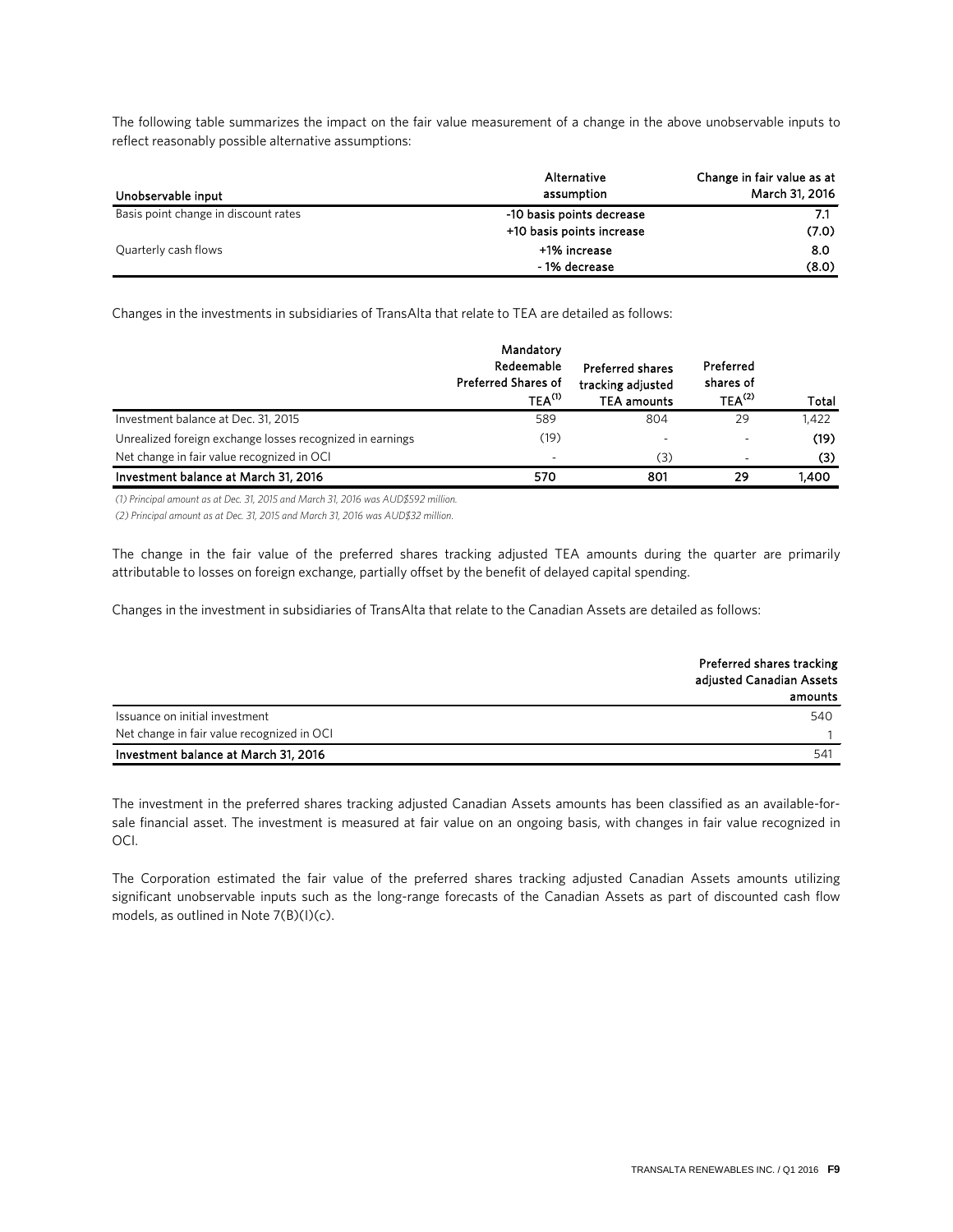Key assumptions in respect of significant unobservable inputs used in the fair value measurements include the discount rates and the quarterly cash flows. The models extend over 28 years. The table below summarizes quantitative data regarding the material unobservable inputs:

| Unobservable input   | March 31, 2016    | Dec. 31, 2015 |
|----------------------|-------------------|---------------|
| Discount rate        | 7.5 per cent      | -             |
| Quarterly cash flows | Average of \$10.4 | $\sim$        |

The following table summarizes the impact on the fair vale measurement of a change in the above unobservable inputs to reflect reasonably possible alternative assumptions:

| Unobservable input                   | Alternative<br>assumption | Change in fair value as at<br>March 31, 2016 |
|--------------------------------------|---------------------------|----------------------------------------------|
| Basis point change in discount rates | -10 basis points decrease | 3.8                                          |
|                                      | +10 basis points increase | (3.8)                                        |
| Quarterly cash flows                 | +1% increase              | 5.4                                          |
|                                      | - 1% decrease             | (5.4)                                        |

### 5. Net Interest Expense

The components of net interest expense are as follows:

|                                   | 3 months ended March 31 |      |
|-----------------------------------|-------------------------|------|
|                                   | 2016                    | 2015 |
| Interest on long-term debt        | 10                      |      |
| Interest on convertible debenture |                         | -    |
| Net interest expense              | 12                      |      |

### 6. Income Taxes

The components of income tax expense are as follows:

|                                                                                | 3 months ended March 31 |      |  |
|--------------------------------------------------------------------------------|-------------------------|------|--|
|                                                                                | 2016                    | 2015 |  |
| Current income tax expense                                                     |                         |      |  |
| Deferred income tax expense related to the origination and                     |                         |      |  |
| reversal of temporary differences                                              |                         |      |  |
| Deferred income tax expense resulting from changes in tax rates <sup>(1)</sup> |                         |      |  |
| Income tax expense                                                             |                         |      |  |

(1) Impact of increase in New Brunswick corporate income tax rate from 12 per cent to 14 per cent, enacted Feb. 3, 2016.

### Presented in the Condensed Consolidated Statements of Earnings as follows:

|                             | 3 months ended March 31 |      |
|-----------------------------|-------------------------|------|
|                             | 2016                    | 2015 |
| Current income tax expense  |                         |      |
| Deferred income tax expense |                         |      |
| Income tax expense          |                         |      |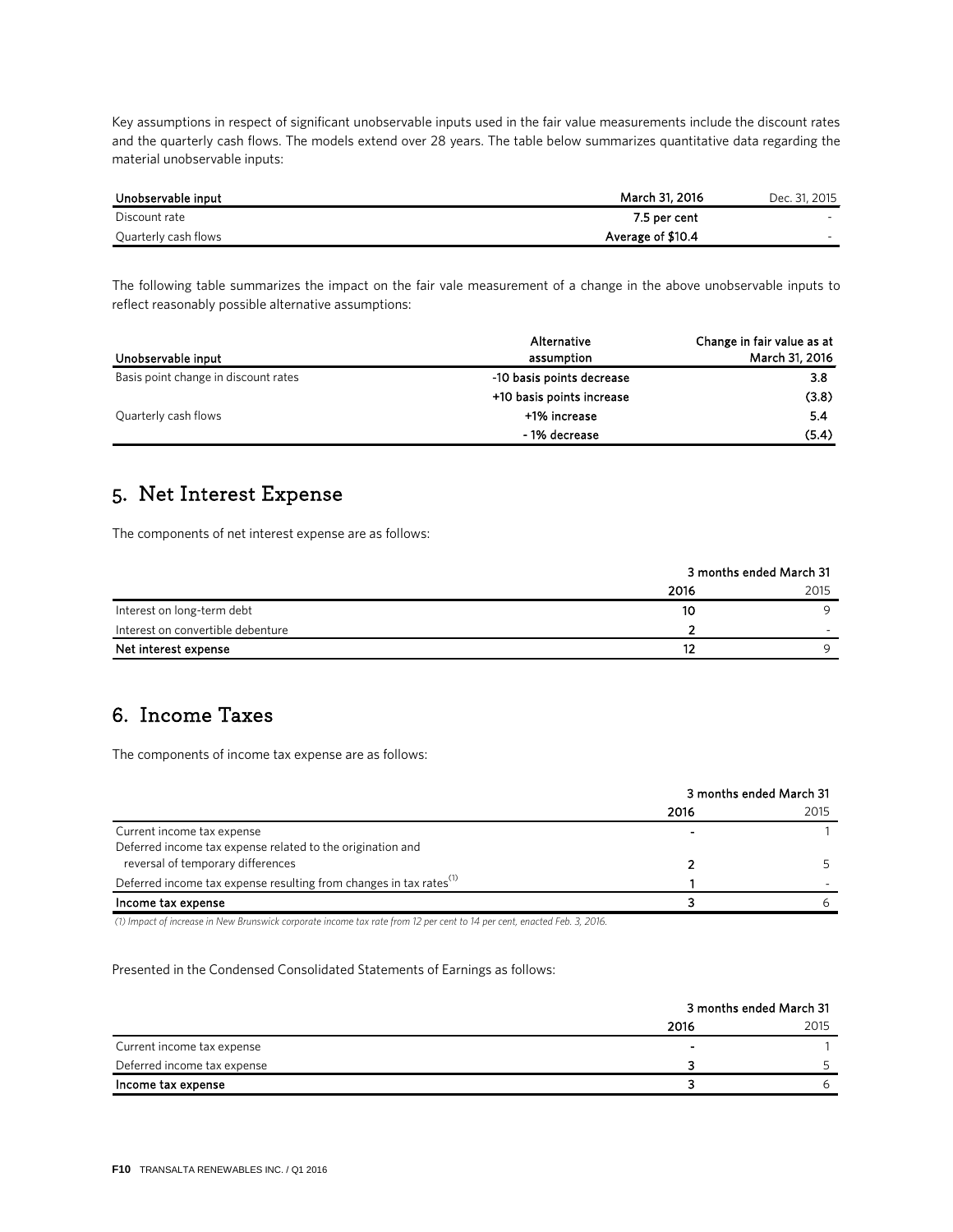## 7. Financial Instruments and Risk Management

### A. Financial Assets and Liabilities – Measurement

Financial assets and financial liabilities are measured on an ongoing basis at fair value or amortized cost.

Following the close of the investment in the Canadian Assets described in Note 3, the Corporation is party to new financial instruments. The preferred shares tracking adjusted Canadian Assets amounts have been classified as available-for-sale, and the liability component of the convertible debenture issued has been classified as an other financial liability measured at amortized cost.

### B. Fair Value of Financial Instruments

### **I. Level I, II, and III Fair Value Measurements**

The Level I, II, and III classifications in the fair value hierarchy utilized by the Corporation are defined below. The fair value measurement of a financial instrument is included in only one of the three levels, the determination of which is based on the lowest level input that is significant to the derivation of the fair value.

### *a. Level I*

Fair values are determined using inputs that are quoted prices (unadjusted) in active markets for identical assets or liabilities that the Corporation has the ability to access at the measurement date.

### *b. Level II*

Fair values are determined, directly or indirectly, using inputs that are observable for the asset or liability, either directly or indirectly.

Fair values within the Level II category are determined through the use of quoted prices in active markets, which in some cases are adjusted for factors specific to the asset or liability, such as basis, credit valuation, and location differentials.

The Corporation's commodity risk management Level II financial instruments include over-the-counter derivatives with values based on observable commodity futures curves and derivatives with inputs validated by broker quotes or other publicly available market data providers. Level II fair values are also determined using valuation techniques, such as option pricing models and regression or extrapolation formulas, where the inputs are readily observable, including commodity prices for similar assets or liabilities in active markets, and implied volatilities for options.

In determining Level II fair values of other risk management assets and liabilities and the preferred shares of TEA measured and carried at fair value, the Corporation uses observable inputs other than unadjusted quoted prices that are observable for the asset or liability, such as interest rate yield curves and currency rates. For certain financial instruments where insufficient trading volume or lack of recent trades exists, the Corporation relies on similar interest or currency rate inputs and other thirdparty information such as credit spreads. The fair value of the preferred shares of TEA is determined by calculating an implied price based on a current assessment of the yield to maturity.

#### *c. Level III*

Fair values are determined using inputs for the asset or liability that are not readily observable.

In estimating the fair value of the preferred shares tracking adjusted TEA amounts and the preferred shares tracking adjusted Canadian Assets amounts, the Corporation uses a discounted cash flow method, and makes estimates and assumptions about sales prices, production, capital expenditures, asset retirement costs, and other related cash inflows and outflows over the life of the facilities, as well as the remaining life of the facilities. In developing these assumptions, management uses estimates of contracted and merchant prices, anticipated production levels, planned and unplanned outages, changes to regulations, and transmission capacity or constraints for the estimated remaining life of the facilities. Appropriate discount rates reflecting the risks specific to TEA and the Canadian Assets are used in the valuations. Management also develops assumptions in respect of ongoing financing and tax positions of TEA and the Canadian Assets. These estimates and assumptions are susceptible to change from period to period and actual results can, and often do, differ from the estimates,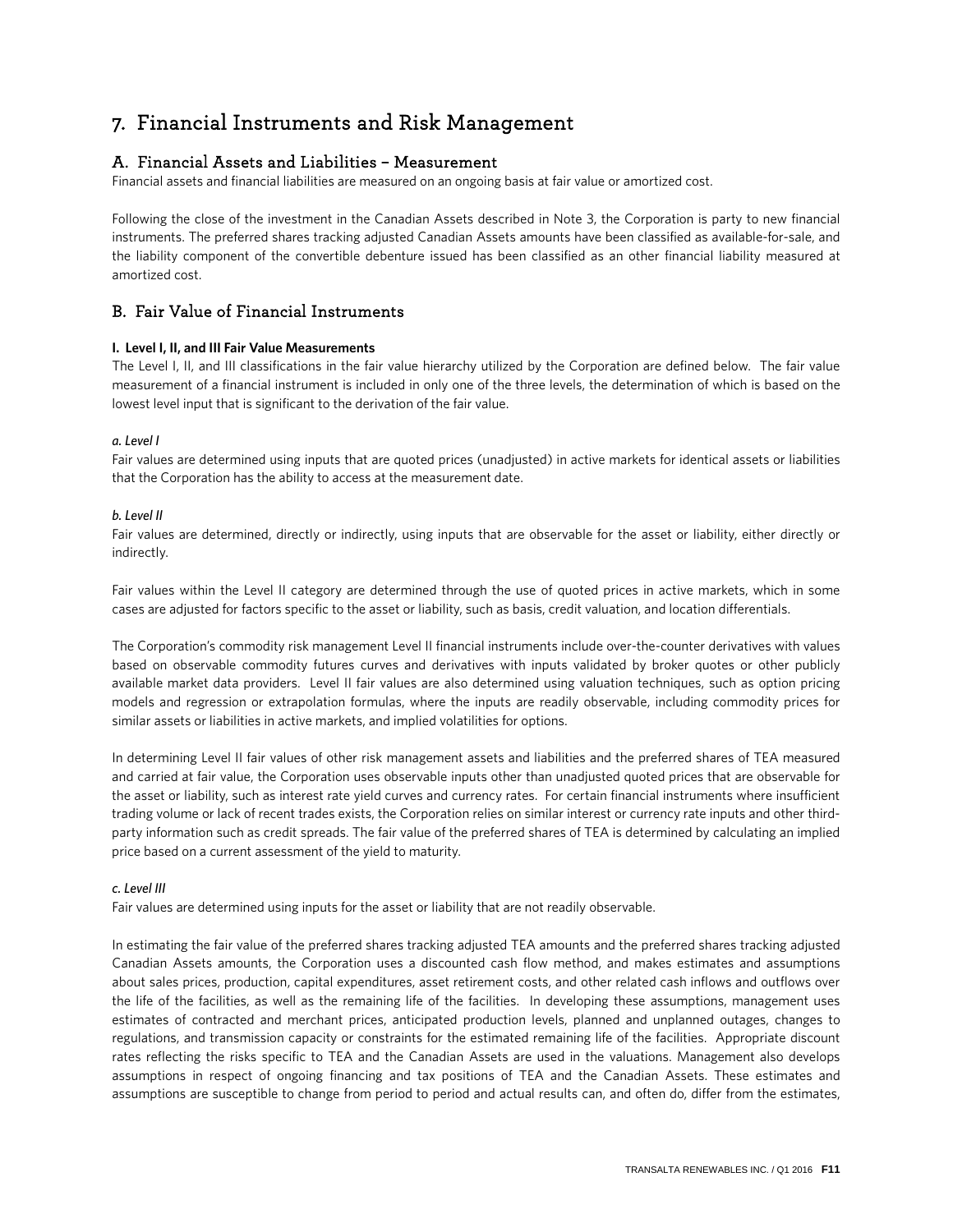and can have either a positive or negative impact on the estimate of the fair value of the instrument, and such differences may be material. Additional disclosures on these measurements are presented in Note 4.

Estimates of the fair value of the Class B shares liability can vary based on the estimated cost of construction and commissioning of the South Hedland project by TEA, which can vary based on emergent or unforeseen capital needs of the project, or release of uncommitted planned contingency funds. Additional disclosures on this measurement are presented in Note 11.

### **II. Commodity and Other Risk Management Assets and Liabilities**

The Corporation's commodity-based risk management assets and liabilities relate to trading activities and certain contracting activities. Other risk management assets and liabilities include risk management assets and liabilities that are used in hedging foreign currency exposures, including those related to the Contribution Agreement described in Note 13.

The following table summarizes the net risk management assets (liabilities) as at March 31, 2016 and Dec. 31, 2015:

|                                                            | Cash flow |                   |       |  |  |
|------------------------------------------------------------|-----------|-------------------|-------|--|--|
|                                                            |           | hedges Non-hedges |       |  |  |
|                                                            | Level II  | Level II          | Total |  |  |
|                                                            |           |                   |       |  |  |
| Net risk management assets (liabilities) at March 31, 2016 | (1)       |                   |       |  |  |
| Net risk management assets at Dec. 31, 2015                |           |                   |       |  |  |

The change in non-hedge assets is primarily attributable to the hedge on contribution commitments.

#### **III. Financial Instruments – Not Measured at Fair Value**

The fair value of financial instruments not measured and carried at fair value is as follows:

| As at                                       | March 31, 2016         | Dec. 31, 2015     |                          |                   |
|---------------------------------------------|------------------------|-------------------|--------------------------|-------------------|
|                                             | Fair value<br>Level II | Carrving<br>value | Fair value<br>Level II   | Carrying<br>value |
| <b>MRPS</b>                                 | 567                    | 570               | 570                      | 589               |
| Convertible debenture (liability component) | 219                    | 215               | $\overline{\phantom{a}}$ | $\overline{a}$    |
| Long-term debt <sup>(1)</sup>               | 786                    | 773               | 803                      | 797               |

*(1) Iodmveet dvsseou ppsuipo.*

The fair value of the Corporation's unsecured debentures is determined using prices observed in secondary markets. The fair value of the mandatory redeemable preferred shares ("MRPS"), the liability component of the convertible debenture and other long-term debt is determined by calculating an implied price based on a current assessment of the yield to maturity.

The book value of other short-term financial assets and liabilities (cash and cash equivalents, accounts receivable, accounts payable and accrued liabilities, and dividends payable) approximates fair value due to the liquid nature of the asset or liability.

The Corporation's investment in the preferred shares tracking earnings and distributions of TransAlta Wyoming Wind LLC continues to be measured at cost under similar conditions as described in Note 12(B)(IV) of the Corporation's most recent annual consolidated financial statements.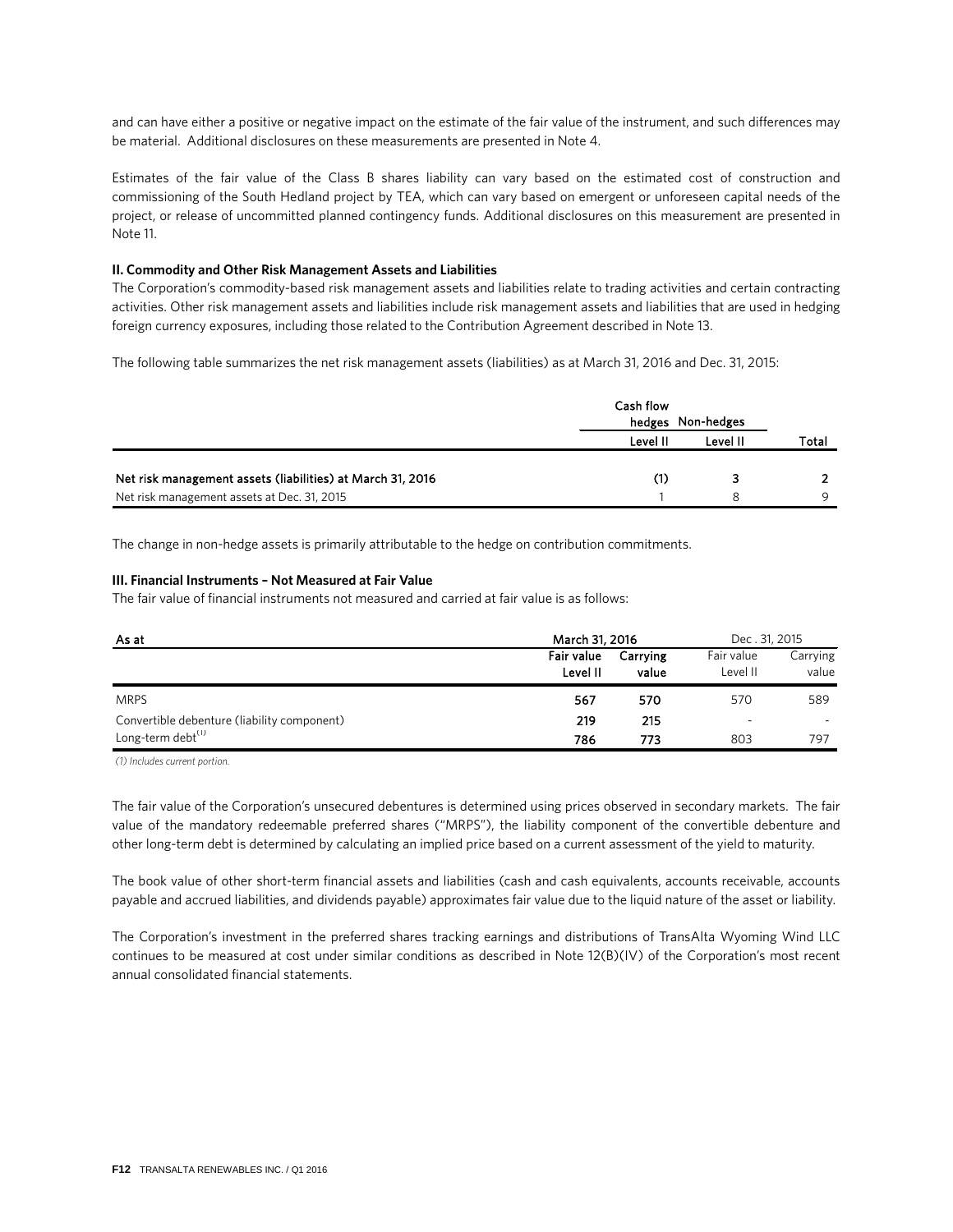### C. Nature and Extent of Risks Arising from Financial Instruments and Derivatives

The following discussion is limited to specific risk measures, which are more fully discussed in Note 12(C) of the Corporation's most recent annual consolidated financial statements.

### **I. Foreign Currency Rate Risk**

The foreign currency risk sensitivities outlined below are limited to the risks that arise on financial instruments denominated in currencies other than the functional currency.

The possible effect on net earnings and OCI, due to changes in foreign exchange rates associated with financial instruments denominated in currencies other than the Corporation's functional currency, is outlined below. The sensitivity analysis has been prepared using management's assessment that an average four cent increase or decrease in these currencies relative to the Canadian dollar is a reasonable potential change over the next quarter.

|            |                                           | 3 months ended March 31 |                          |          |  |  |
|------------|-------------------------------------------|-------------------------|--------------------------|----------|--|--|
|            |                                           | 2016                    |                          |          |  |  |
|            | Net earnings                              |                         | Net earnings             |          |  |  |
| Currency   | increase <sup>(1)</sup><br>OCI gain $(1)$ |                         | increase                 | OCI gain |  |  |
| <b>USD</b> |                                           | 16                      | $\overline{\phantom{a}}$ |          |  |  |
| AUD        | 24                                        | 34                      | $\overline{\phantom{a}}$ | $\sim$   |  |  |
| Total      | 27                                        | 50                      |                          |          |  |  |

*(1) Tiete calculauioot attune ao iocseate io uie value og uiit cusseocy selauive uo uie Caoaeiao eollas. A eecseate woule iave uie oppotiue eggecu.*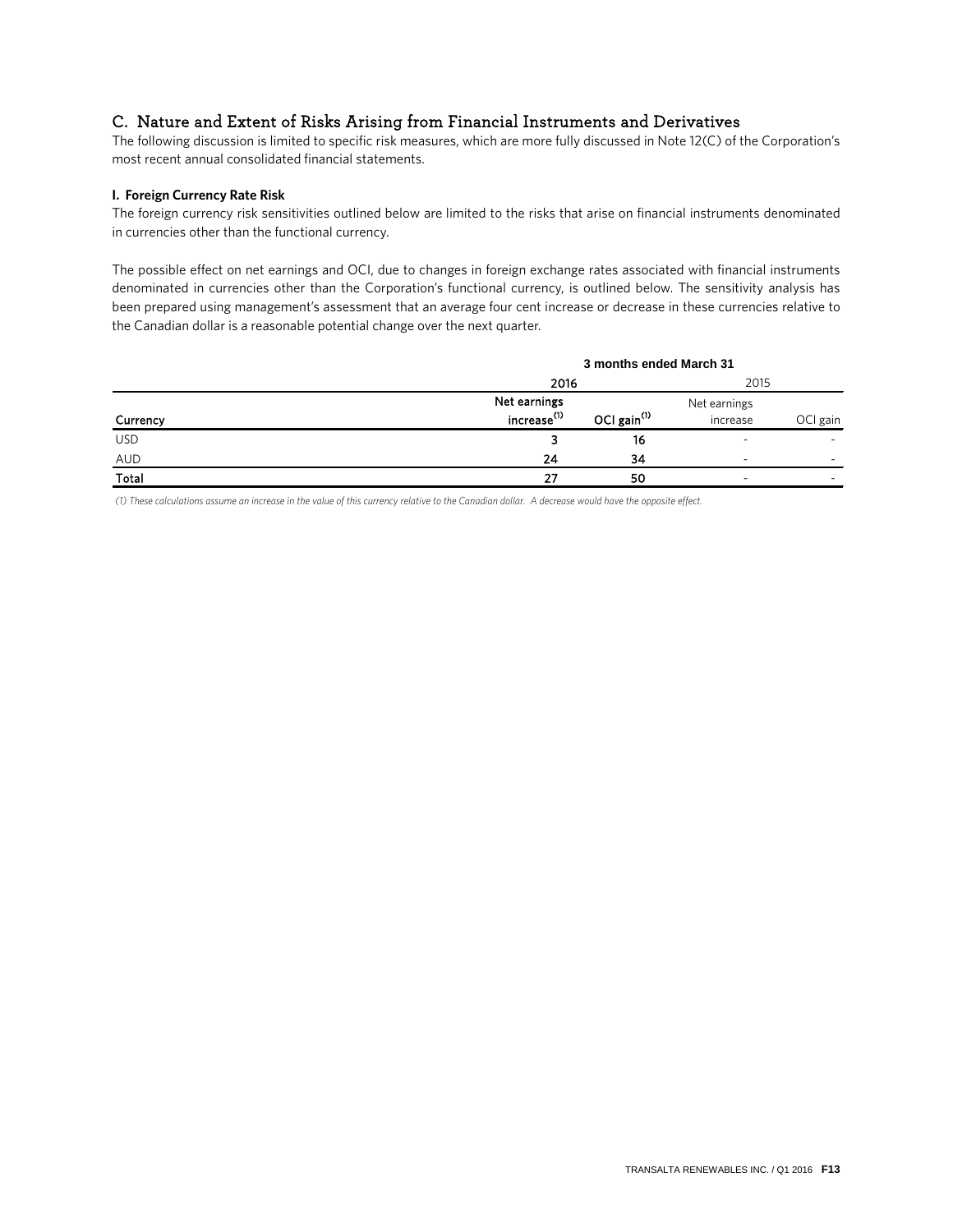### **II. Credit Risk**

The Corporation's maximum exposure to credit risk at March 31, 2016, without taking into account collateral held or right of set-off, and including indirect exposures arising from the Corporation's investment in preferred shares tracking adjusted TEA amounts and its investment in preferred shares tracking adjusted Canadian Assets amounts, is detailed as follows:

| Component                                                   |       | Amount Key risk assessment factors                                                                                                                                                                                                                                                                                                                                                                                                                                                                                                                                                                                                                                                       |
|-------------------------------------------------------------|-------|------------------------------------------------------------------------------------------------------------------------------------------------------------------------------------------------------------------------------------------------------------------------------------------------------------------------------------------------------------------------------------------------------------------------------------------------------------------------------------------------------------------------------------------------------------------------------------------------------------------------------------------------------------------------------------------|
| Direct exposure                                             |       |                                                                                                                                                                                                                                                                                                                                                                                                                                                                                                                                                                                                                                                                                          |
| Trade accounts receivable and risk<br>management assets     | 43    | The Corporation's counterparties were primarily investment grade. During the first<br>quarter of 2016, two rating agencies affirmed TransAlta's long-term issuer default<br>rating as investment grade but changed the outlook from stable to negative. As at<br>March 31, 2016, TransAlta maintains investment grade ratings from three credit rating<br>agencies. At March 31, 2016, the Corporation had two unrelated customers whose<br>outstanding balances each accounted for greater than 10 per cent of the total third-<br>party trade accounts receivable outstanding. The Corporation has evaluated the risk<br>of default related to these customers to be minimal.          |
| Finance income receivable from<br>subsidiaries of TransAlta |       | 38 As the income declaration was made while considering the sufficiency of funds<br>available, the risk of default has been assessed as minimal.                                                                                                                                                                                                                                                                                                                                                                                                                                                                                                                                         |
| <b>MRPS</b>                                                 | 570   | The MRPS form TEA's least subordinate significant form of long-term financing, which<br>benefits from TEA's contract and counterparty profile.                                                                                                                                                                                                                                                                                                                                                                                                                                                                                                                                           |
| <b>Total - Direct exposure</b>                              | 651   |                                                                                                                                                                                                                                                                                                                                                                                                                                                                                                                                                                                                                                                                                          |
| Indirect exposure                                           |       |                                                                                                                                                                                                                                                                                                                                                                                                                                                                                                                                                                                                                                                                                          |
| Accounts receivable and finance<br>lease receivable of TEA  |       | 451 TEA had one unrelated below investment grade customer whose outstanding balances<br>accounted for 96% of total trade accounts receivable and finance lease receivable<br>outstanding. Risk of significant loss arising from this counterparty has been assessed<br>as low in the near term, but could increase to moderate in an environment of sustained<br>low commodity prices over the mid- to long term. Our assessment takes into<br>consideration the counterparty's financial position, external rating assessments, and<br>how TEA provides its services in an area of the counterparty's lower-cost operations,<br>and TransAlta's other credit risk management practices. |
| Accounts receivable of the<br>Canadian Assets               |       | 26 The Canadian Assets had one unrelated below investment grade customer whose<br>outstanding balances accounted for 63% of trade accounts receivable outstanding.<br>Risk of significant loss arising from this counterparty has been assessed as minimal.                                                                                                                                                                                                                                                                                                                                                                                                                              |
| Total                                                       | 1,128 |                                                                                                                                                                                                                                                                                                                                                                                                                                                                                                                                                                                                                                                                                          |

The Corporation uses external credit ratings, as well as internal ratings in circumstances where external ratings are not available, to establish credit limits for counterparties. In certain cases, the Corporation will require security instruments such as parental guarantees, letters of credit, cash collateral or third party credit insurance to reduce overall credit risk. As at March 31, 2016, no significant component of the amounts forming part of the Corporation's exposure to credit risk were either past due or impaired.

### **III. Other Market Risks**

The Corporation is exposed to market risks based on changes in the fair value of the Class B shares, the preferred shares of TEA, and the preferred shares tracking adjusted TEA and Canadian Assets amounts. A one per cent increase (decrease) in the value of these securities would result in a \$3 million decrease (increase) in net income, and a \$13 million increase (decrease) in OCI.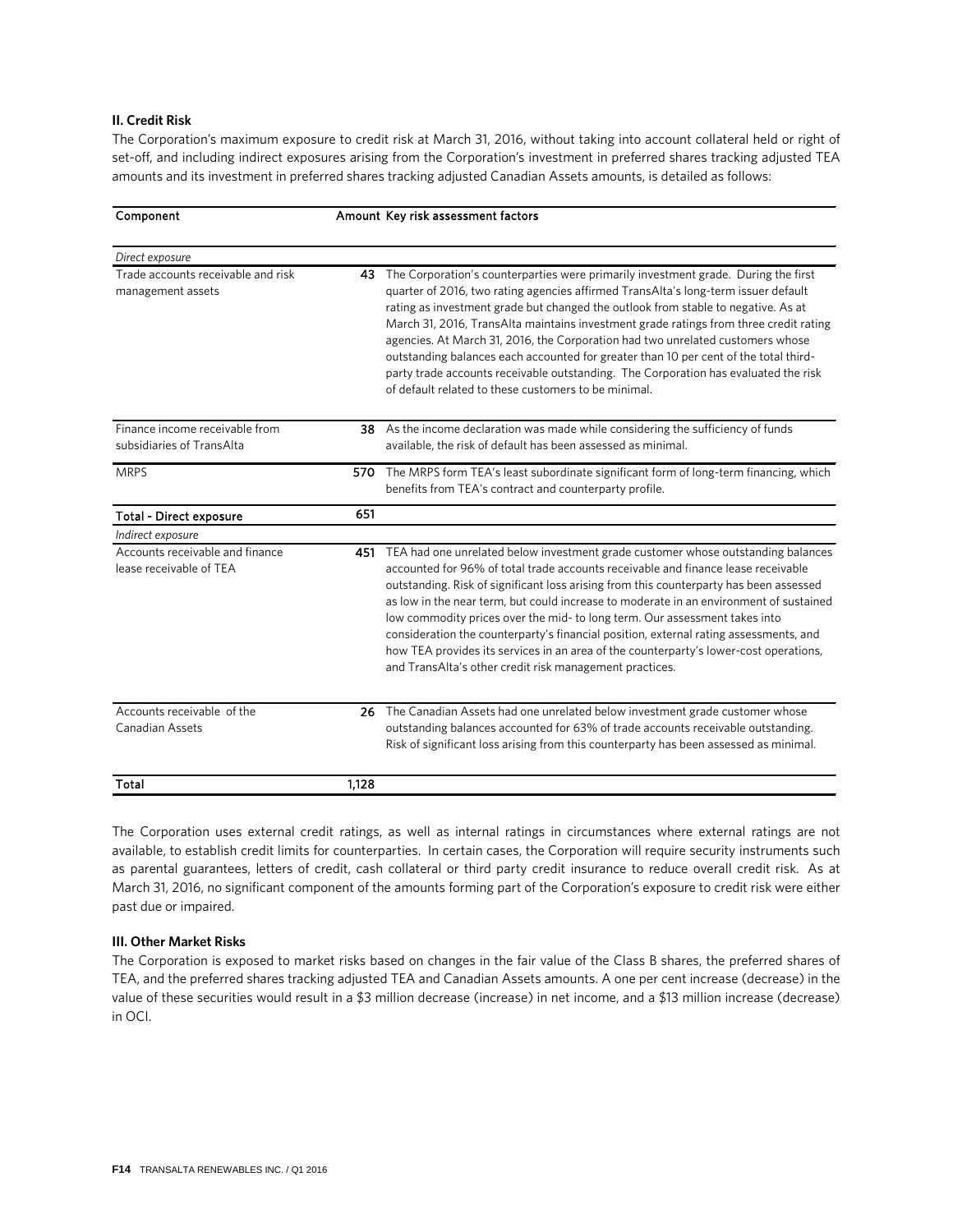### **IV. Liquidity Risk**

The following table presents the contractual maturities of the Corporation's financial liabilities as at March 31, 2016, including committed contributions under the terms of the Contribution Agreement:

|                                                  |                          |                          | 2021 and |                          |      |            |       |  |
|--------------------------------------------------|--------------------------|--------------------------|----------|--------------------------|------|------------|-------|--|
|                                                  | 2016                     | 2017                     | 2018     | 2019                     | 2020 | thereafter | Total |  |
| Accounts payable and accrued liabilities         | 25                       | $\overline{\phantom{a}}$ |          |                          |      | ۰          | 25    |  |
| Long-term debt                                   | 125                      | 35                       | 239      | 33                       | 32   | 315        | 779   |  |
| Convertible debenture <sup>(1)</sup>             | $\overline{\phantom{a}}$ | $\overline{\phantom{a}}$ |          | $\overline{\phantom{a}}$ | 215  | ۰          | 215   |  |
| Net risk management (assets) liabilities         | (1)                      | (2)                      |          | $\overline{\phantom{a}}$ |      | ٠          | (2)   |  |
| Interest on long-term debt <sup>(2)</sup>        | 40                       | 29                       | 21       | 14                       | 13   | 47         | 164   |  |
| Interest on convertible debenture <sup>(2)</sup> |                          | 10                       | 10       | 10                       | 10   | ۰          | 47    |  |
| Dividends payable                                | 33                       | $\overline{\phantom{a}}$ | ۰        |                          |      | ٠          | 33    |  |
| Contribution commitment <sup>(2)</sup>           | 100                      | 216                      |          |                          |      | -          | 316   |  |
| Total                                            | 329                      | 288                      | 271      | 57                       | 270  | 362        | 1,577 |  |

(1) The Corporation may settle the obligation in common shares if the holder's conversion option is not exercised.

(2) Not recognized as a financial liability on the Consolidated Statements of Financial Position.

The Corporation manages liquidity risk associated with its long-term debt and committed contributions through preparing and revising long-term external financing plans reflecting business plans and market availability of capital.

The Class B shares liability will be settled by the issuance of common shares, and accordingly, does not give rise to liquidity risk.

## 8. Property, Plant, and Equipment

A reconciliation of the changes in the carrying amount of property, plant & equipment ("PP&E") is as follows:

|                                                  | Hydro<br>generation | Wind<br>generation | Capital spares<br>and other | Total |
|--------------------------------------------------|---------------------|--------------------|-----------------------------|-------|
| As at Dec. 31, 2015                              | 180                 | 1,384              |                             | 1,569 |
| Additions                                        | $\sim$              |                    | $\blacksquare$              |       |
| Depreciation                                     | (2)                 | (14)               | $\blacksquare$              | (16)  |
| Revisions and additions to decommissioning costs | -                   | (1)                | $\blacksquare$              | (1)   |
| As at March 31, 2016                             | 178                 | 1.370              |                             | 1,553 |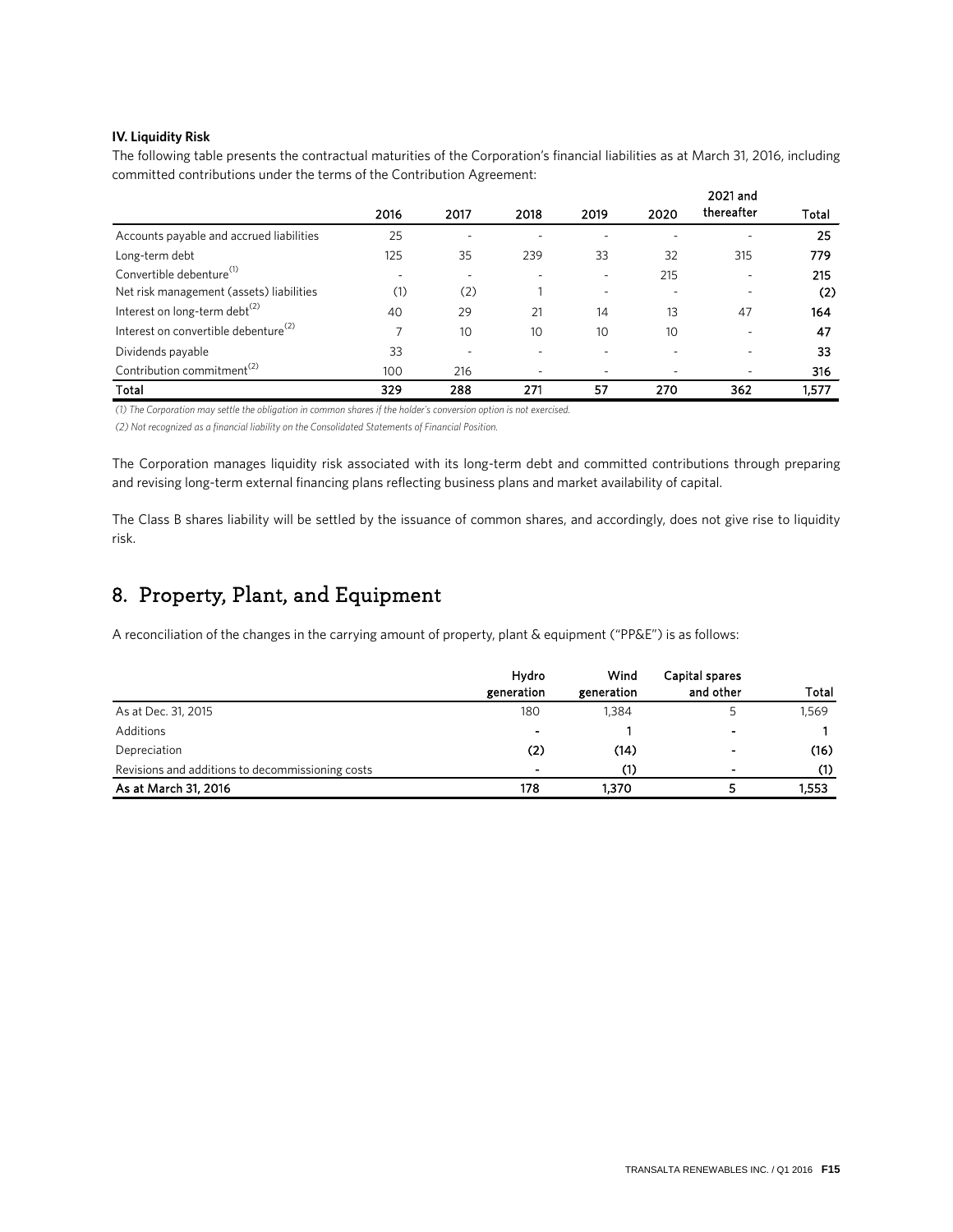## 9. Long-Term Debt

### A. Amounts Outstanding

| As at                               | March 31, 2016   |       |                         |       | Dec. 31, 2015 |                         |
|-------------------------------------|------------------|-------|-------------------------|-------|---------------|-------------------------|
|                                     | Carrying<br>Face |       | Carrying                | Face  |               |                         |
|                                     | value            | value | Interest <sup>(1)</sup> | value | value         | Interest <sup>(1)</sup> |
| Credit facility <sup>(2)</sup>      | 63               | 63    | 2.87%                   | 86    | 86            | 2.84%                   |
| Unsecured debentures <sup>(3)</sup> | 229              | 229   | 6.24%                   | 230   | 231           | 6.25%                   |
| Pingston bond                       | 45               | 45    | 2.95%                   | 45    | 45            | 2.95%                   |
| Melanchthon-Wolfe Wind bond         | 436              | 442   | 3.83%                   | 436   | 442           | 3.83%                   |
|                                     | 773              | 779   |                         | 797   | 804           |                         |
| Less: current portion               | (125)            | (125) |                         | (148) | (148)         |                         |
| Total long-term debt                | 648              | 654   |                         | 649   | 656           |                         |

(1) Interest rate reflects the stipulated rate or the average rate weighted by principal amounts outstanding.

(2) The Corporation has a \$350 million credit facility with TransAlta (Dec. 31, 2015 - \$350 million) which is available for general corporate purposes, including financing ongoing working capital requirements.

*(3) Iodmveft US\$29.9 nimmipo (2915 ) US\$29.9 nimmipo).*

### B. Restrictions

Unsecured debentures include restrictive covenants requiring the cash proceeds received from the sale of certain assets to be reinvested into similar renewable assets or in the repayment of the non-recourse debentures.

### C. Security

The Melanchthon-Wolfe Wind and Pingston bonds are secured by a first ranking charge over all of the respective assets, including PP&E with a total carrying amount of \$687 million, of the corporation's subsidiaries that issued the bonds, the Melancthon-Wolfe Wind LP, and Pingston Power Inc., respectively.

The Melancthon-Wolfe Wind and Pingston bonds are subject to customary financing conditions and covenants that restrict the Corporation's ability to access funds generated by the facilities' operations.

## 10. Convertible Debenture

As part of the Canadian Assets investment, the Corporation issued a \$215 million convertible unsecured subordinated debenture to TransAlta. The debenture is on an interest-only basis at a coupon of 4.5 per cent per annum payable semiannually in arrears on June 30th and Dec. 31st and will mature on Dec. 31, 2020. On the maturity date, TransAlta will have the right, at its sole option, to convert the outstanding principal amount of the debenture, in whole or in part, into common shares of the Corporation at a conversion price of \$13.16 per common share. If TransAlta does not exercise its conversion option, the Corporation may satisfy the principal obligation through issuance of common shares with a unit value corresponding to 95 per cent of the then-current share value. The debenture is a direct unsecured obligation of the Corporation ranking subordinate to all liabilities, except liabilities which by their terms rank in rights of payment equally with or subordinate to the debenture. The debenture ranks equal with all subordinate debentures issued by the Corporation from time to time. The equity component of the debenture was estimated to have a value of nil upon issuance.

At the issue date, we assessed the fair value of the liability component of the convertible debenture in order to determine the residual value, if any, to assign to the holder conversion right, being an equity component of the debenture. Based on an assessment of the yield to maturity of similar debt instruments with no conversion feature, a level II measurement, we evaluated that the fair value of the liability component of the debenture approximated \$215 million. Accordingly, no value was assigned to the equity conversion feature.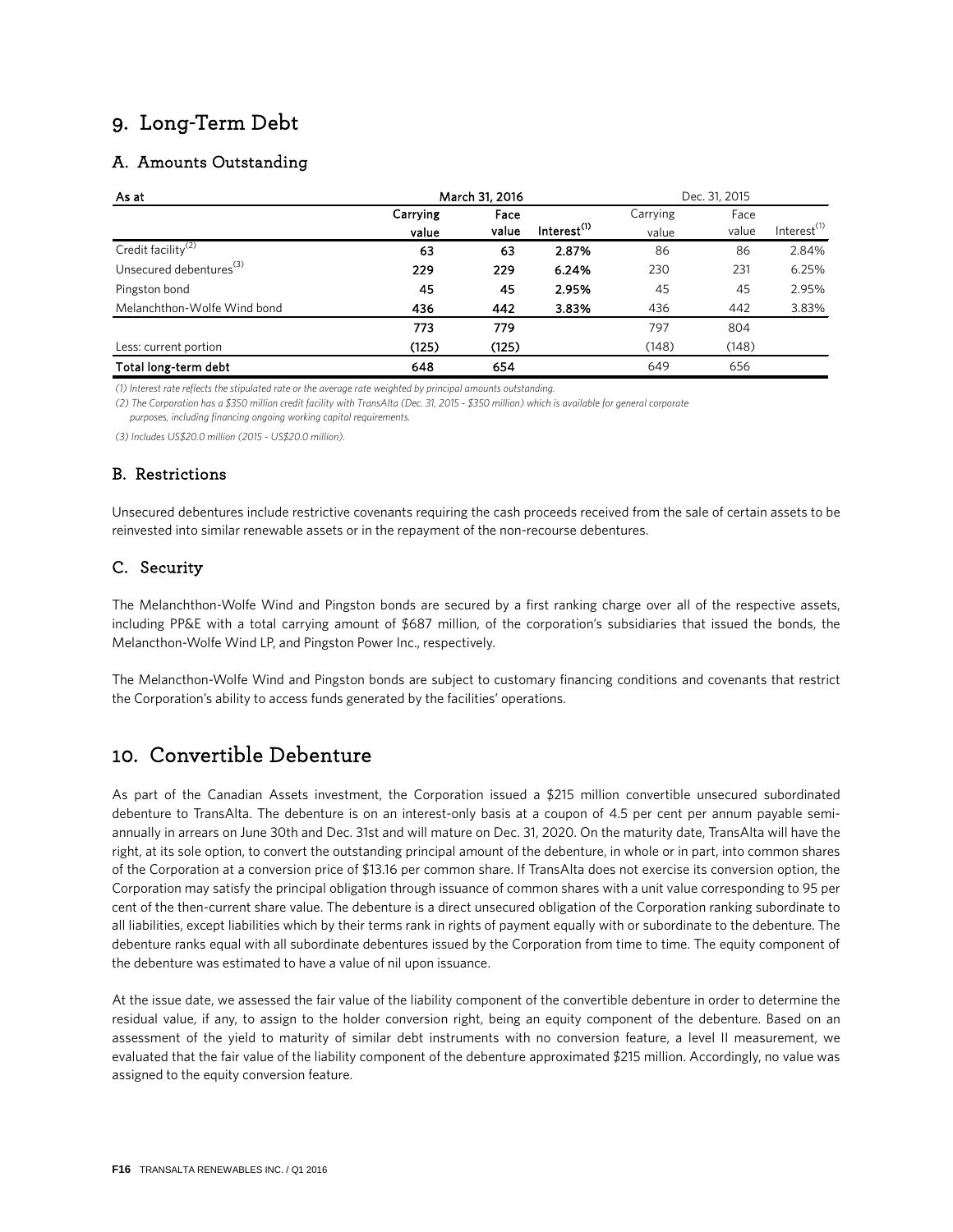### 11. Class B Shares

As at March 31, 2016, there were 26 million Class B shares outstanding (Dec. 31, 2015 – 26 million). The Class B shares provide voting rights equivalent to the common shares and are non-dividend paying, and will convert to common shares when the South Hedland project is fully commissioned. The number of common shares that TransAlta will receive on the conversion of the Class B shares will be adjusted based on the actual amount that the Corporation funds for the construction and commissioning of the South Hedland project relative to the budgeted costs. In the event that the construction amount funded by the Corporation exceeds the budgeted costs, TransAlta will receive fewer common shares upon conversion and, comparably, TransAlta will receive more common shares in the event that the Corporation funds less than the budgeted costs.

As the Class B shares are convertible into common shares at a variable rate, they are classified as liabilities and their change in value is recognized in net earnings. Changes in the value of the Class B shares are unrealized and relate to the change in value of underlying common shares during the period, net of the effect of estimated foregone dividends, as discounted using a risk-free rate for the period to conversion.

The estimated commissioning date and total costs for the construction of the South Hedland project represent significant unobservable inputs to the valuation. As at March 31, 2016, commissioning is anticipated as scheduled and costs were estimated to be at target. A one per cent increase or decrease in costs would have resulted in a \$5 million corresponding decrease or increase in fair value, respectively. A one month delay or acceleration in achieving commissioning would have resulted in a corresponding \$2 million decrease or increase in fair value, respectively.

### 12. Common Shares

### A. Authorized and Outstanding

The Corporation is authorized to issue an unlimited number of common shares without nominal or par value and an unlimited number of preferred shares. The common shares entitle the holders thereof to one vote per share at meetings of shareholders. The preferred shares are issuable in series and have such rights, restrictions, conditions, and limitations as the Board of Directors (the "Board") may from time to time determine. No preferred shares have been issued.

The change in issued and outstanding common shares during the three months ended March 31, 2016 and 2015 are as follows:

|                                             | 3 months ended March 31 |            |                          |                     |  |
|---------------------------------------------|-------------------------|------------|--------------------------|---------------------|--|
|                                             | 2016                    |            | 2015                     |                     |  |
|                                             | Common                  |            | Common                   |                     |  |
|                                             | shares                  | Amount     | shares                   | Amount              |  |
|                                             | (millions)<br>191       | (millions) | (millions)<br>115        | (millions)<br>1,224 |  |
| Issued and outstanding, beginning of period |                         | 2,152      |                          |                     |  |
| Issued to TransAlta                         | 15                      | 152        |                          |                     |  |
| Public offering <sup>(1)</sup>              | 18                      | 165        | $\overline{\phantom{a}}$ |                     |  |
| Issued and outstanding, end of period       | 224                     | 2,469      | 115                      | 1.224               |  |

*(1) Net of issuance costs of \$8 million (\$10 million issuance costs, less tax-effects of \$2 million).* 

### B. Dividends

The declaration of dividends on the Corporation's common shares is at the discretion of the Board.

The following table summarizes the common share dividends declared within the three months ended March 31, 2016 and 2015, excluding dividend equivalent payments described in Note 3.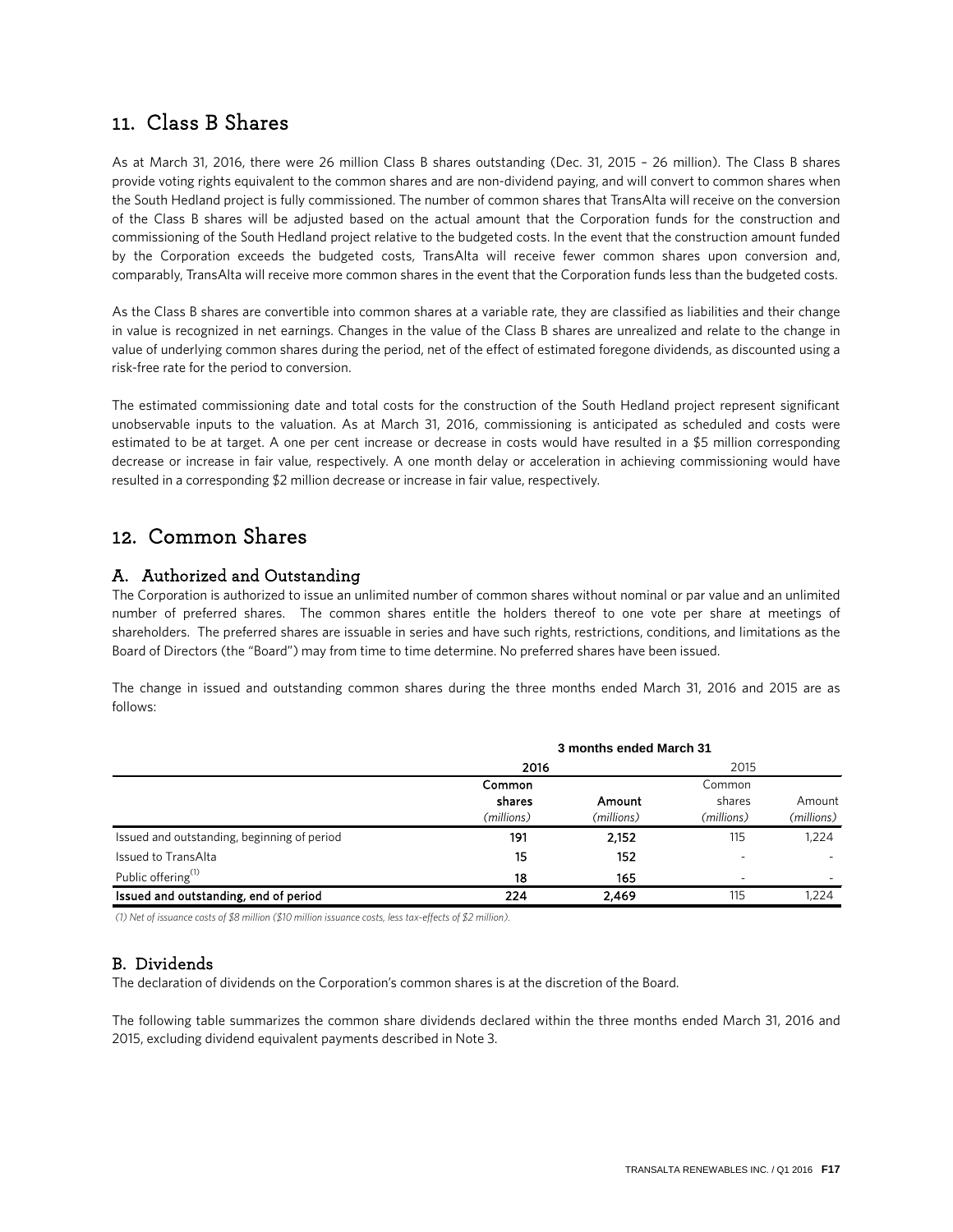|                             | Total dividends |                 |    |                              |
|-----------------------------|-----------------|-----------------|----|------------------------------|
| Dividends declared          | per share       | Total dividends |    | TransAlta Other shareholders |
| Period ended March 31, 2016 | 0.22332         | 52              | 31 |                              |
| Period ended March 31, 2015 | 0.19248         |                 | 16 |                              |

### C. Diluted Earnings per Share

The Corporation's potentially dilutive instruments include the 26 million Class B shares, which are convertible into common shares as set out in *Note 11*, and the \$215 million debenture, which is convertible at TransAlta's option into 16.3 million common shares on the maturity date. As at March 31, 2016, the conditions related to the potential conversion of Class B shares into the Corporation's common shares have not been met and due to the loss position, the potential shares associated with the convertible debenture are antidilutive. Accordingly, there is no dilutive effect on earnings per share.

## 13. Commitments and Contingencies

### A. Litigation

In the normal course of business, the Corporation may become party to litigation claims. There are currently no known claims that the Corporation has determined as significant enough to require disclosure.

### B. Guarantees

As part of the Transaction, the Corporation entered into a Guarantee and Indemnification Agreement in favour of TransAlta related to certain guarantees TransAlta has provided to third parties in respect of certain obligations of TEA (the "TEA Guarantees"). The Corporation has agreed to indemnify TransAlta from and against all claims, actions, proceedings, liabilities, losses, costs, expenses, or damages against or incurred by TransAlta arising out of or in connection with the TEA Guarantees and to reimburse TransAlta in full for the amount of any payment made by TransAlta under and in accordance with the TEA Guarantees, relating to actions, omissions, events, and circumstances that occur. As at March 31, 2016, the total amounts guaranteed by the Corporation were \$980 million (Dec. 31, 2015 - \$1,013 million).

### C. Commitment – Contribution Agreement

As at March 31, 2016 the remaining costs under the South Hedland contribution agreement are estimated to be approximately \$316 million (AUD\$326 million). Refer to Note 4 of the Corporation's most recent annual consolidated financial statements.

## 14. Related Party Transactions and Balances

The Corporation has entered into certain agreements and transactions with TransAlta which are discussed in more detail in Note 24 of the Corporation's most recent annual consolidated financial statements.

### A. Related Party Transactions

Related party transactions include the finance income related to subsidiaries of TransAlta (Note 4). Also, all financial instruments and derivatives that relate to the Corporation are entered into on behalf of the Corporation by a subsidiary of **TransAlta**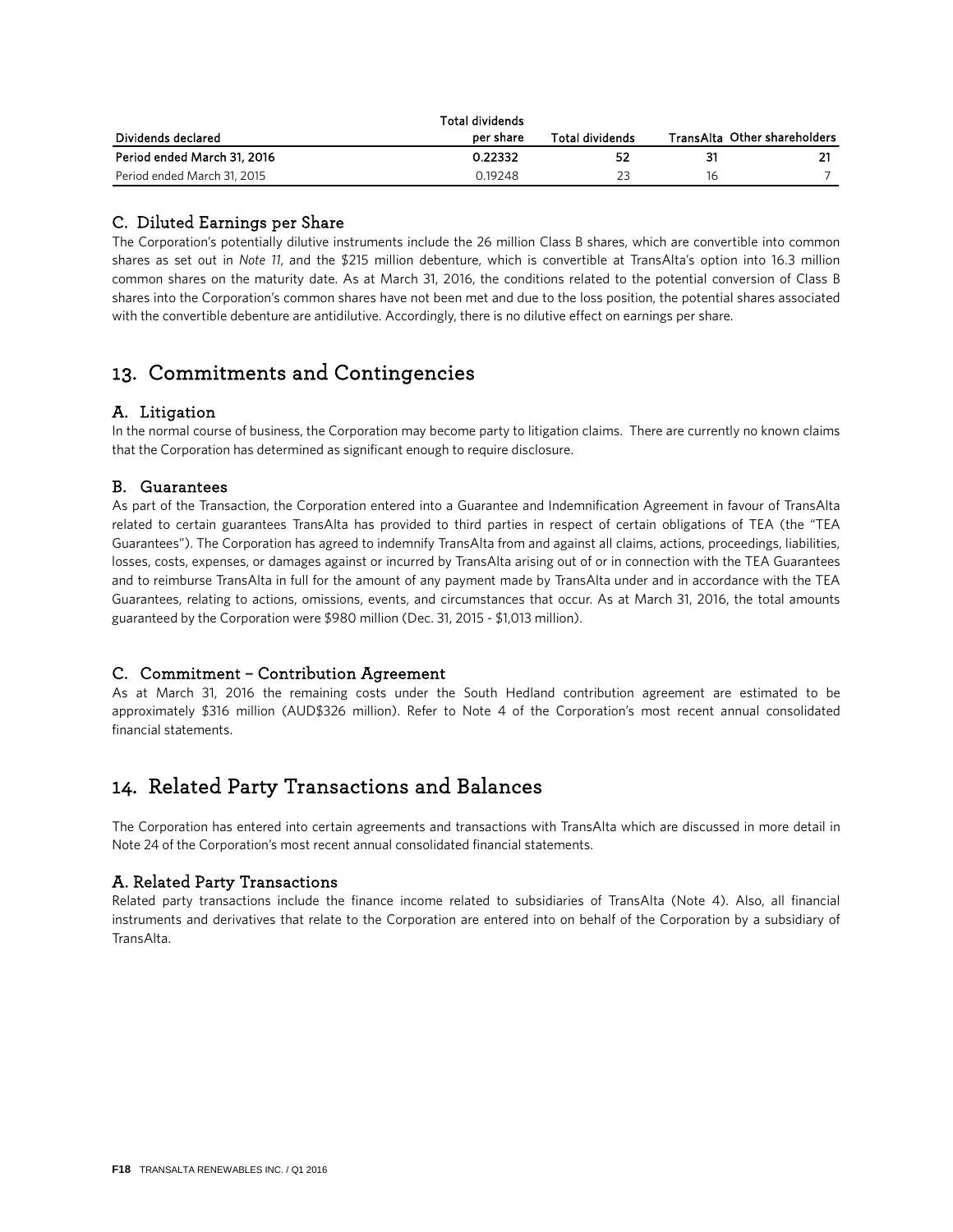Significant related party transactions that are not otherwise presented elsewhere consist of the following:

|                                              | 3 months ended March 31 |      |
|----------------------------------------------|-------------------------|------|
|                                              | 2016                    | 2015 |
| Revenue from TransAlta PPAs                  | 12                      |      |
| Revenue from green attributes <sup>(1)</sup> |                         |      |
| G&A Reimbursement Fee <sup>(2)</sup>         | 4                       |      |
| Interest expense                             | 3                       |      |

(1) The value of the green attributes was determined by reference to market information for similar instruments, including historical transactions

with third parties, with the transaction ultimately reviewed and approved by the Corporation's independent members of the Board of Directors.

(2) Includes portion charged directly to the Wyoming wind farm, and a 2016 increase due to the investment in the Canadian Assets.

All of these transactions are with TransAlta or subsidiaries of TransAlta.

### B. Related Party Balances

Related party balances include the investments in subsidiaries of TransAlta disclosed in Note 4, the risk management assets and liabilities disclosed in Note 7, the credit facility disclosed in Note 9, the convertible debenture disclosed in Note 10, the Class B shares liability disclosed in Note 11, and the guarantees provided by the Corporation on behalf of TransAlta and TEA disclosed in Note 13.

Significant related party balances that are not otherwise presented elsewhere consist of the following:

| As at                                                              | March 31, 2016 | Dec. 31, 2015 |
|--------------------------------------------------------------------|----------------|---------------|
| Trade and other receivables                                        | 50             | 30            |
| Trade and interest payable                                         |                | 4             |
| Dividends payable                                                  | 19             |               |
| Letters of credit issued by TransAlta on behalf of the Corporation | 32             |               |
| Guarantees provided by TransAlta on behalf of the Corporation      | 40             | 226           |

All of these balances are with TransAlta or subsidiaries of TransAlta.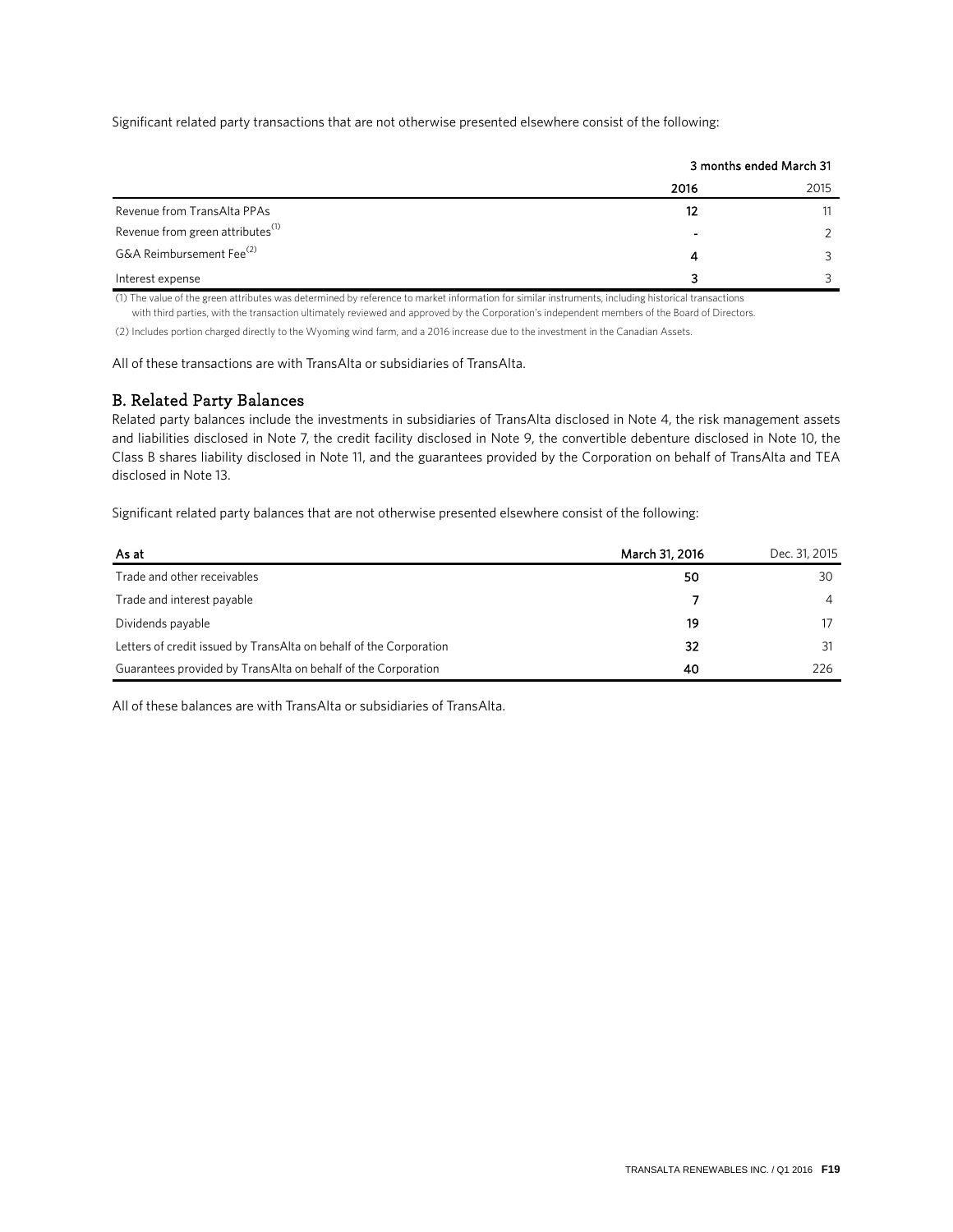## Glossary of Key Terms

Australian Tracking Preferred Shares – Preferred shares of a TransAlta subsidiary, which provide cumulative variable dividends broadly equal to the underlying net distributable profits of TEA.

Australian Assets – TransAlta's 425 MW Australian gas-fired generation assets that are fully operational and contracted under long-term contracts, and the 150 MW South Hedland Power Station project, currently under construction, as well as the recently commissioned 270 kilometre Fortescue River Gas Pipeline.

Canadian Assets – TransAlta's 506 MW Sarnia cogeneration plant, 97 MW Le Nordais wind farm, and 8 MW Ragged Chute hydro facility that are fully operational and contracted under long-term contracts. The assets are located in Ontario and Quebec.

Capacity - The rated continuous load-carrying ability, expressed in megawatts, of generation equipment.

CDN Tracking Preferred Shares - Preferred shares of a TransAlta subsidiary, which provide cumulative variable dividends broadly equal to the underlying net distributable profits of the Canadian Assets.

Credit Facility - A \$350 million unsecured credit facility with TransAlta. The facility is available for general corporate purposes, including financing ongoing working capital requirements.

G&A Reimbursement Fee - The fee payable to TransAlta under the Management, Administrative and Operational Services Agreement to compensate TransAlta for the provision of all the general administrative services as may be required or advisable for the management of the affairs of the Corporation.

Gigawatt - A measure of electric power equal to 1,000 megawatts.

Gigawatt Hour (GWh) - A measure of electricity consumption equivalent to the use of 1,000 megawatts of power over a period of one hour.

Greenhouse Gas (GHG) - Gases having potential to retain heat in the atmosphere, including water vapour, carbon dioxide, methane, nitrous oxide, hydrofluorocarbons, and perfluorocarbons.

Green Attributes - Renewable Energy Certificates and Carbon Offsets, or other tradable or salable instruments that represent the property rights to the environmental, social, and other nonpower qualities of renewable electricity generation that can be sold separately from the underlying physical electricity.

Megawatt (MW) - A measure of electric power equal to 1,000,000 watts.

Megawatt Hour (MWh) - A measure of electricity consumption equivalent to the use of 1,000,000 watts of power over a period of one hour.

Net Maximum Capacity - The maximum capacity or effective rating, modified for ambient limitations, that a generating unit or power plant can sustain over a specific period, less the capacity used to supply the demand of station service or auxiliary needs.

PPA – A power purchase and sale agreement between a power generator and a third party acquirer of electricity.

Preferred Shares - An investment in the preferred shares of TransAlta Energy (Australia) Pty Ltd (TEA). We are entitled to receive non-cumulative dividends on the preferred shares at a rate of 7.4 per cent per annum.

TransAlta Energy (Australia) Pty Ltd (TEA) – An Australian subsidiary of TransAlta.

Transaction – Investment in an economic interest that is based on the cash flows of TransAlta's Australian Assets.

TransAlta PPAs - PPAs between TransAlta and the Corporation providing for the purchase by TransAlta, for a fixed price, all of the power produced by certain wind and hydro facilities. The initial price payable in 2013 by TransAlta for output was \$30.00/MWh for wind facilities and \$45.00/MWh for hydro facilities, which amounts are adjusted annually for changes in the Consumer Price Index.

Unplanned Outage - The shutdown of a generating unit due to an unanticipated breakdown.

Wyoming Wind – TransAlta's 144 MW wind farm in Wyoming.